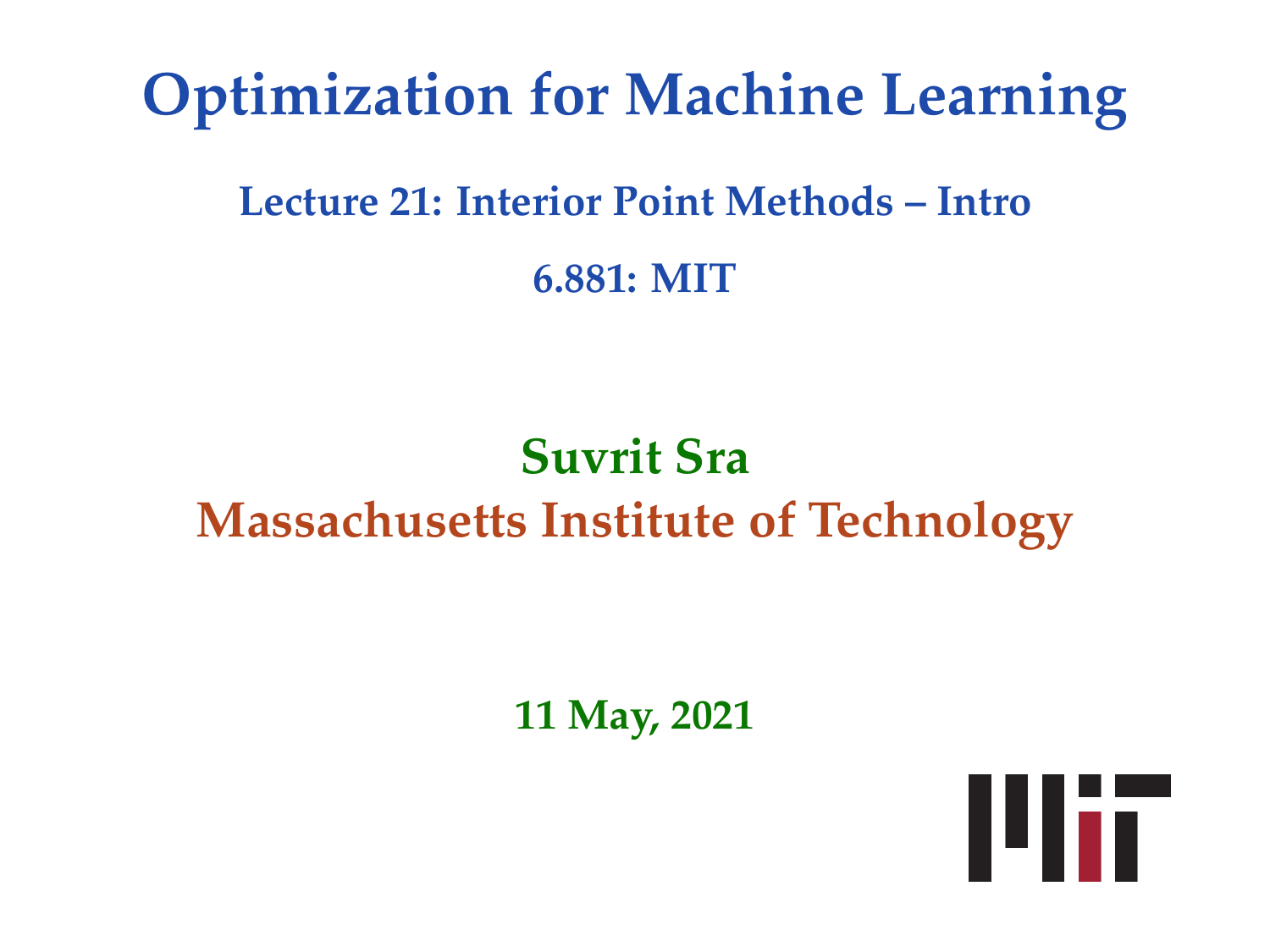- $\blacktriangleright$  Let  $f : \mathbb{R}^n \to \mathbb{R}$  be twice continuously differentiable
- ▶ **Newton method**:  $x_{k+1} \leftarrow x_k [f''(x_k)]^{-1} f'(x_k)$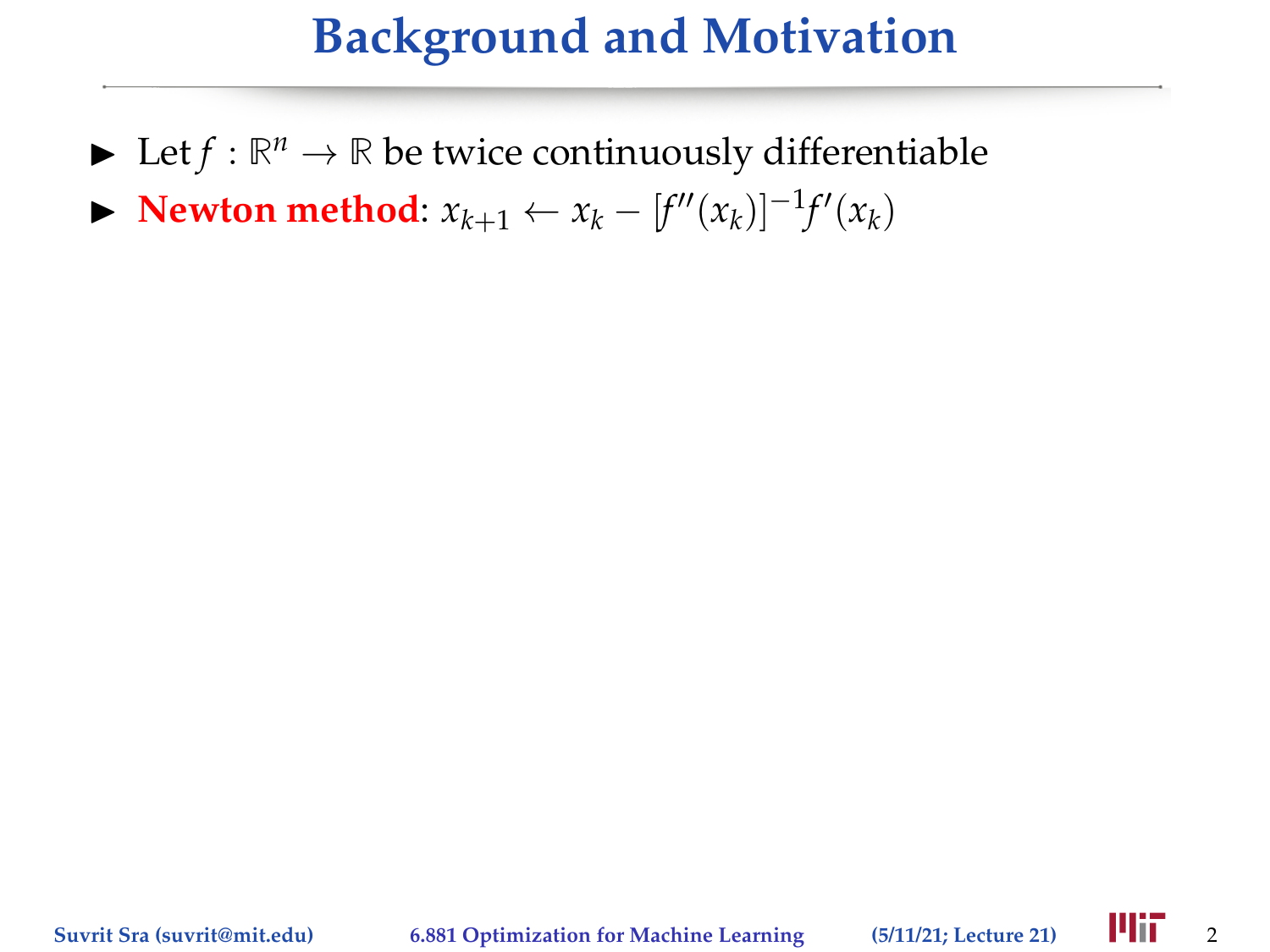- $\blacktriangleright$  Let  $f : \mathbb{R}^n \to \mathbb{R}$  be twice continuously differentiable
- ▶ **Newton method**:  $x_{k+1} \leftarrow x_k [f''(x_k)]^{-1} f'(x_k)$

**Explore.** Complexity analysis of Newton's method.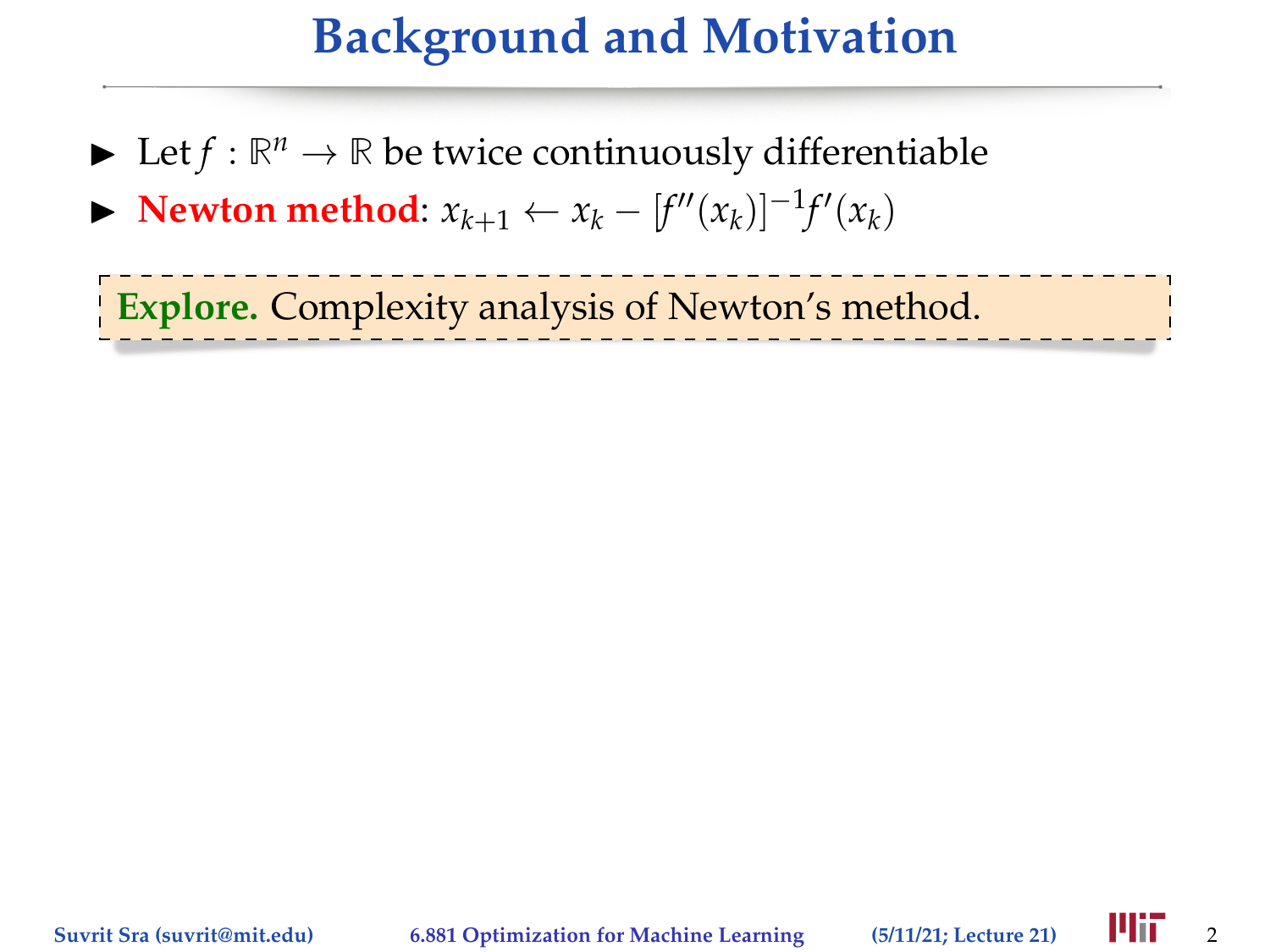- $\blacktriangleright$  Let  $f : \mathbb{R}^n \to \mathbb{R}$  be twice continuously differentiable
- ▶ **Newton method**:  $x_{k+1} \leftarrow x_k [f''(x_k)]^{-1} f'(x_k)$

**Explore.** Complexity analysis of Newton's method.

lacktriangleright Newton's method for a *constrained* convex problem:

$$
\min f(x)
$$
  
s.t.  $f_i(x) \le 0$ ,  $Ax = b$ .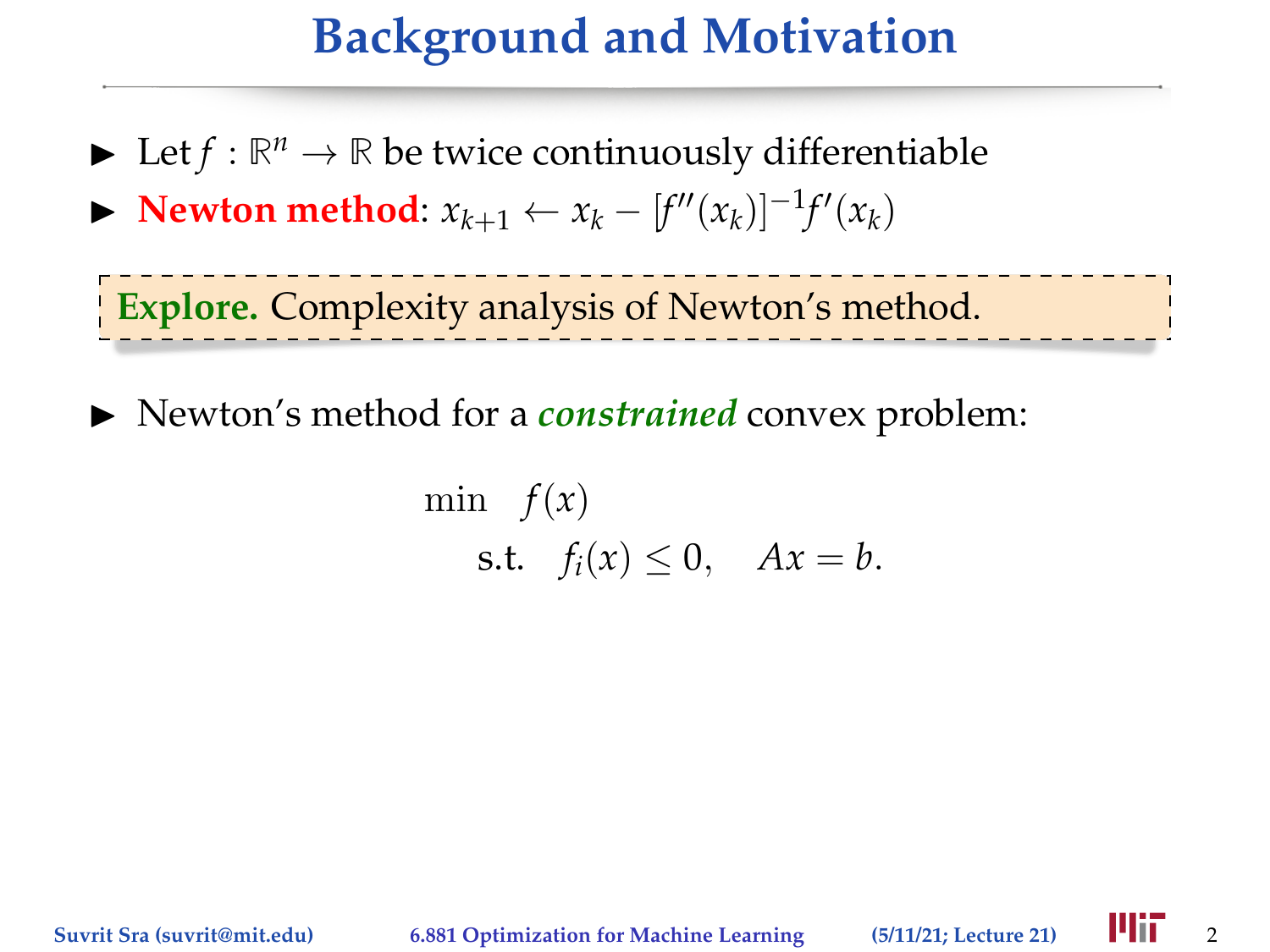- $\blacktriangleright$  Let  $f : \mathbb{R}^n \to \mathbb{R}$  be twice continuously differentiable
- ▶ **Newton method**:  $x_{k+1} \leftarrow x_k [f''(x_k)]^{-1} f'(x_k)$

**Explore.** Complexity analysis of Newton's method.

lacktriangleright Newton's method for a *constrained* convex problem:

$$
\min f(x)
$$
  
s.t.  $f_i(x) \le 0$ ,  $Ax = b$ .

 $\blacktriangleright$  Interior Point Methods build on the Newton method to tackle above convex optimization problem

**Exercise:** How'd you solve above prob using Newton?

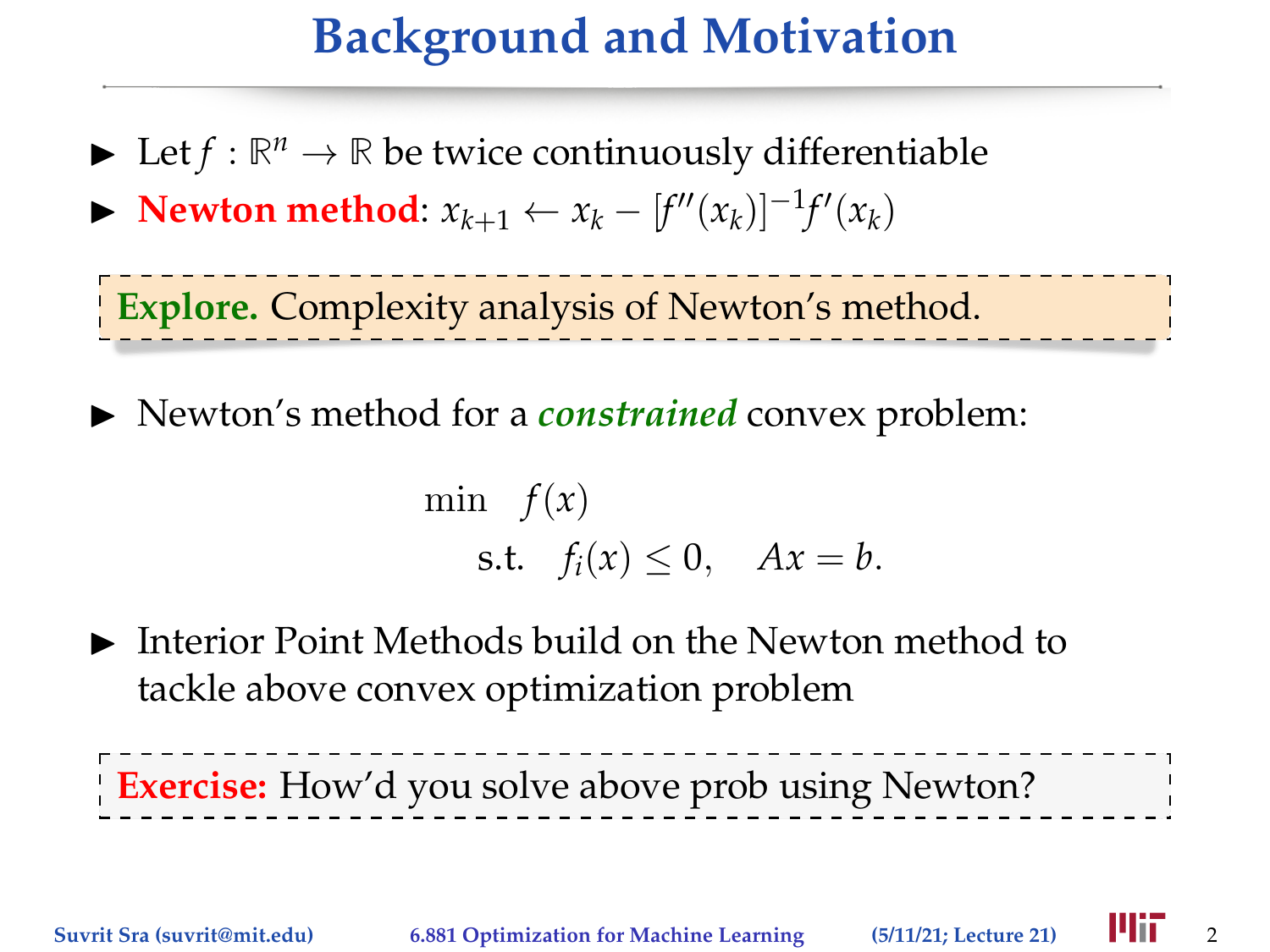# **Preliminaries**

**(handling constraints)**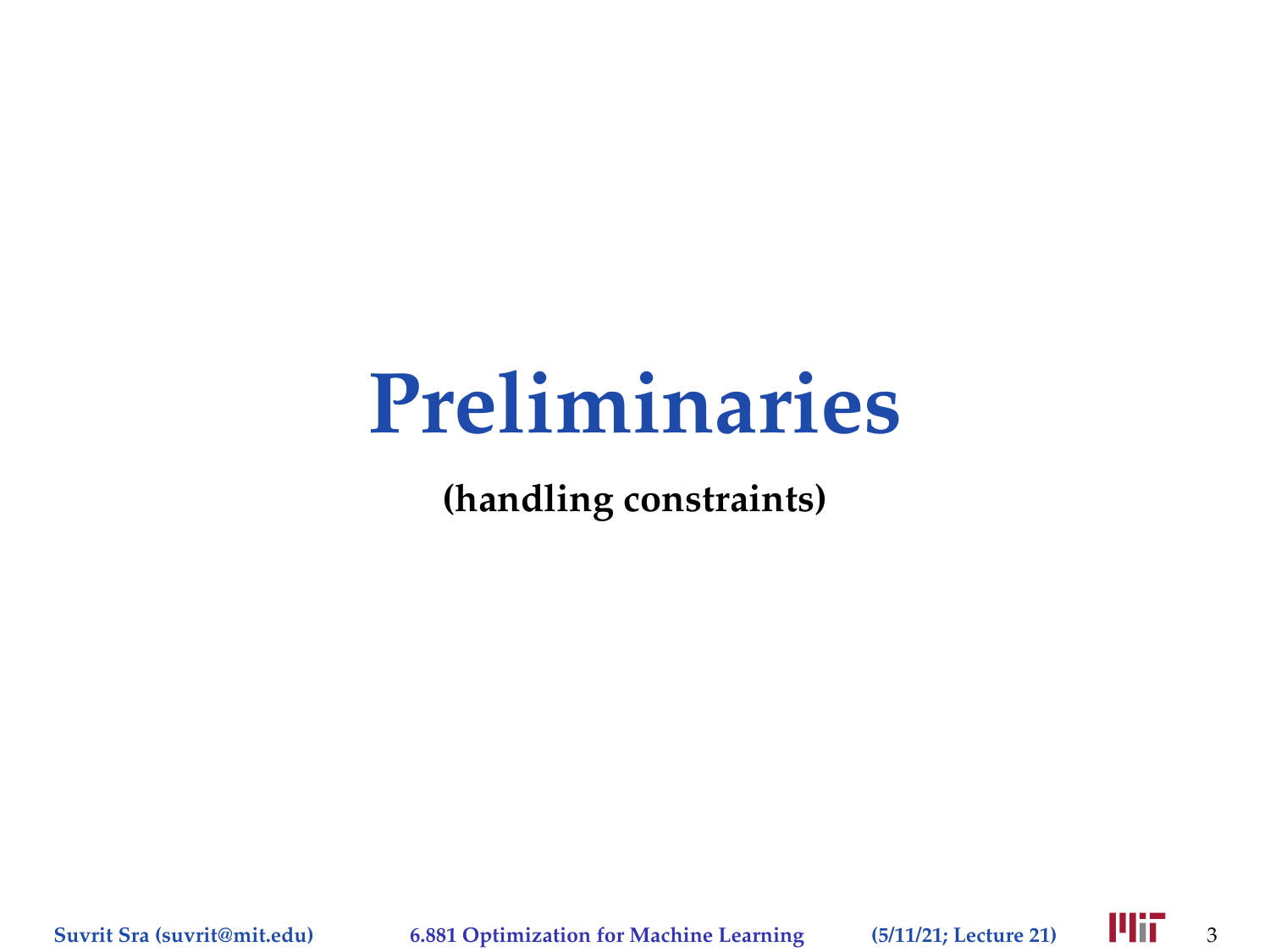$$
\min\left\{f(x) \mid x \in \mathcal{X}\right\}
$$

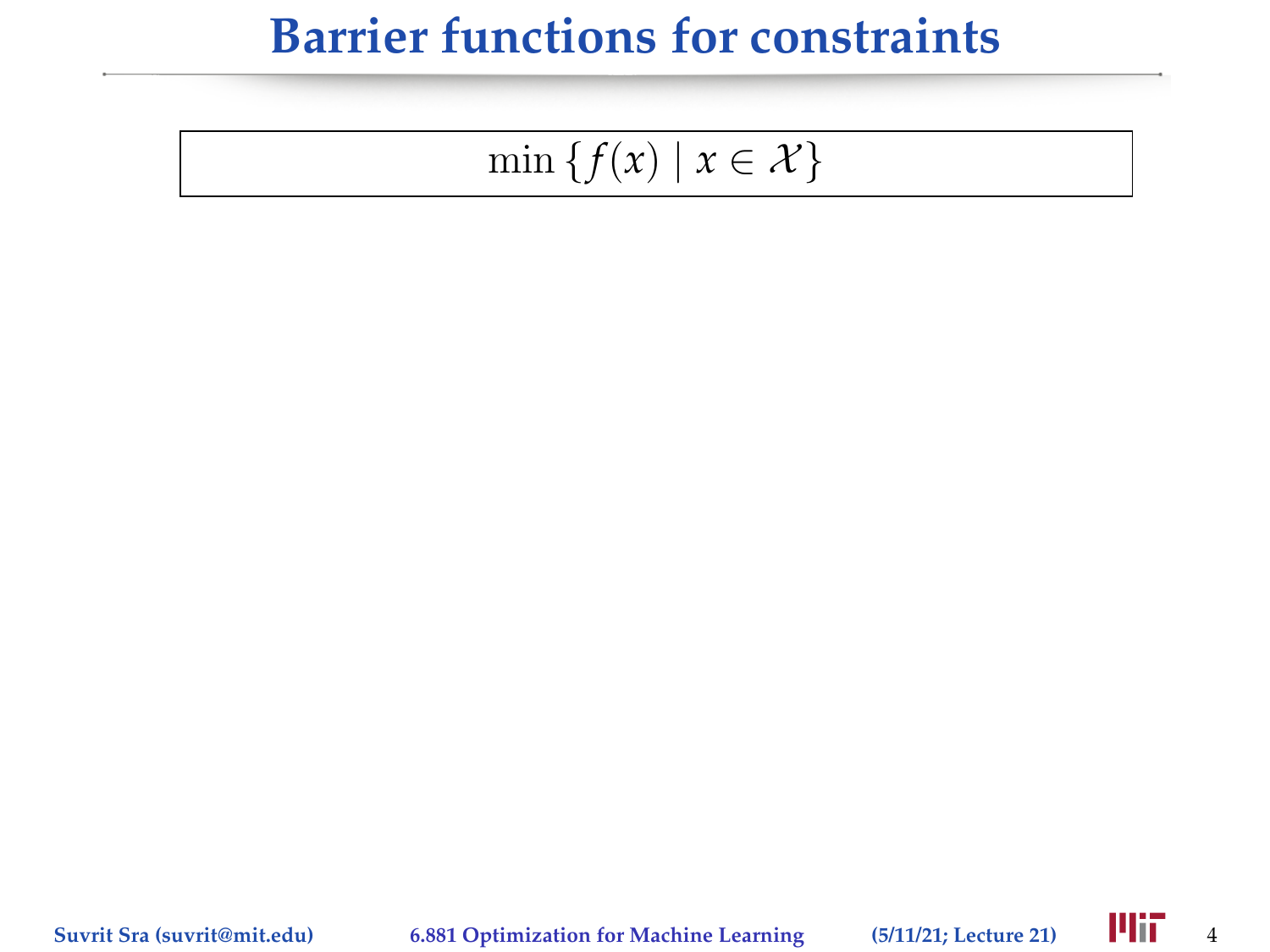$$
\min\left\{f(x) \mid x \in \mathcal{X}\right\}
$$

 $\blacktriangleright$   $\mathcal{X} \subset \mathbb{R}^n$ , closed, convex set with nonempty interior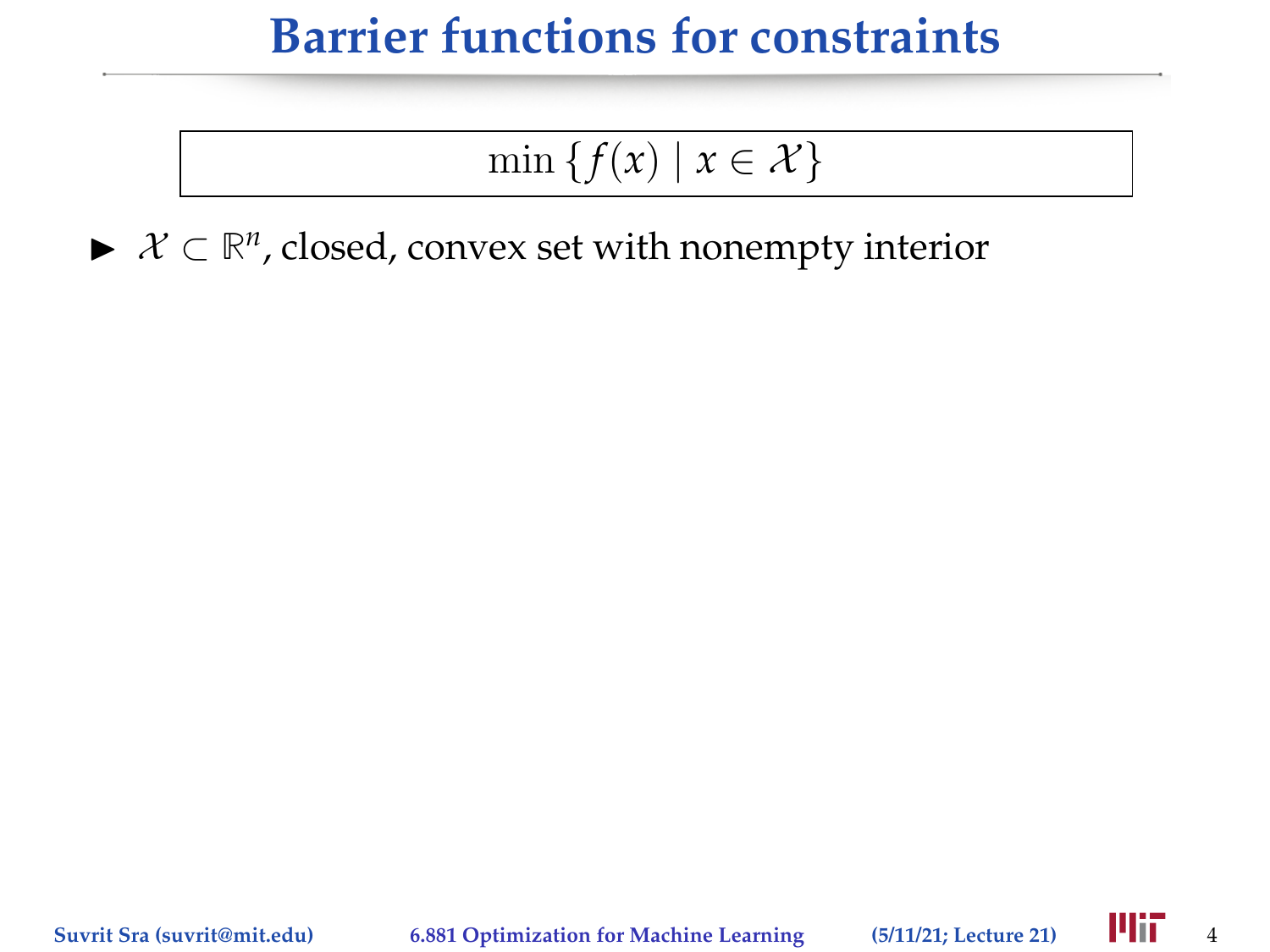$$
\min\left\{f(x) \mid x \in \mathcal{X}\right\}
$$

- $\blacktriangleright$   $\mathcal{X} \subset \mathbb{R}^n$ , closed, convex set with nonempty interior
- $\blacktriangleright$  Equip X with an **internal penalty** or **barrier** function *F*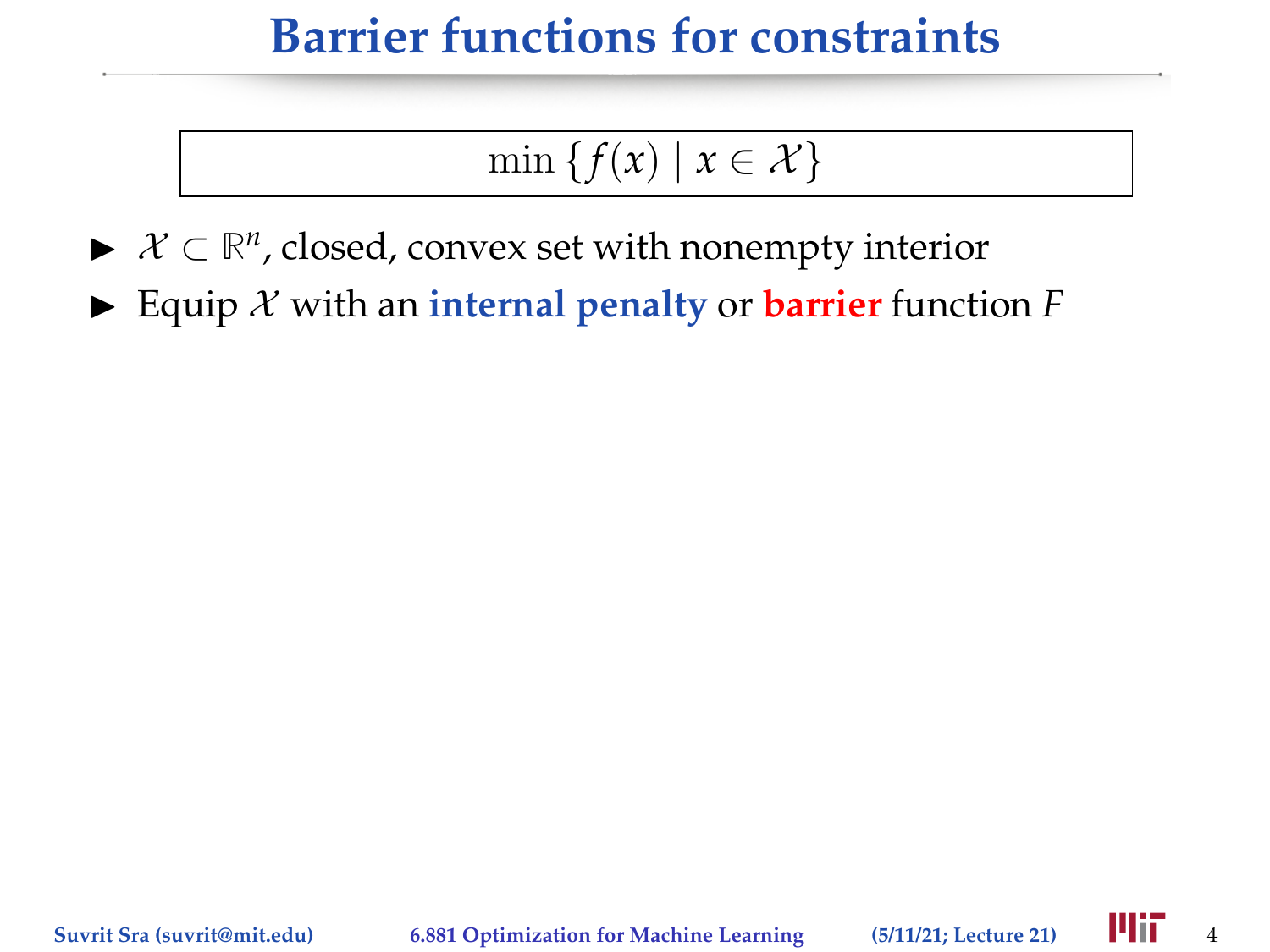$$
\min\left\{f(x) \mid x \in \mathcal{X}\right\}
$$

- $\blacktriangleright$   $\mathcal{X} \subset \mathbb{R}^n$ , closed, convex set with nonempty interior
- $\blacktriangleright$  Equip  $\chi$  with an *internal penalty* or **barrier** function  $F$
- $\blacktriangleright$  *F* is smooth, strictly convex on  $int(\mathcal{X})$ ;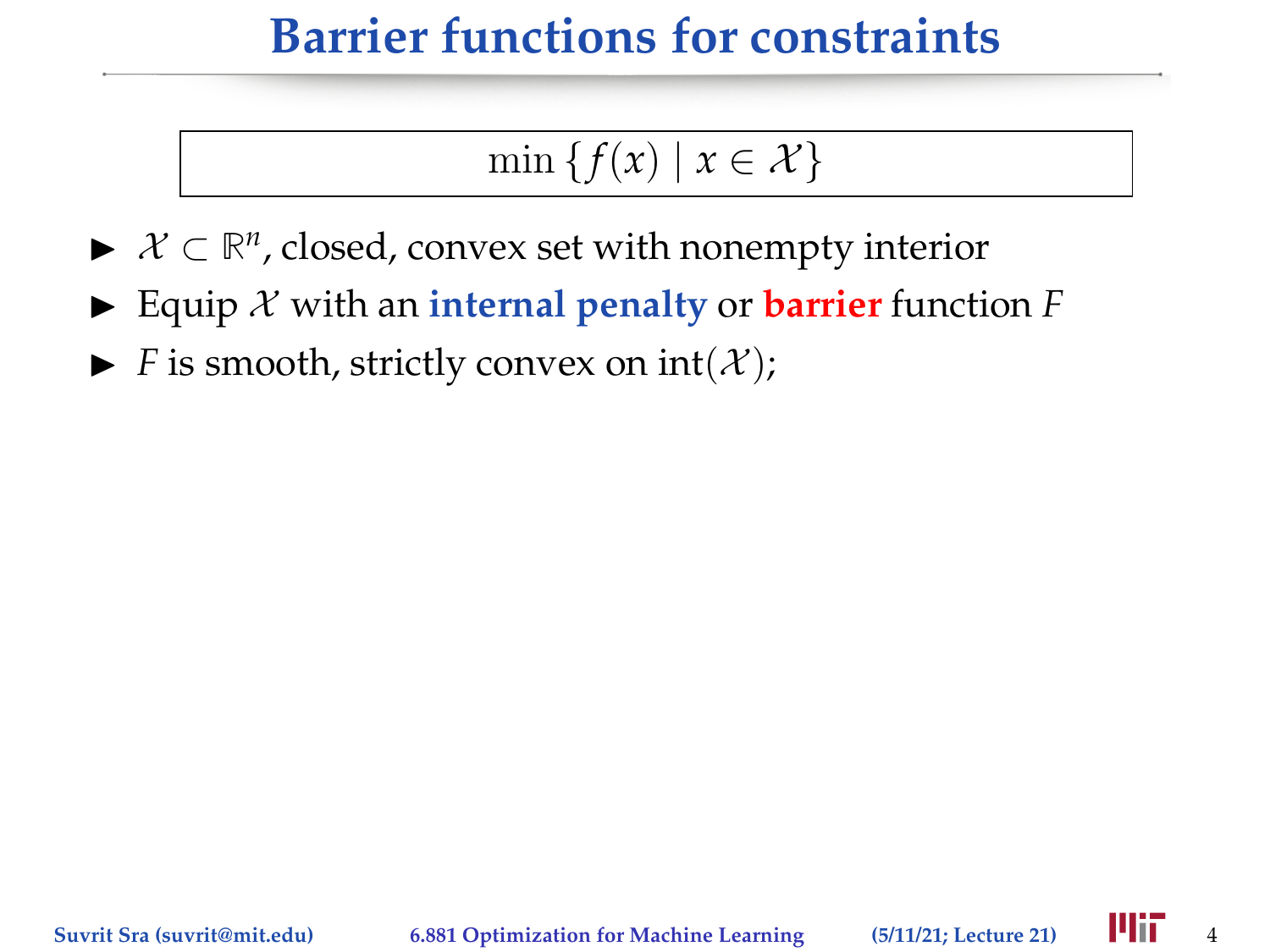$$
\min\left\{f(x) \mid x \in \mathcal{X}\right\}
$$

- $\blacktriangleright$   $\mathcal{X} \subset \mathbb{R}^n$ , closed, convex set with nonempty interior
- $\blacktriangleright$  Equip X with an **internal penalty** or **barrier** function *F*
- $\triangleright$  *F* is smooth, strictly convex on int(*X*); *F*(*x<sub>k</sub>*) → +∞ for every sequence  $\{x_k\} \subset \text{int}(\mathcal{X})$  that converges to a point  $\bar{x} \in \partial X$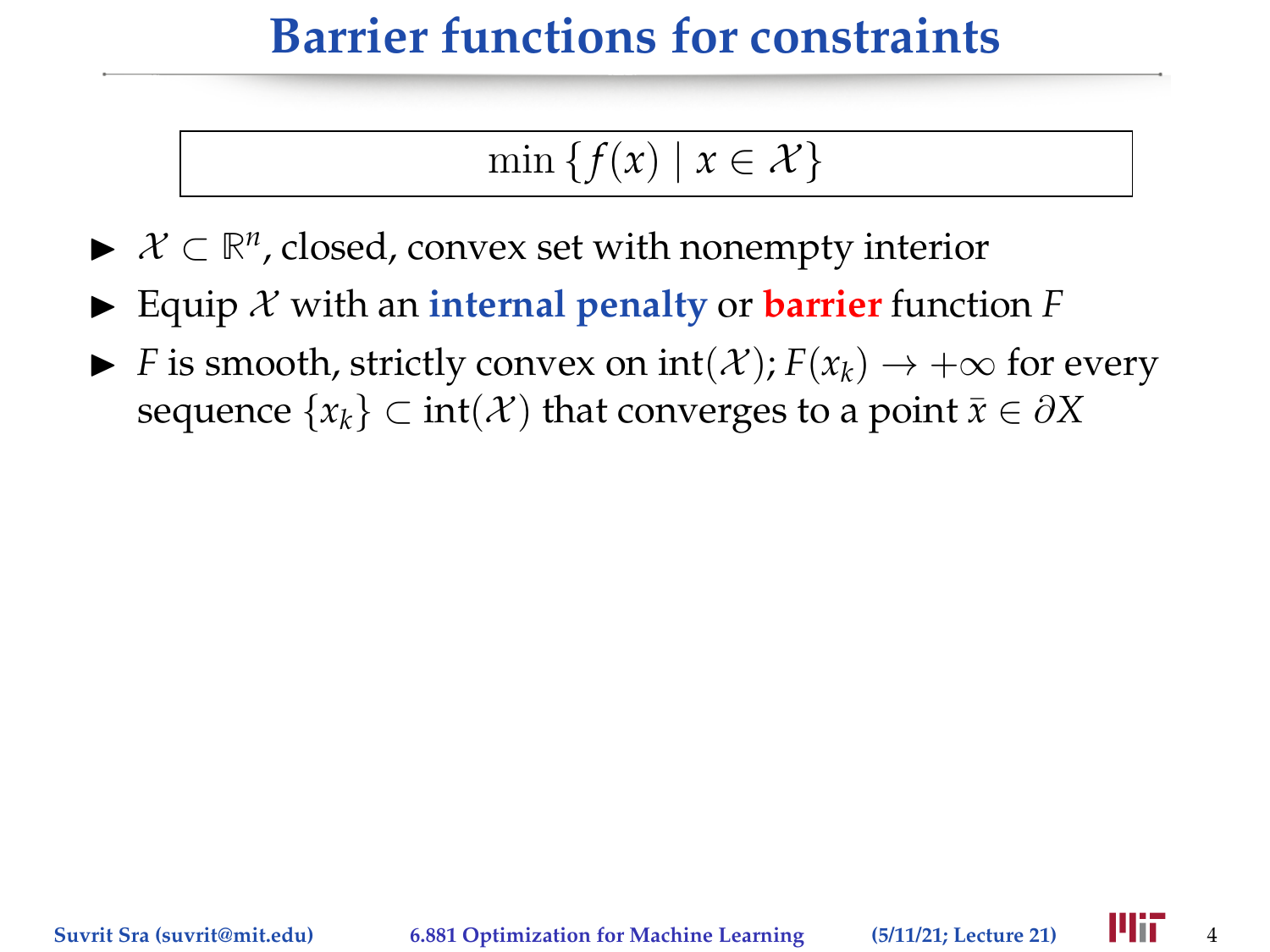$$
\min\left\{f(x) \mid x \in \mathcal{X}\right\}
$$

- $\blacktriangleright$   $\mathcal{X} \subset \mathbb{R}^n$ , closed, convex set with nonempty interior
- $\blacktriangleright$  Equip X with an **internal penalty** or **barrier** function *F*
- $\triangleright$  *F* is smooth, strictly convex on int(*X*); *F*(*x<sub>k</sub>*) → +∞ for every sequence  $\{x_k\} \subset \text{int}(\mathcal{X})$  that converges to a point  $\bar{x} \in \partial X$
- **Barrier family** of objective functions

 $F_t(x) := tf_0(x) + F(x),$ 

where  $t > 0$  is the **penalty** parameter.

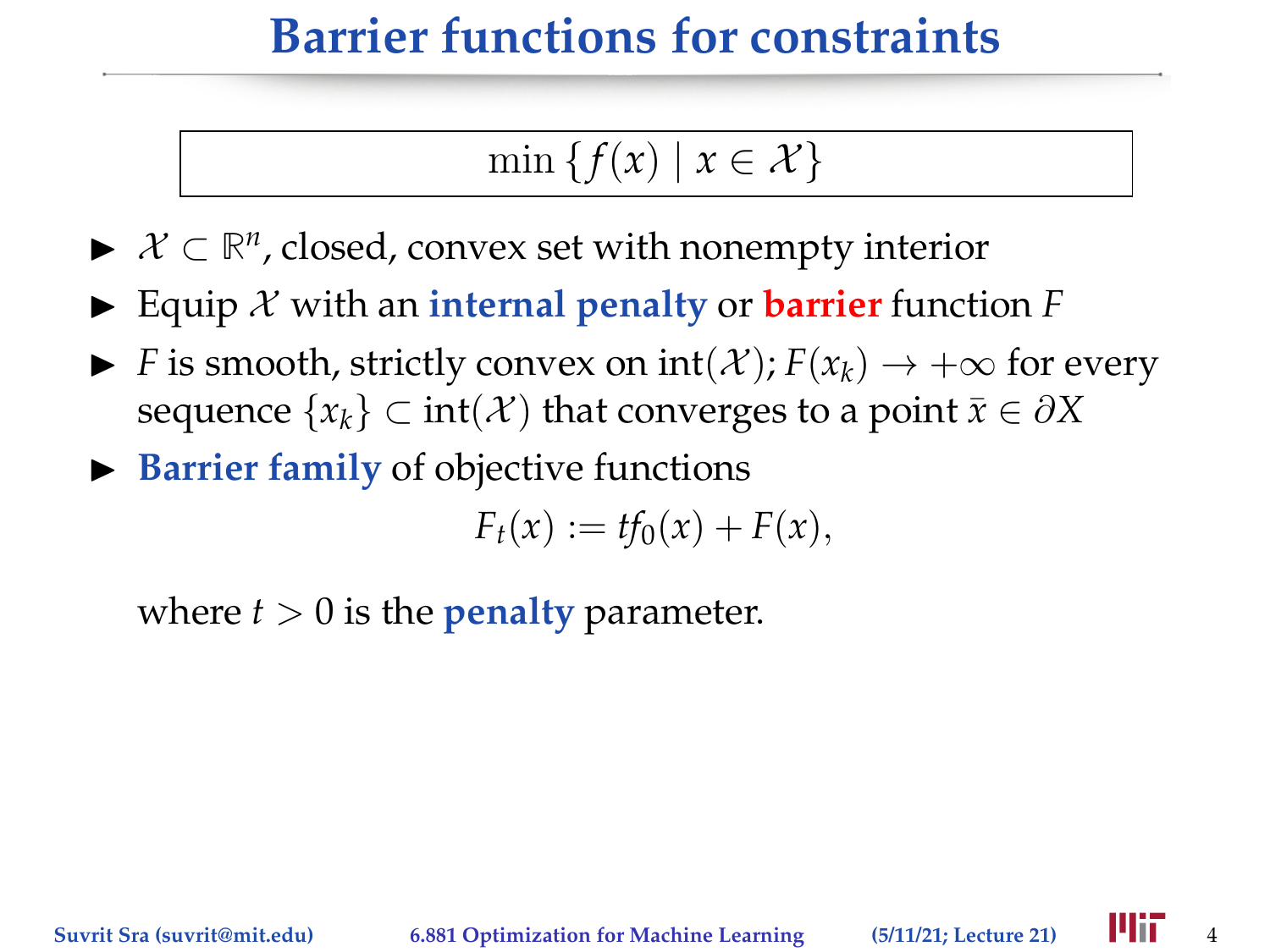$$
\min\left\{f(x) \mid x \in \mathcal{X}\right\}
$$

- $\blacktriangleright$   $\mathcal{X} \subset \mathbb{R}^n$ , closed, convex set with nonempty interior
- $\blacktriangleright$  Equip X with an **internal penalty** or **barrier** function *F*
- **►** *F* is smooth, strictly convex on  $int(\mathcal{X})$ ;  $F(x_k)$  →  $+\infty$  for every sequence  $\{x_k\} \subset \text{int}(\mathcal{X})$  that converges to a point  $\bar{x} \in \partial X$
- **Barrier family** of objective functions

 $F_{t}(x) := tf_{0}(x) + F(x),$ 

where  $t > 0$  is the **penalty** parameter.

 $\triangleright$  Say X is bounded, then every  $F_t(x)$  attains its minimum in  $int(X)$ ; call this  $x^*(t)$  (unique since  $F(x)$  is strictly convex)

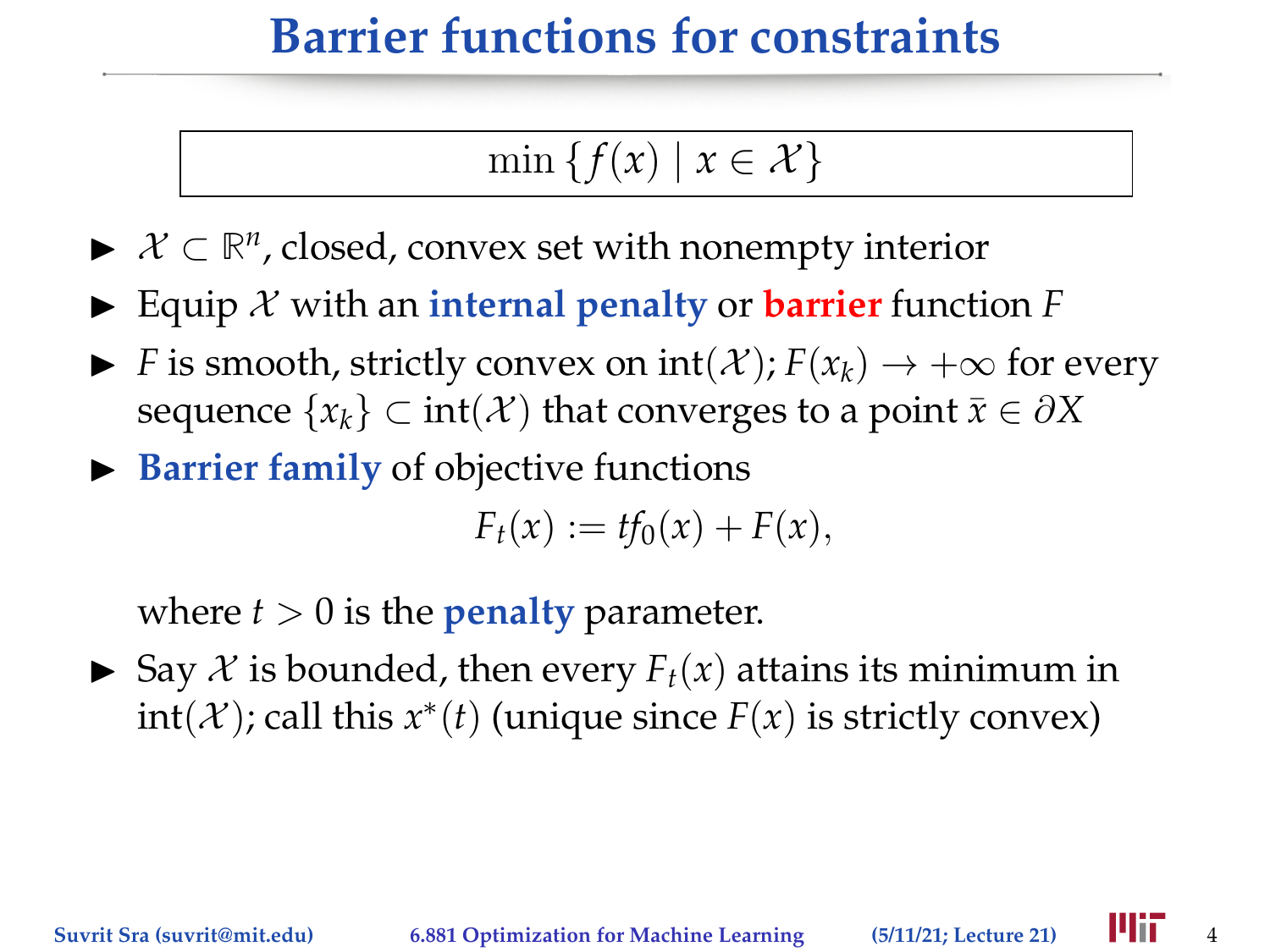$$
\min\left\{f(x) \mid x \in \mathcal{X}\right\}
$$

- $\blacktriangleright$   $\mathcal{X} \subset \mathbb{R}^n$ , closed, convex set with nonempty interior
- $\blacktriangleright$  Equip X with an **internal penalty** or **barrier** function *F*
- **►** *F* is smooth, strictly convex on  $int(\mathcal{X})$ ;  $F(x_k)$  →  $+\infty$  for every sequence  $\{x_k\} \subset \text{int}(\mathcal{X})$  that converges to a point  $\bar{x} \in \partial X$
- **Barrier family** of objective functions

 $F_{t}(x) := tf_{0}(x) + F(x),$ 

where  $t > 0$  is the **penalty** parameter.

- $\triangleright$  Say X is bounded, then every  $F_t(x)$  attains its minimum in  $int(X)$ ; call this  $x^*(t)$  (unique since  $F(x)$  is strictly convex)
- ► Let **central path** be  $\{x^*(t) | t \ge 0\}$ ;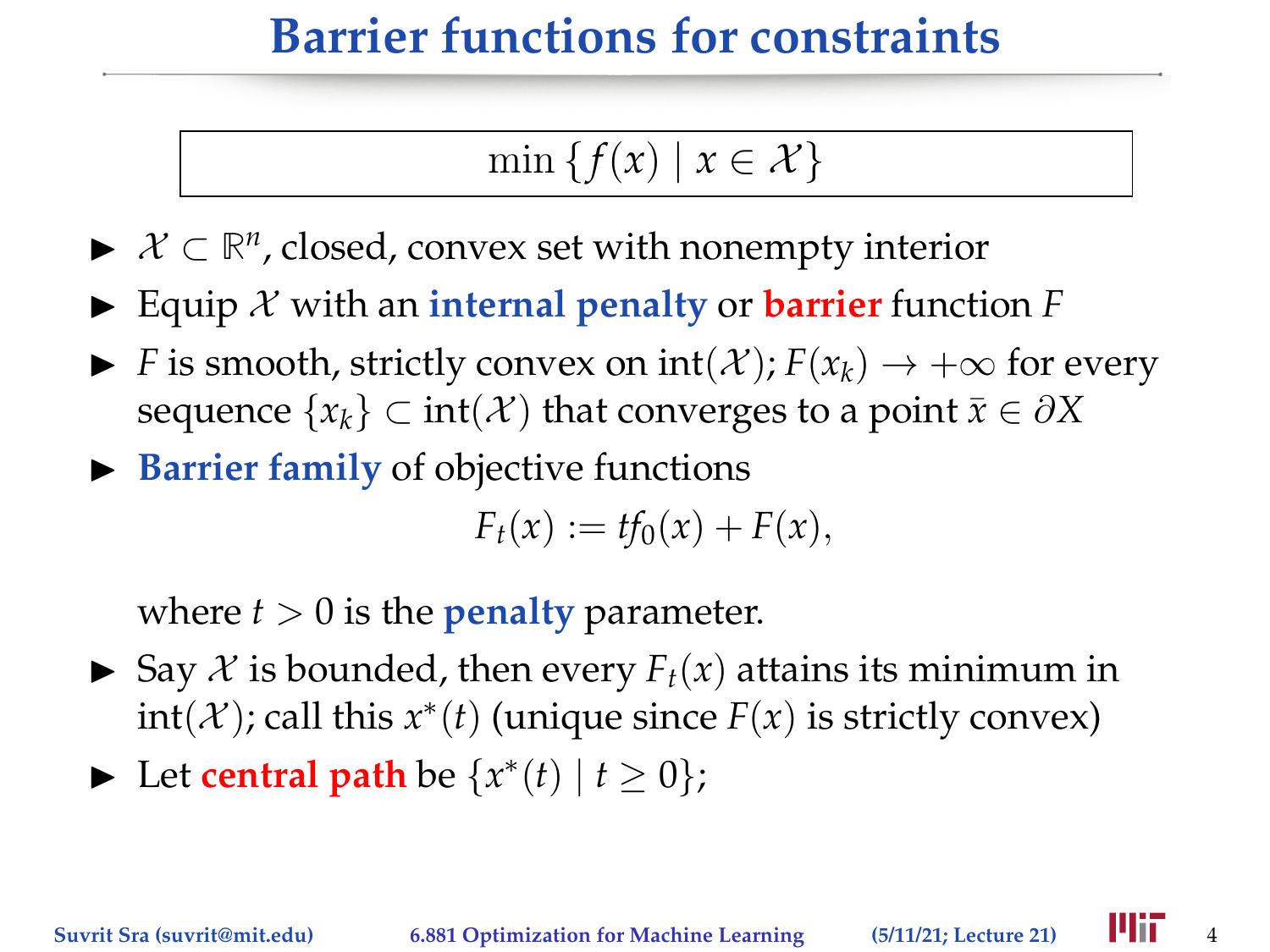$$
\min\left\{f(x) \mid x \in \mathcal{X}\right\}
$$

- $\blacktriangleright$   $\mathcal{X} \subset \mathbb{R}^n$ , closed, convex set with nonempty interior
- $\blacktriangleright$  Equip X with an **internal penalty** or **barrier** function *F*
- $\triangleright$  *F* is smooth, strictly convex on int(*X*); *F*(*x<sub>k</sub>*) → +∞ for every sequence  $\{x_k\} \subset \text{int}(\mathcal{X})$  that converges to a point  $\bar{x} \in \partial X$
- **Barrier family** of objective functions

 $F_{t}(x) := tf_{0}(x) + F(x),$ 

where  $t > 0$  is the **penalty** parameter.

- $\triangleright$  Say X is bounded, then every  $F_t(x)$  attains its minimum in  $int(X)$ ; call this  $x^*(t)$  (unique since  $F(x)$  is strictly convex)
- ► Let **central path** be  $\{x^*(t) | t \ge 0\}$ ; as  $t \to \infty$ , central path converges to solution of original problem.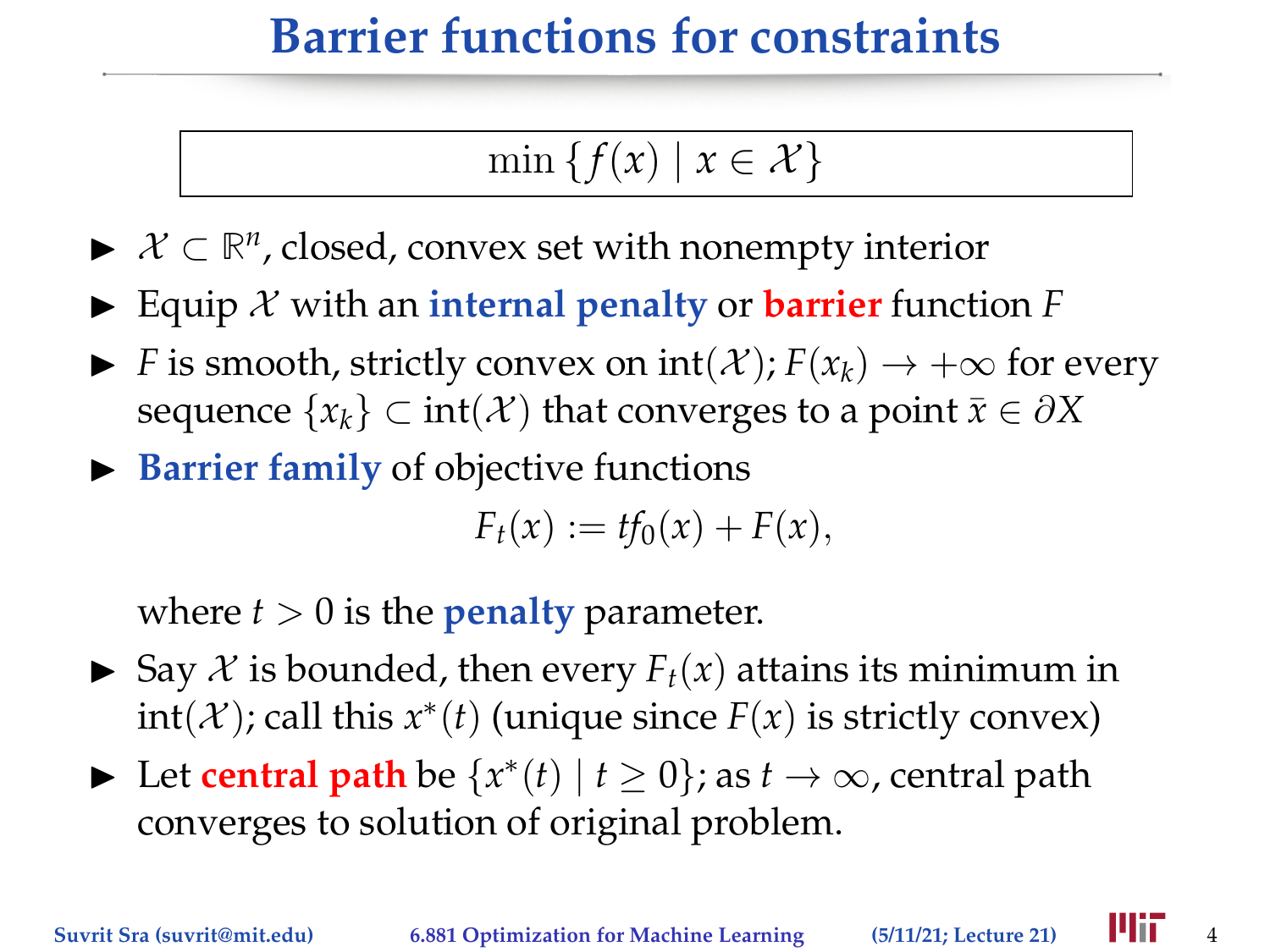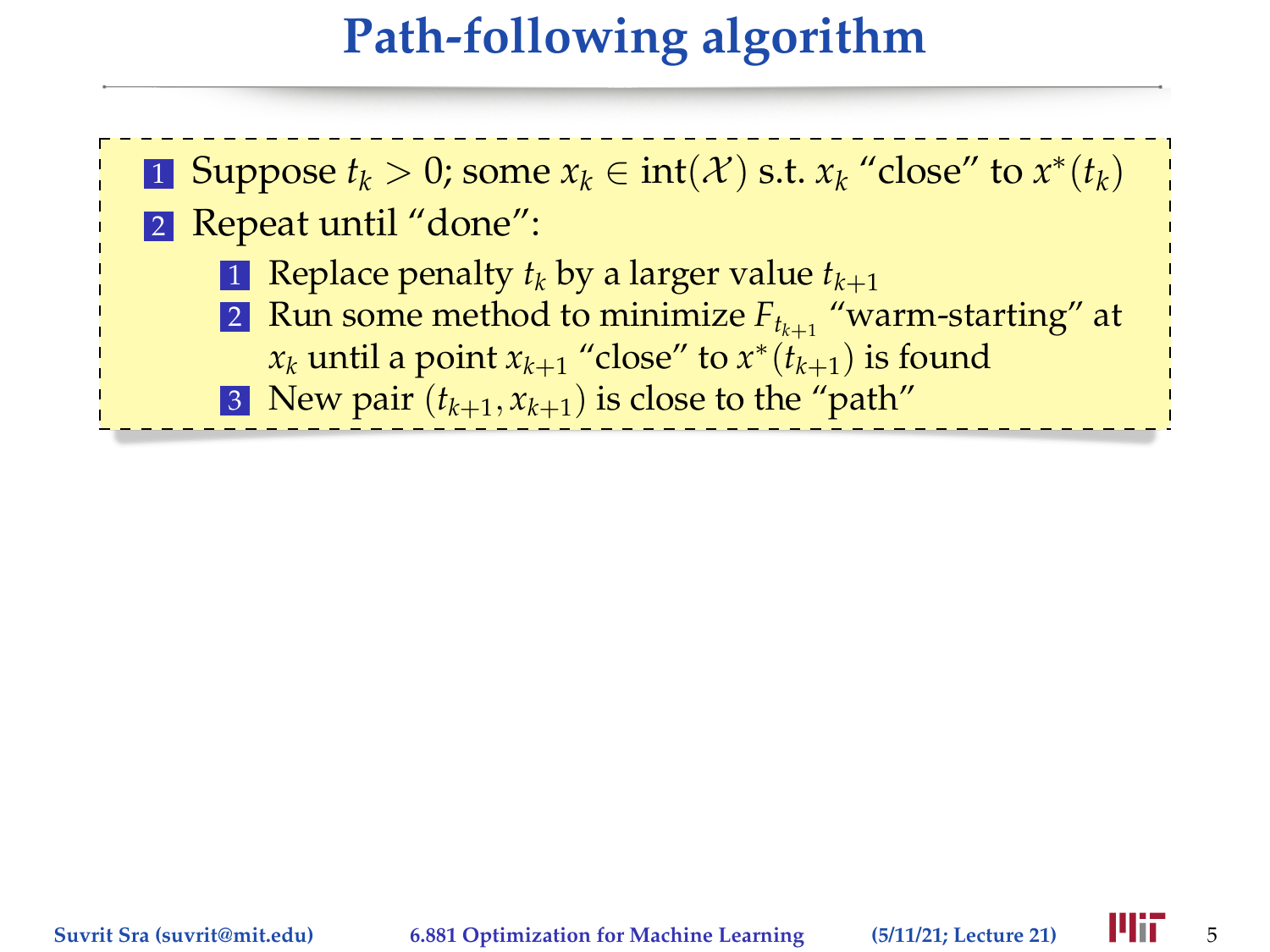

Fairly old idea (e.g., Frisch, 1955)

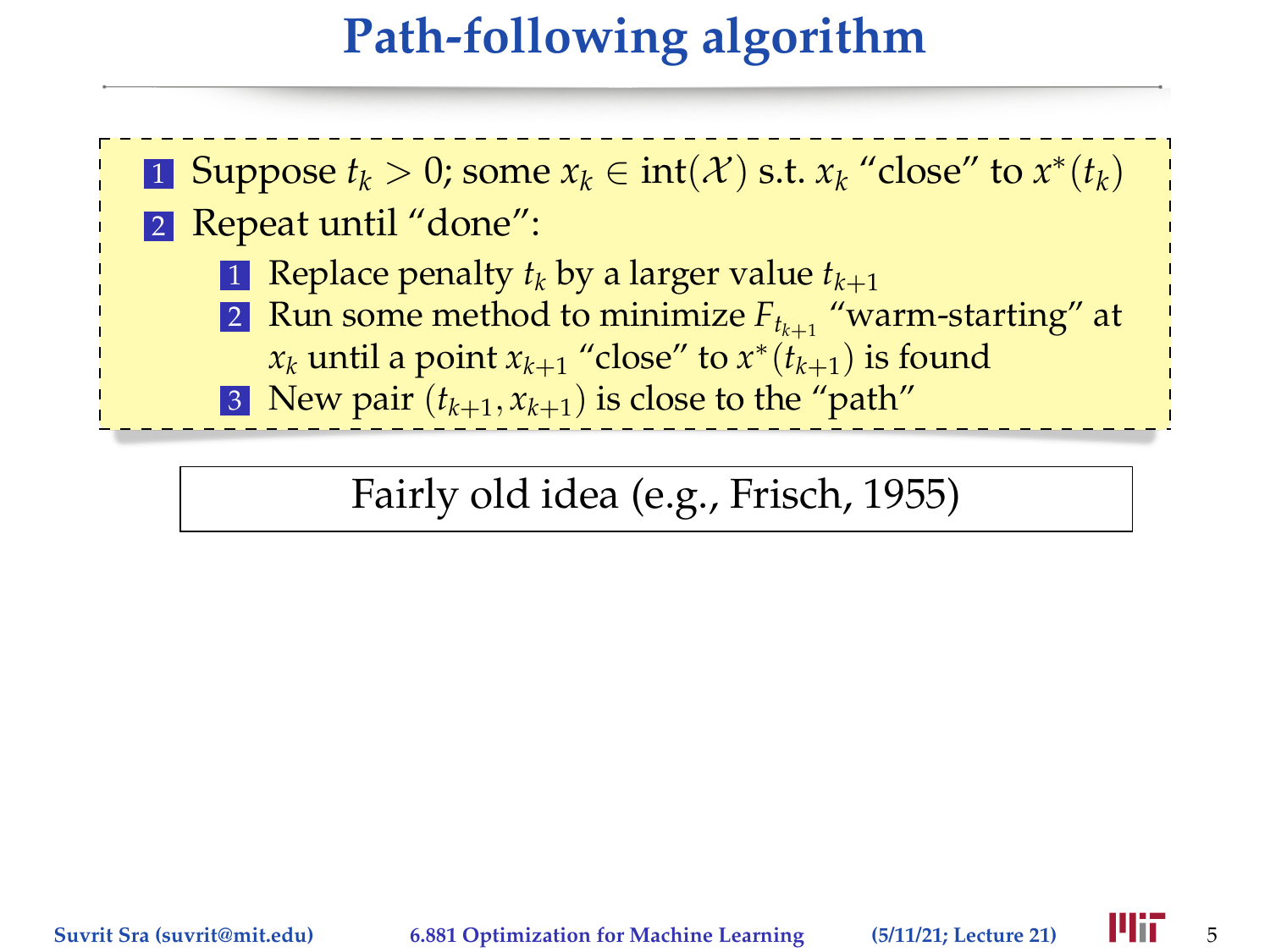

Fairly old idea (e.g., Frisch, 1955)

Any unconstrained method to solve for  $x_{k+1}$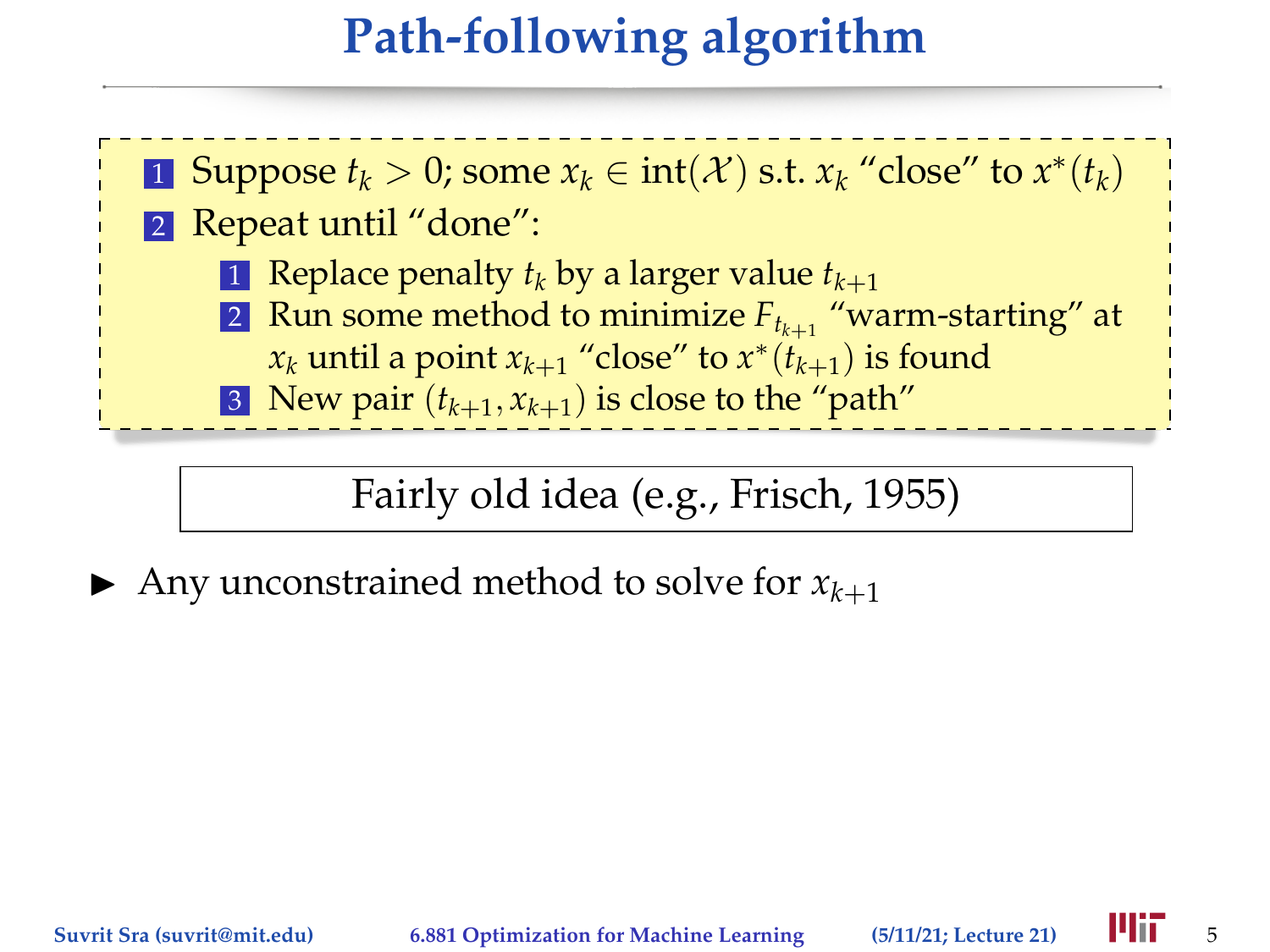

Fairly old idea (e.g., Frisch, 1955)

- Any unconstrained method to solve for  $x_{k+1}$
- $\triangleright$  What is complexity of such a scheme?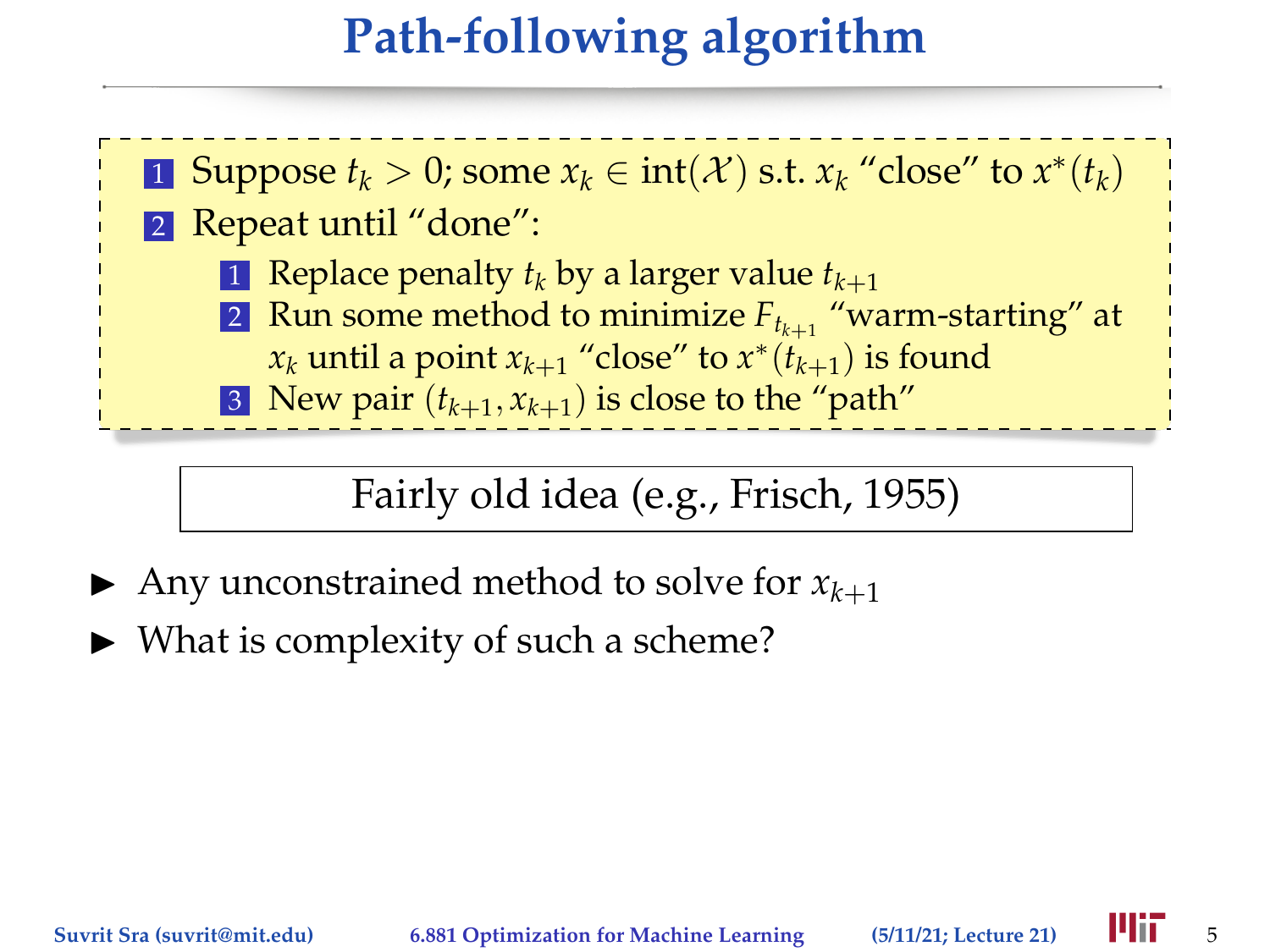

#### Fairly old idea (e.g., Frisch, 1955)

- Any unconstrained method to solve for  $x_{k+1}$
- $\triangleright$  What is complexity of such a scheme?
- $\blacktriangleright$  Numerical problems when  $t_k$  becomes large; breakdown?
- $\triangleright$  Standard theory of unconstrained minimization predicts slowdown as *t<sup>k</sup>* becomes larger ...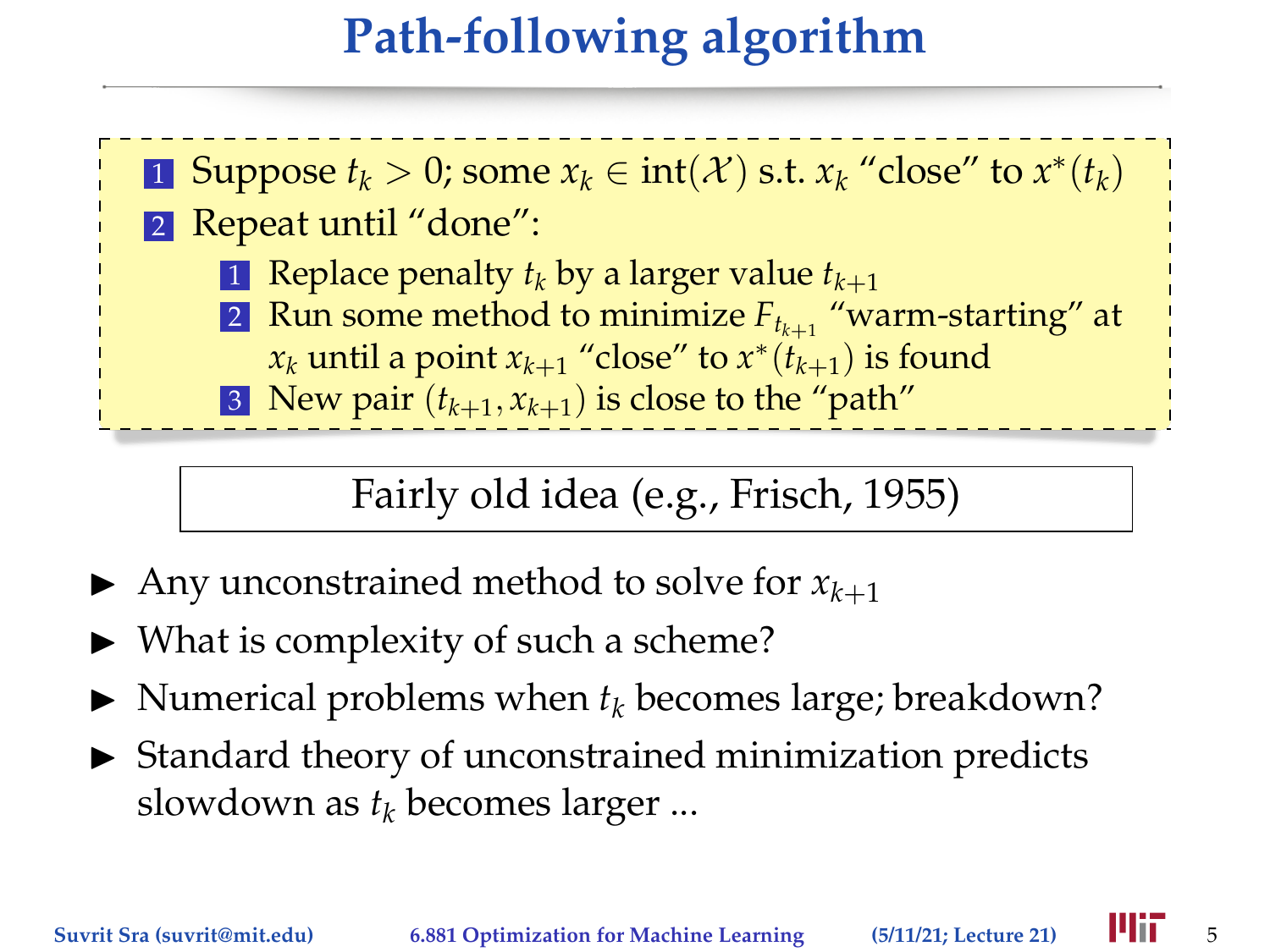♠ Renegar (1988) and Gonzaga (1989) introduced improved path-following methods for linear programming

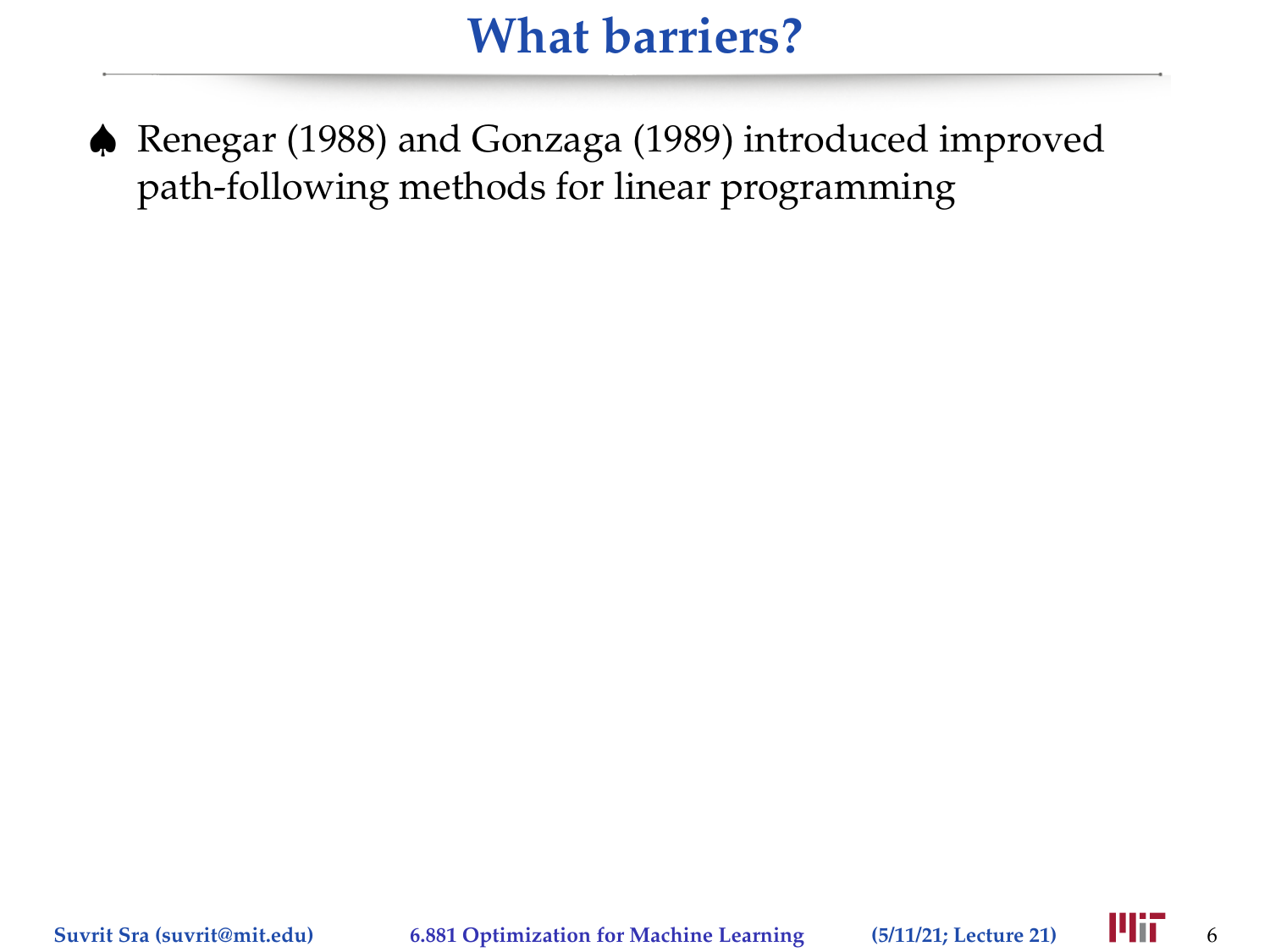- ♠ Renegar (1988) and Gonzaga (1989) introduced improved path-following methods for linear programming
- ♠ In particular, for linear-programming with feasible set

$$
\mathcal{X} = \left\{ x \mid a_i^T x \le b_i, 1 \le i \le m \right\},\
$$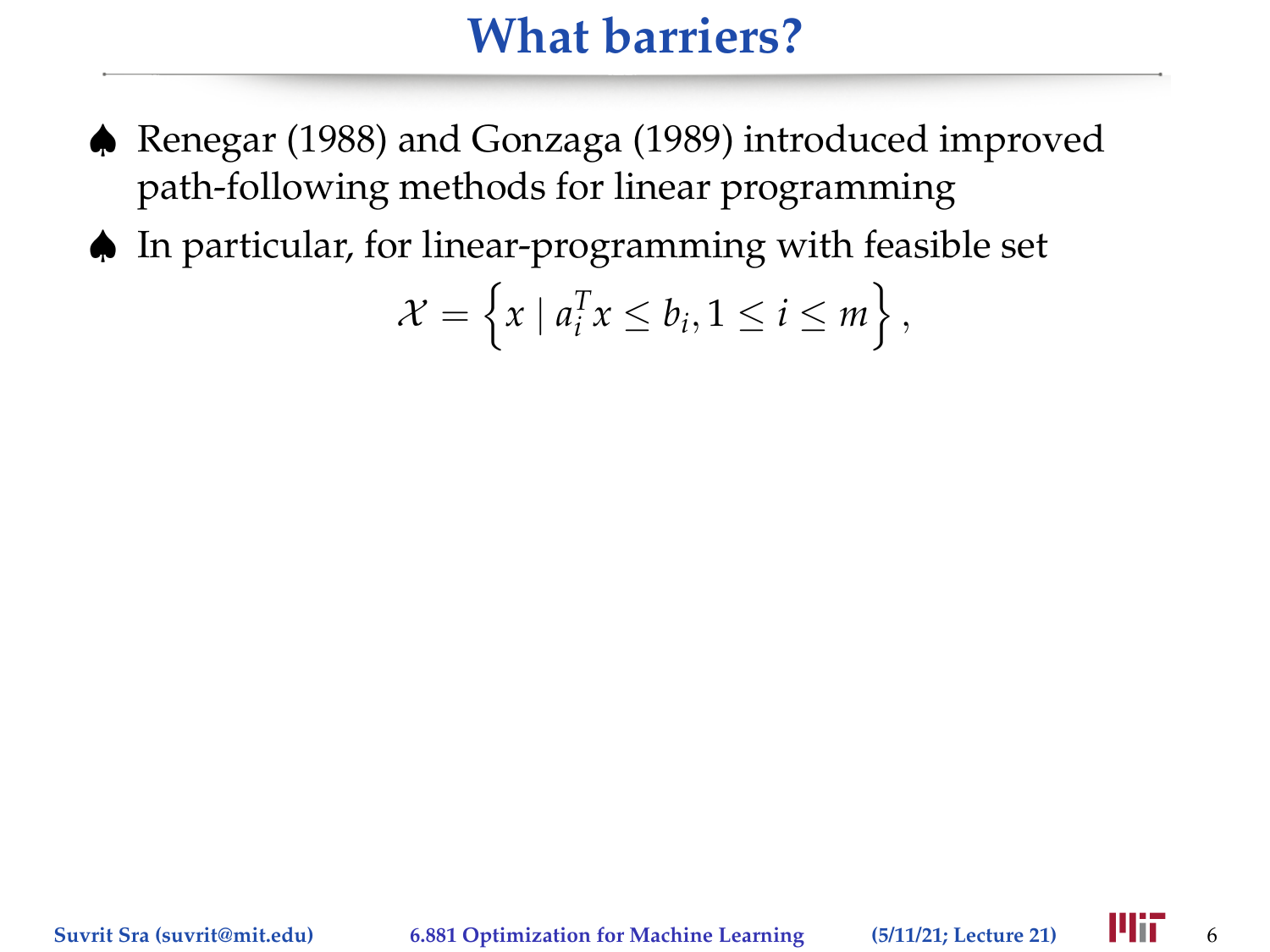- ♠ Renegar (1988) and Gonzaga (1989) introduced improved path-following methods for linear programming
- ♠ In particular, for linear-programming with feasible set

$$
\mathcal{X} = \left\{ x \mid a_i^T x \le b_i, 1 \le i \le m \right\},\
$$

they used the **logarithmic barrier**

$$
F(x) := -\sum_i \log(b_i - a_i^T x).
$$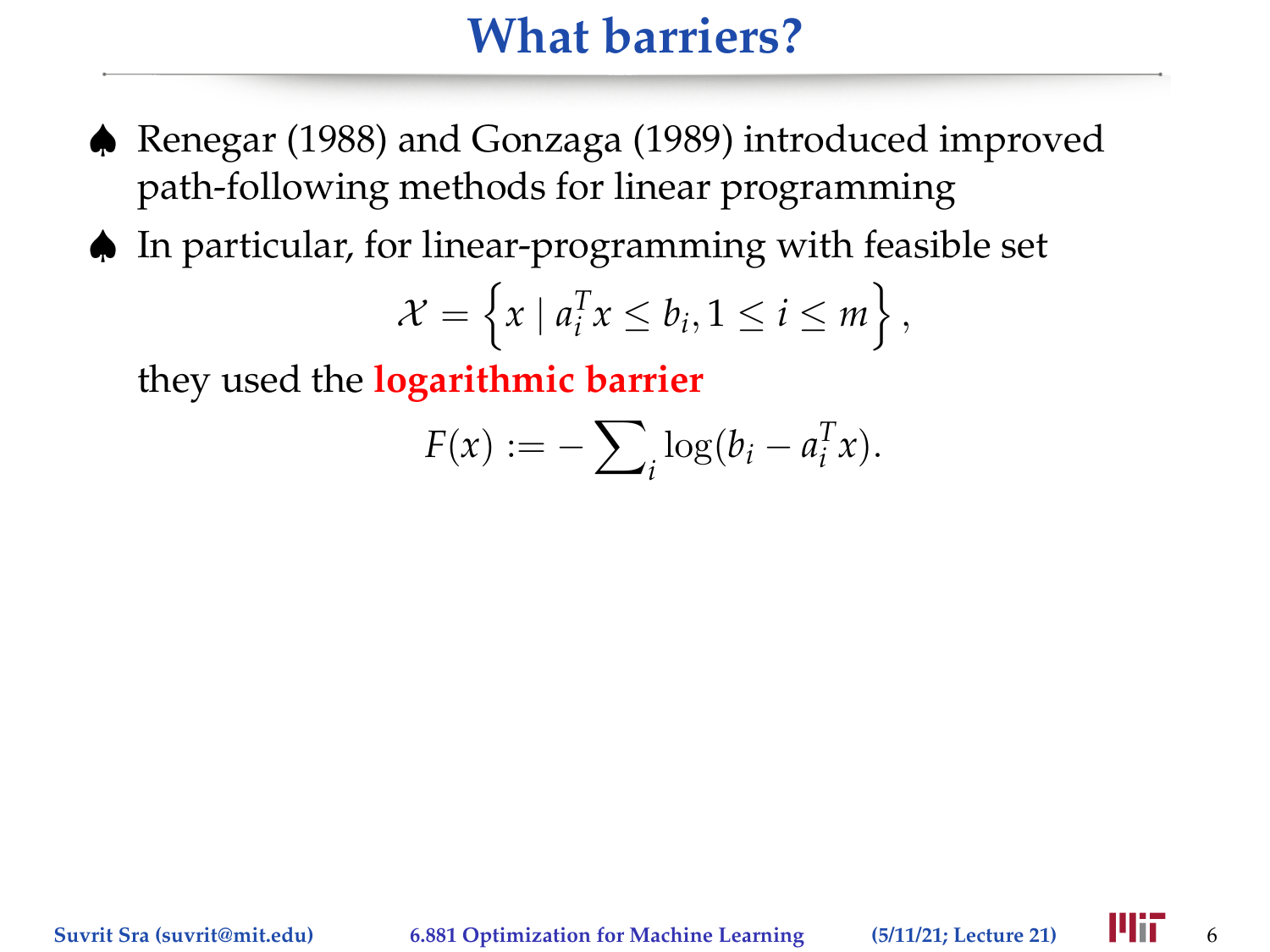- ♠ Renegar (1988) and Gonzaga (1989) introduced improved path-following methods for linear programming
- ♠ In particular, for linear-programming with feasible set

$$
\mathcal{X} = \left\{ x \mid a_i^T x \le b_i, 1 \le i \le m \right\},\
$$

they used the **logarithmic barrier**

$$
F(x) := -\sum_i \log(b_i - a_i^T x).
$$

A And with this  $F(x)$ , they showed path-following based on Newton's method can be made **polynomial time**.

Breakthrough result, though *ad-hoc* analysis of NM

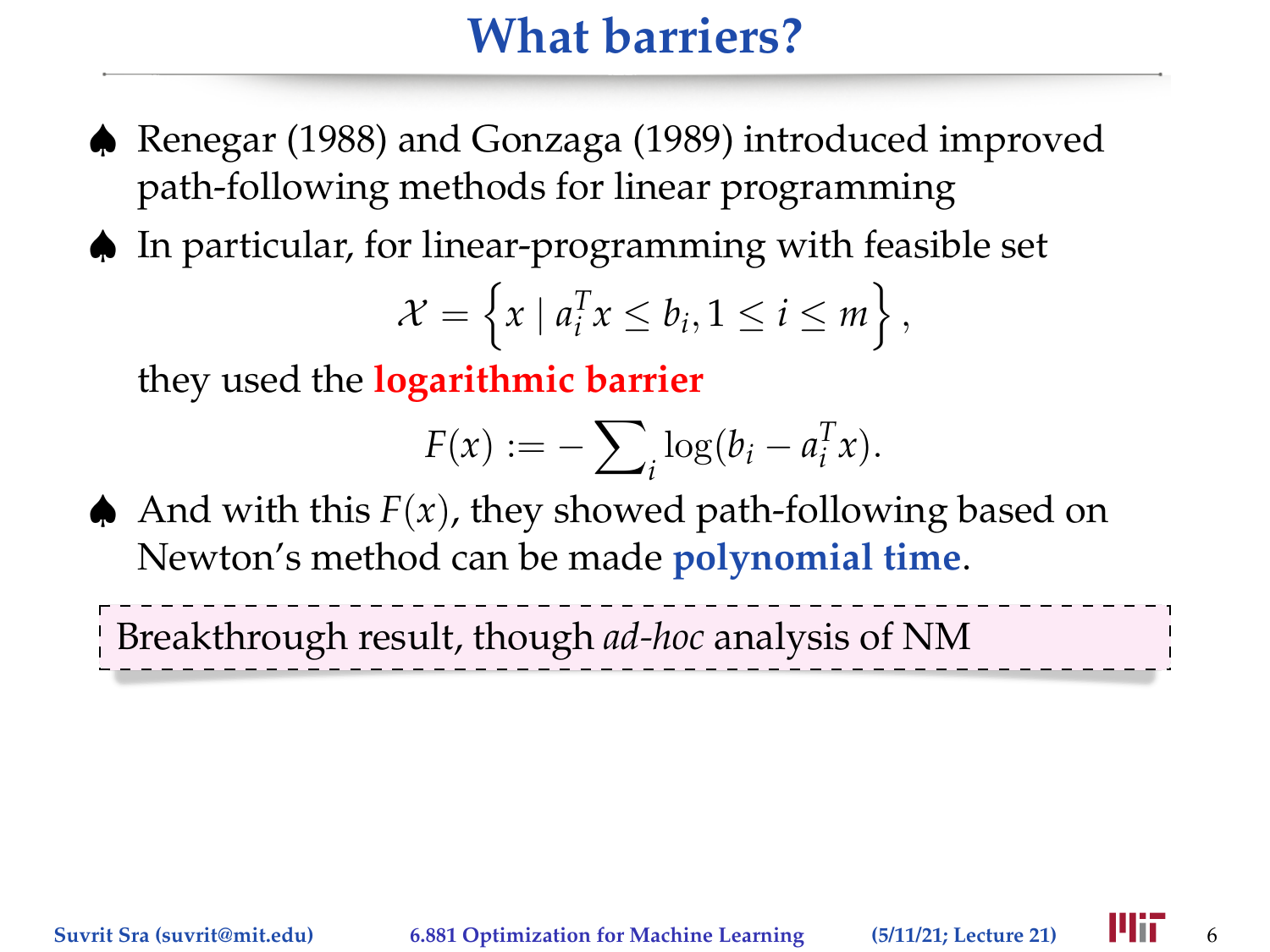- ♠ Renegar (1988) and Gonzaga (1989) introduced improved path-following methods for linear programming
- ♠ In particular, for linear-programming with feasible set

$$
\mathcal{X} = \left\{ x \mid a_i^T x \le b_i, 1 \le i \le m \right\},\
$$

they used the **logarithmic barrier**

$$
F(x) := -\sum_i \log(b_i - a_i^T x).
$$

A And with this  $F(x)$ , they showed path-following based on Newton's method can be made **polynomial time**.

Breakthrough result, though *ad-hoc* analysis of NM

Shortly thereafter, Nesterov realized what intrinsic properties of the log-barrier made it work!

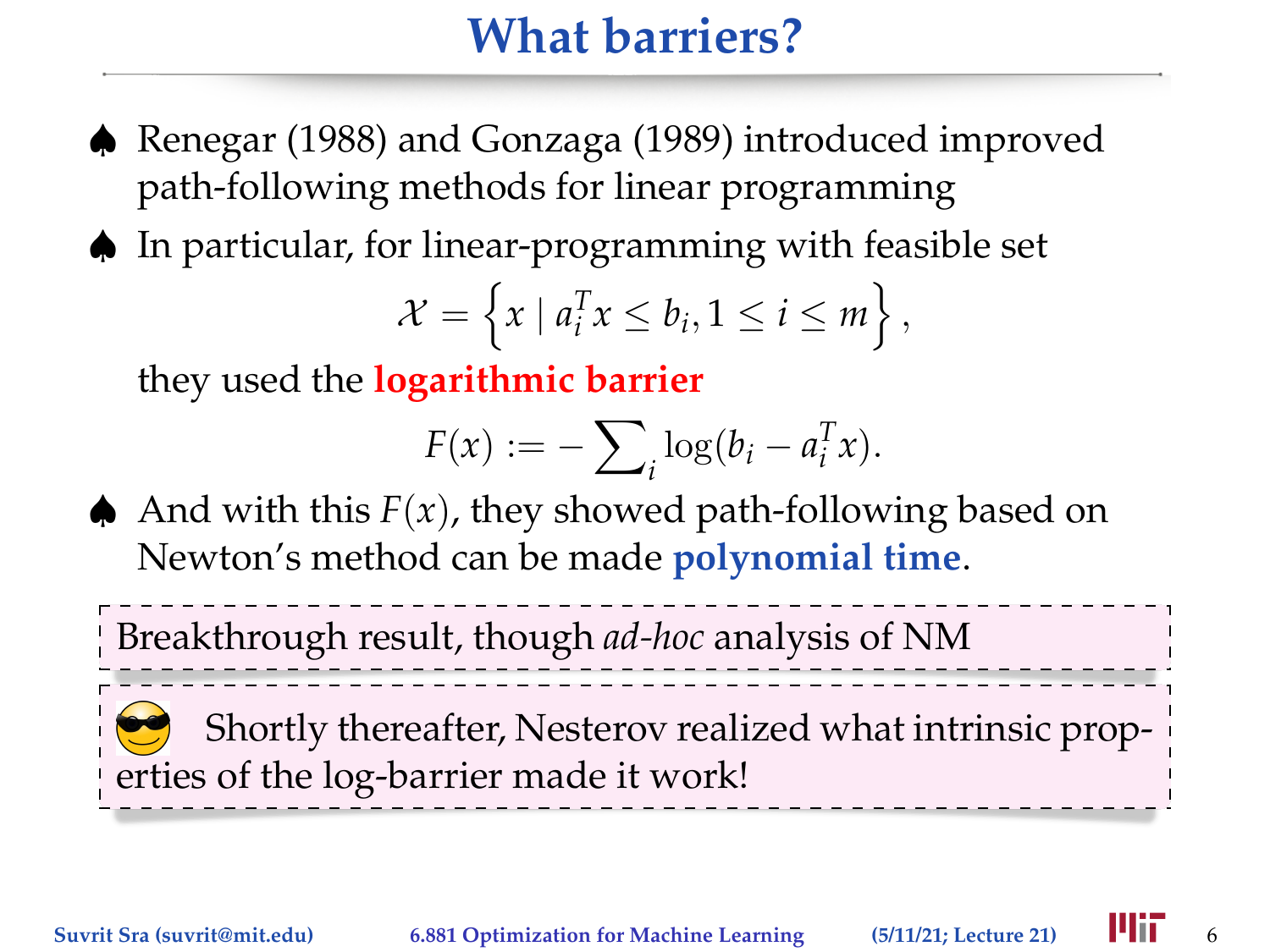#### **Newton method – affine invariance**

 $\triangleright$  Consider  $f(x)$  and  $\phi(y) = f(Ay)$ , where *A* is invertible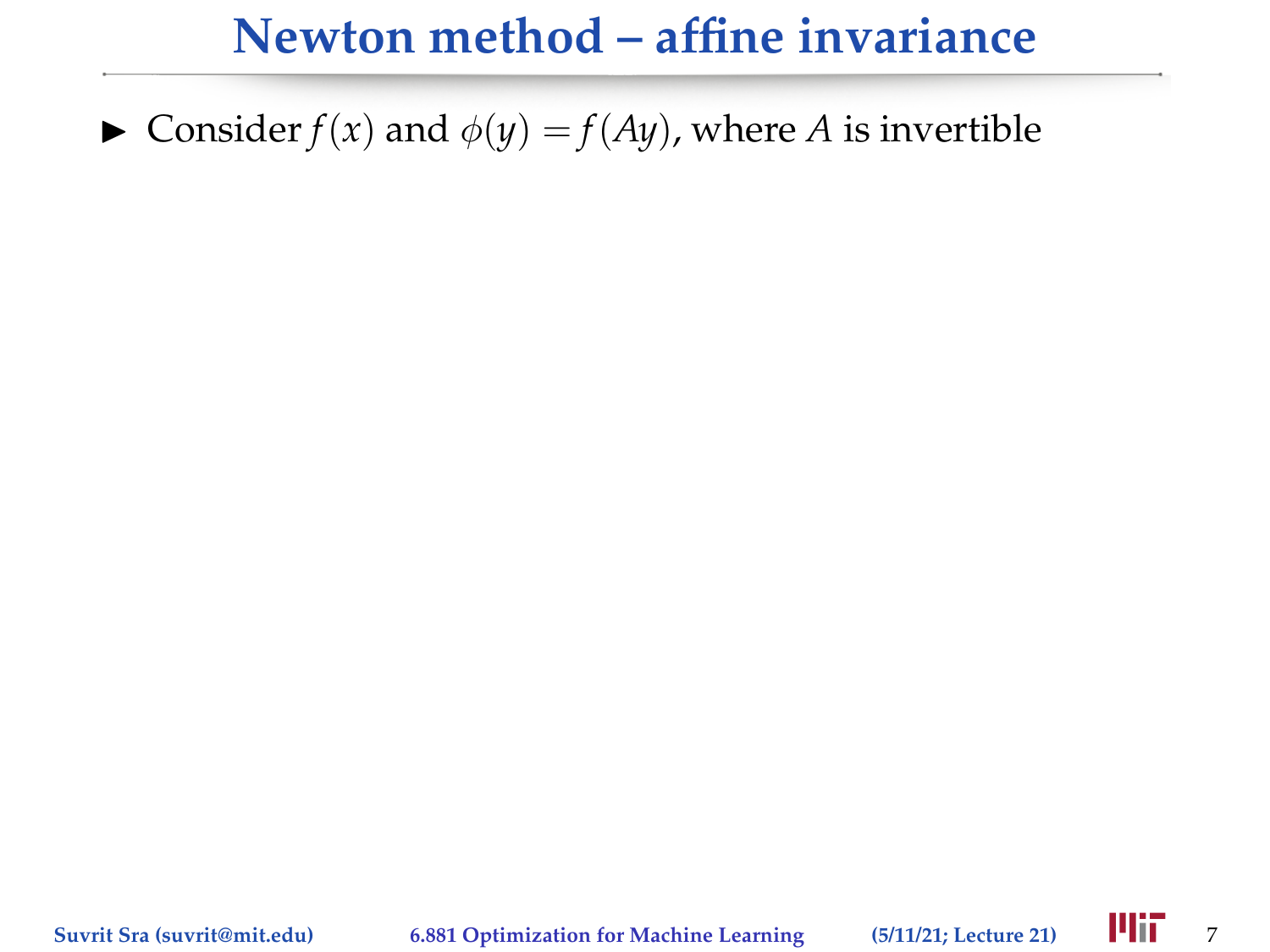#### **Newton method – affine invariance**

Consider  $f(x)$  and  $\phi(y) = f(Ay)$ , where *A* is invertible

**Lemma** Let  $\{x_k\}$  be generated by Newton method for *f*:

$$
x_{k+1} = x_k - [f''(x_k)]^{-1} f'(x_k) \quad k \ge 0.
$$

Let  $\{y_k\}$  be seq. generated by NM for  $\phi$ :

$$
y_{k+1} = y_k - [\phi''(y_k)]^{-1} \phi'(y_k),
$$

with  $Ay_0 = x_0$ . Then,  $Ay_k = x_k$  for all  $k \geq 0$ .

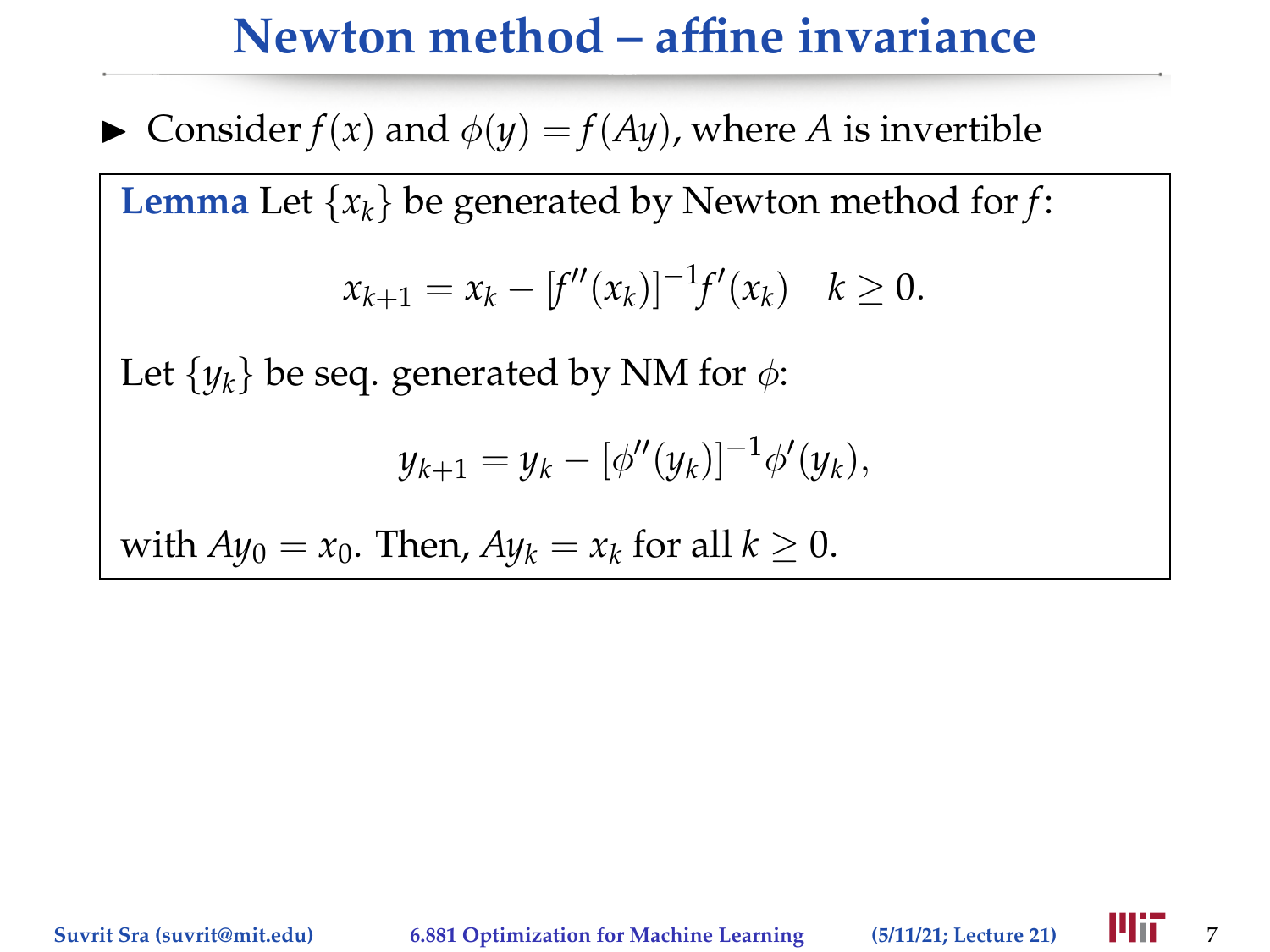#### **Newton method – affine invariance**

 $\triangleright$  Consider  $f(x)$  and  $\phi(y) = f(Ay)$ , where *A* is invertible

**Lemma** Let {*xk*} be generated by Newton method for *f*:

$$
x_{k+1} = x_k - [f''(x_k)]^{-1} f'(x_k) \quad k \ge 0.
$$

Let  $\{y_k\}$  be seq. generated by NM for  $\phi$ :

$$
y_{k+1} = y_k - [\phi''(y_k)]^{-1} \phi'(y_k),
$$

with 
$$
Ay_0 = x_0
$$
. Then,  $Ay_k = x_k$  for all  $k \ge 0$ .

Newton method remains same—strong contrast to gradient method! **Stopping condition:**  $\langle [f''(x_k)]^{-1}f'(x_k), f'(x_k) \rangle < \epsilon$ independent of choice of basis *A*!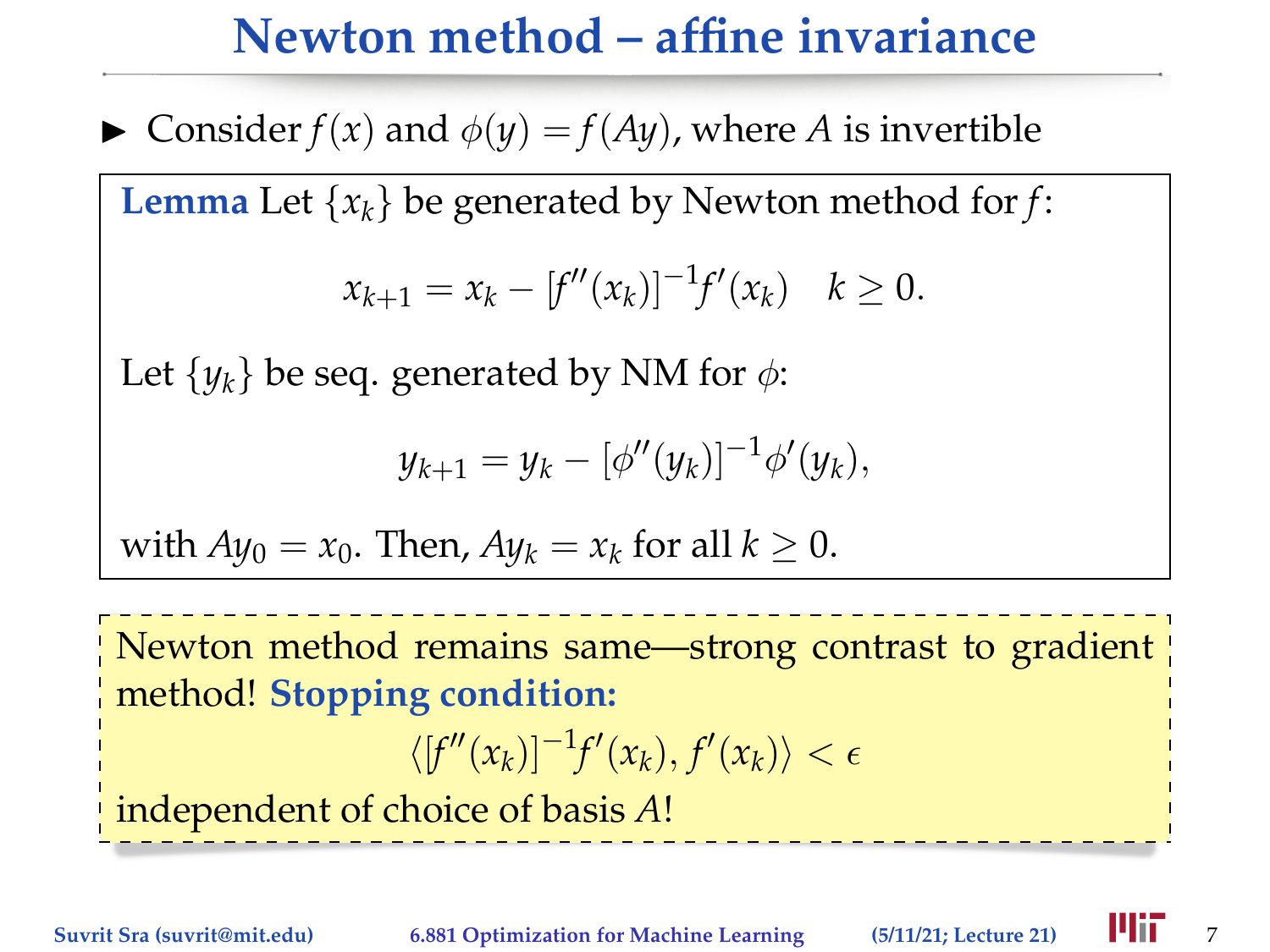#### **Assumptions**

- Lipschitz Hessian:  $\|\nabla^2 f(x) \nabla^2 f(y)\| \le M \|x y\|$
- **Local strong convexity**: There exists a local minimum *x* <sup>∗</sup> with

$$
\nabla^2 f(x^*) \succeq \mu I, \qquad \mu > 0.
$$

• **Locality**: Starting point *x*<sup>0</sup> "close enough" to *x* ∗

**Theorem.** Suppose 
$$
x_0
$$
 satisfies  
\n $||x_0 - x^*|| < r := \frac{2\mu}{3M}$ .  
\nThen,  $||x_k - x^*|| < r$ ,  $\forall k$  and the NM converges quadratically  
\n $||x_{k+1} - x^*|| \le \frac{M||x_k - x^*||^2}{2(\mu - M||x_k - x^*||)}$ 

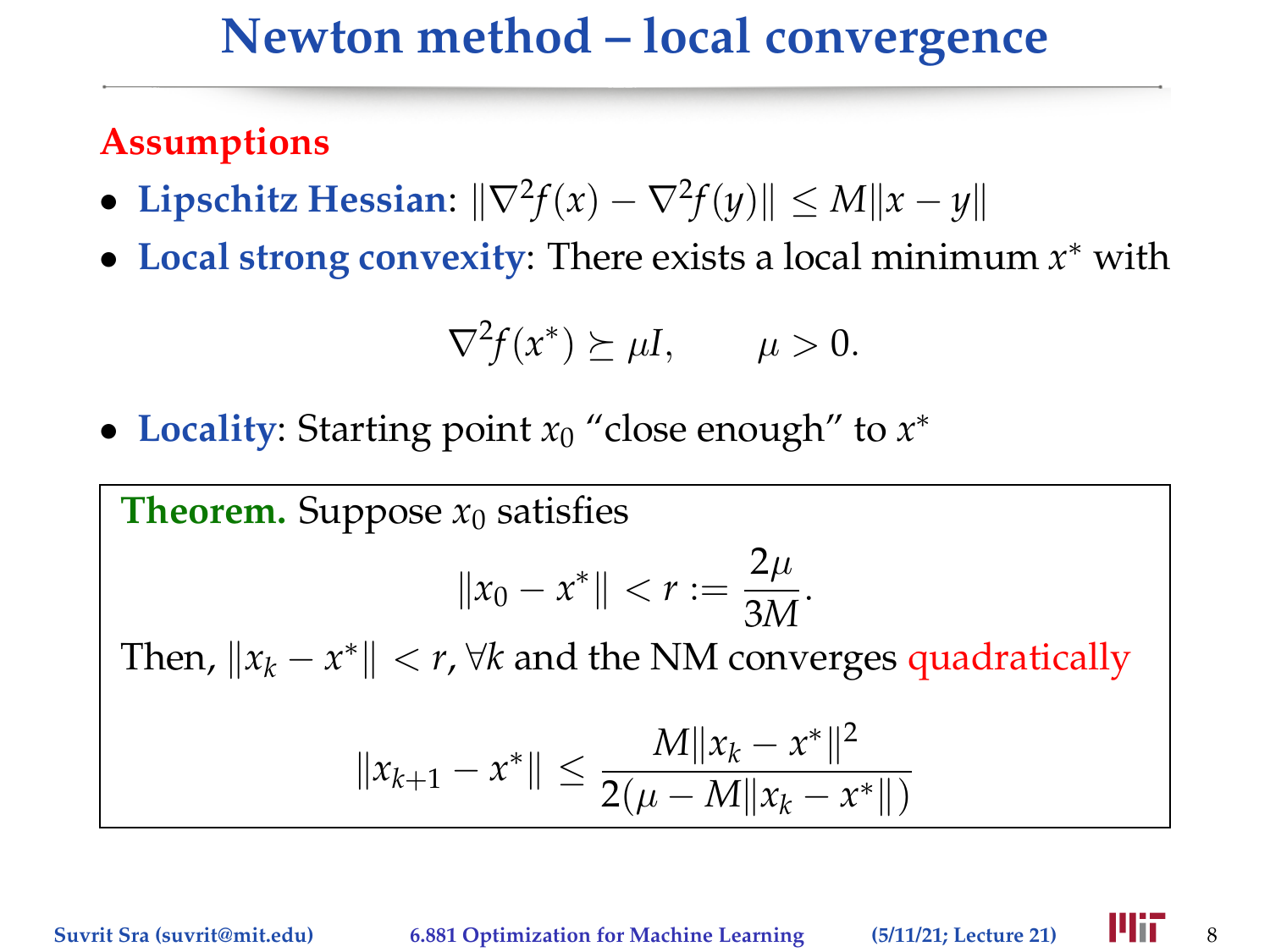# **What's wrong / missing?**

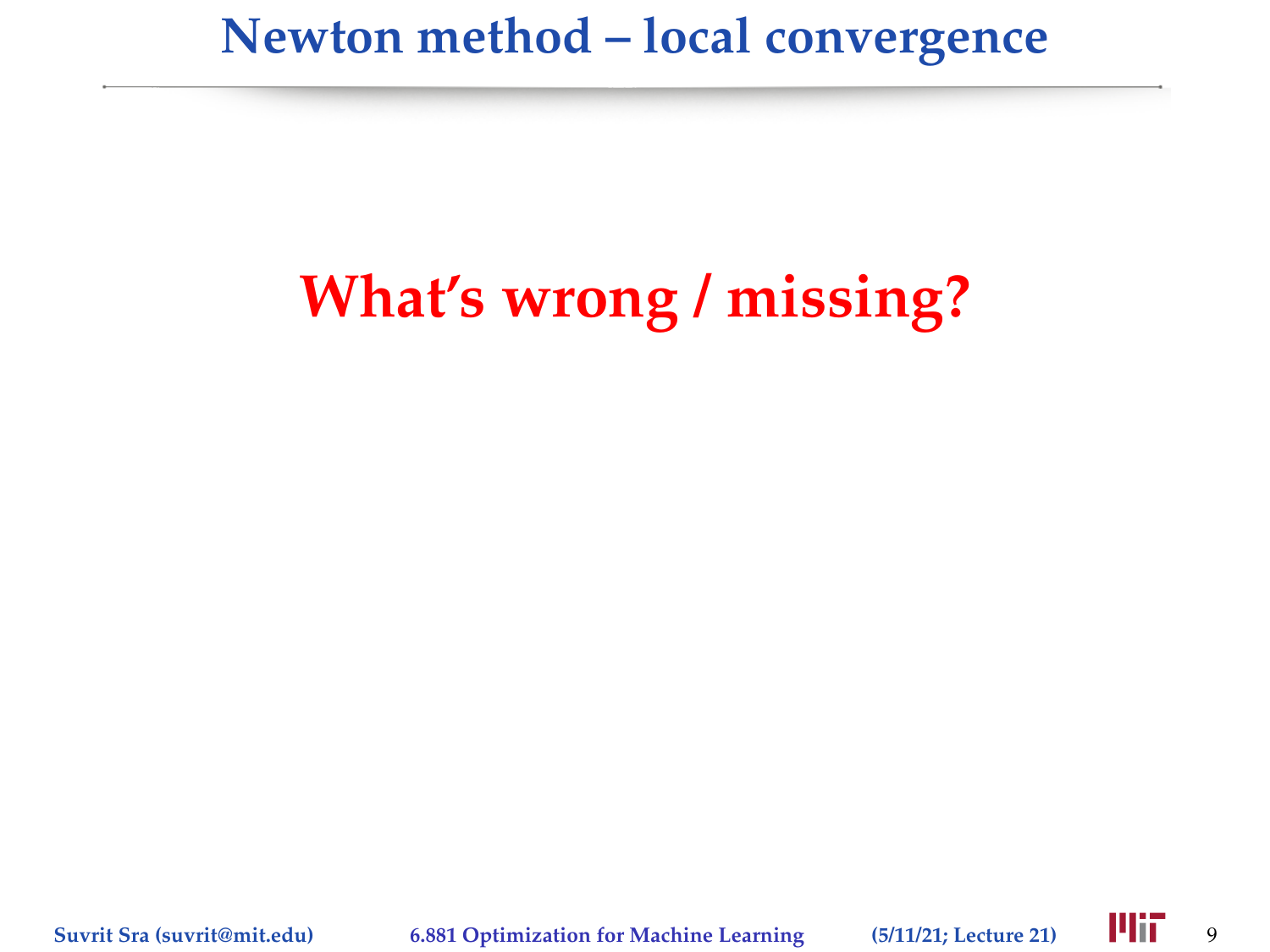# **What's wrong / missing?**

- $\triangleright$  Convergence analysis depends on  $\mu$ , and M
- **Figure 1** These quantities are **not basis independent!**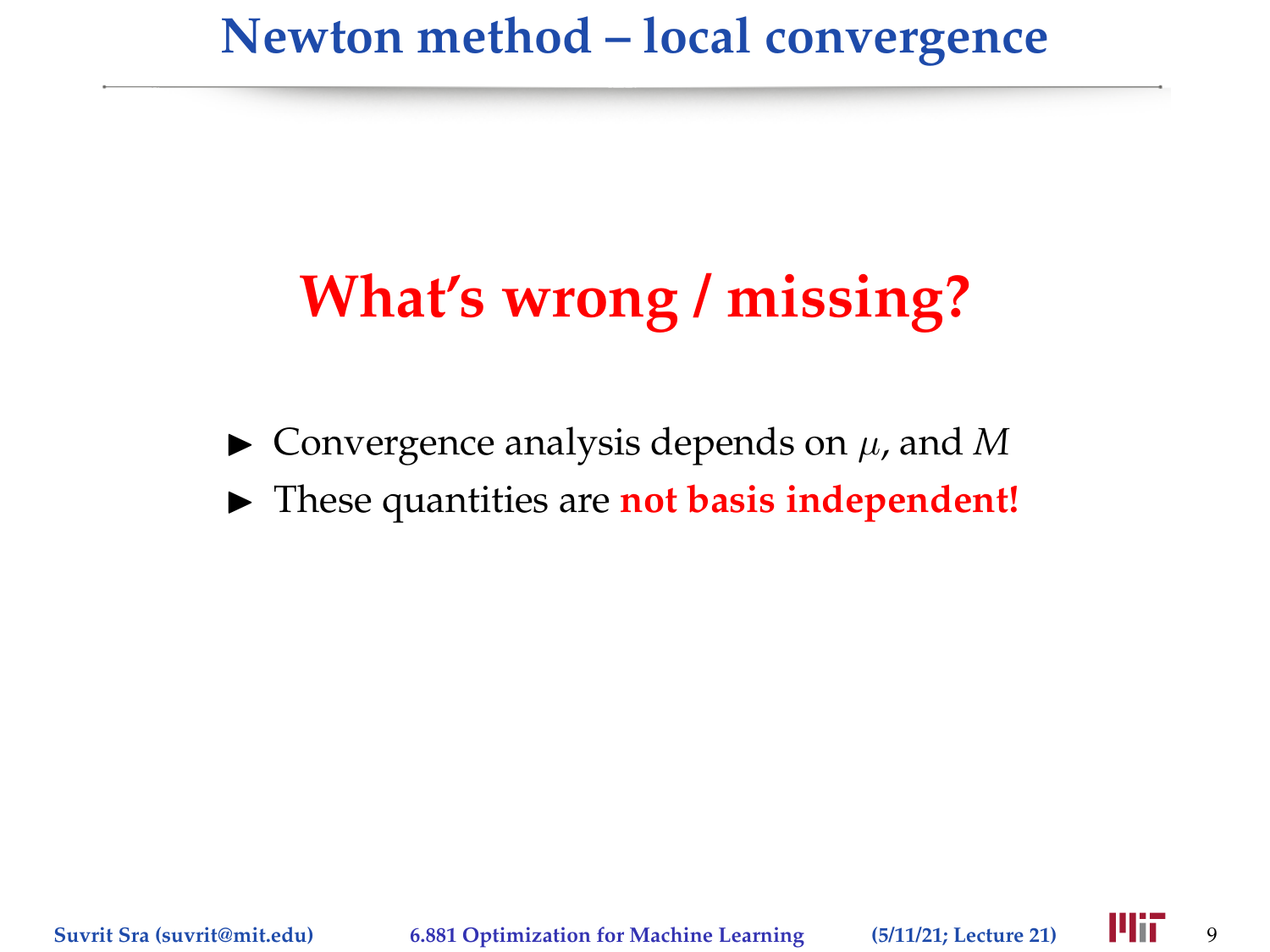# **What's wrong / missing?**

- $\triangleright$  Convergence analysis depends on  $\mu$ , and M
- **Figure 1** These quantities are **not basis independent!**
- $\blacktriangleright$  Mismatch between geometry and analysis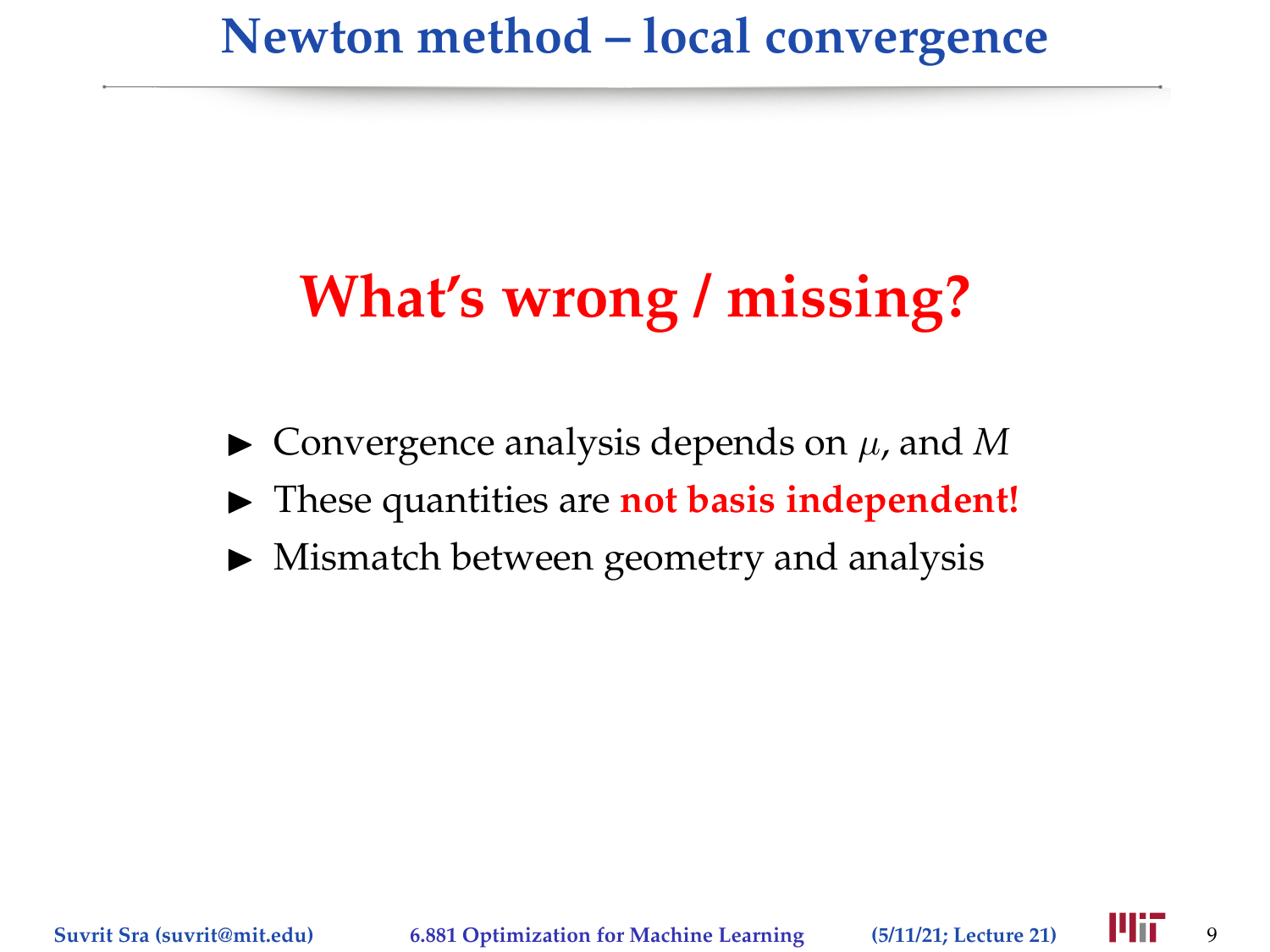**E** Key condition used was  $||f''(x) - f''(y)|| \le M||x - y||$ 

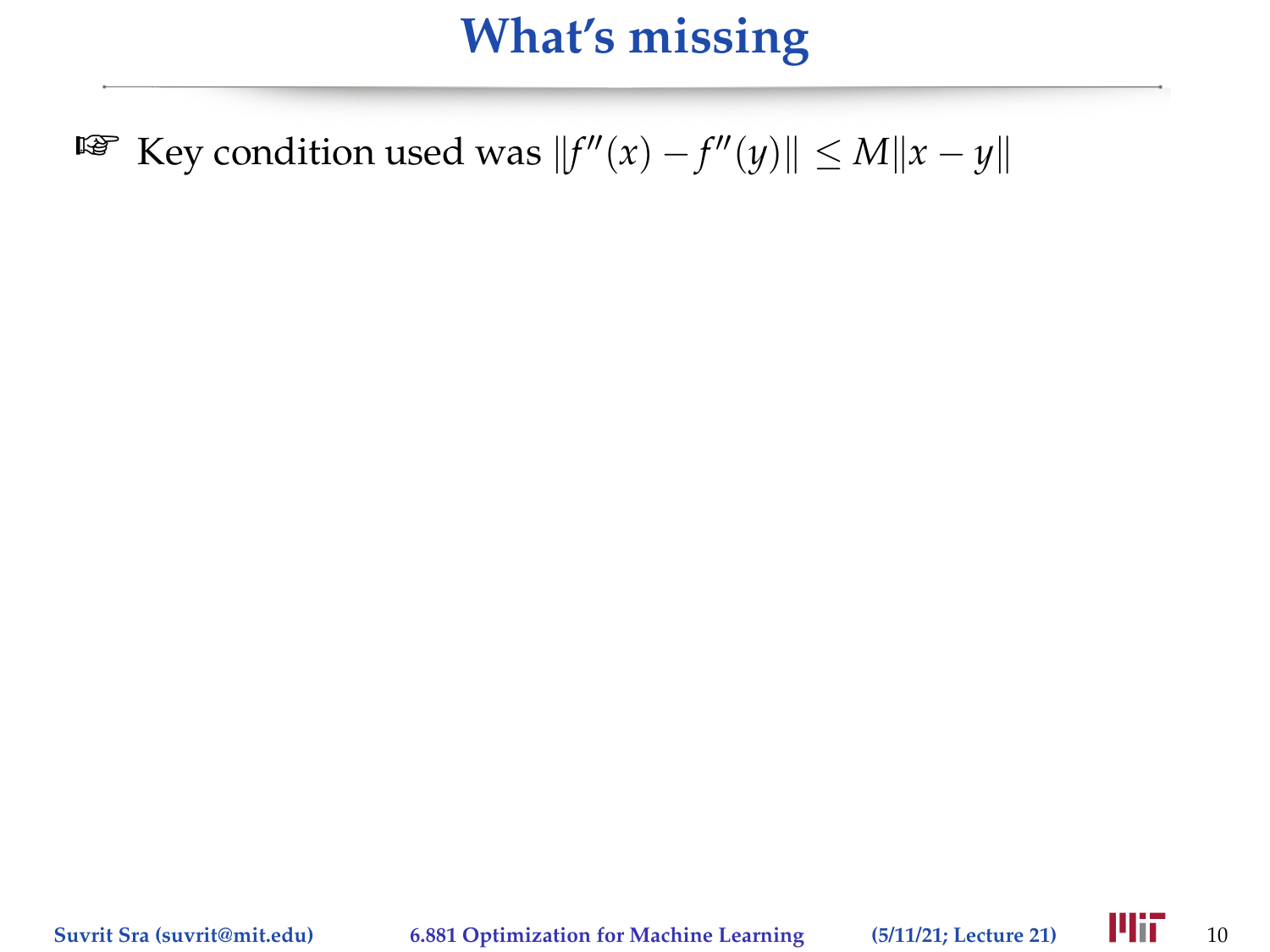**E** Key condition used was  $||f''(x) - f''(y)|| \le M||x - y||$ **<sup>IF</sup>** Third derivative in direction  $u \in \mathbb{R}^n$  is

$$
f'''(x)[u] = \lim_{\alpha \to 0} \frac{f''(x + \alpha u) - f''(x)}{\alpha}
$$

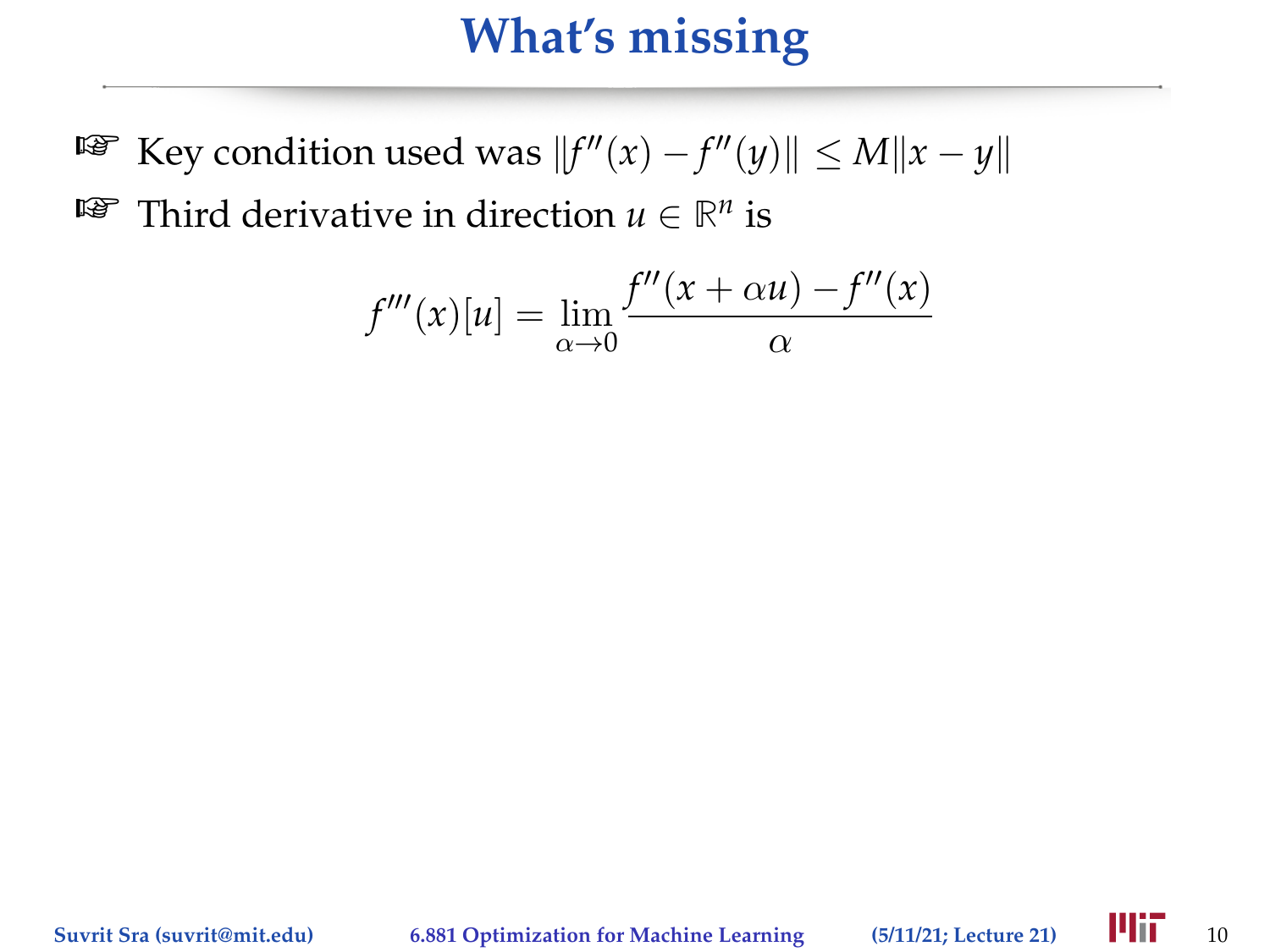**E** Key condition used was  $||f''(x) - f''(y)|| \le M||x - y||$ **<sup>IF</sup>** Third derivative in direction  $u \in \mathbb{R}^n$  is

$$
f'''(x)[u] = \lim_{\alpha \to 0} \frac{f''(x + \alpha u) - f''(x)}{\alpha}
$$

 $E^{\text{max}}$  Lipschitz Hessian equivalent (prove!) to

 $||f'''(x)[u]|| \le M||u||$ 

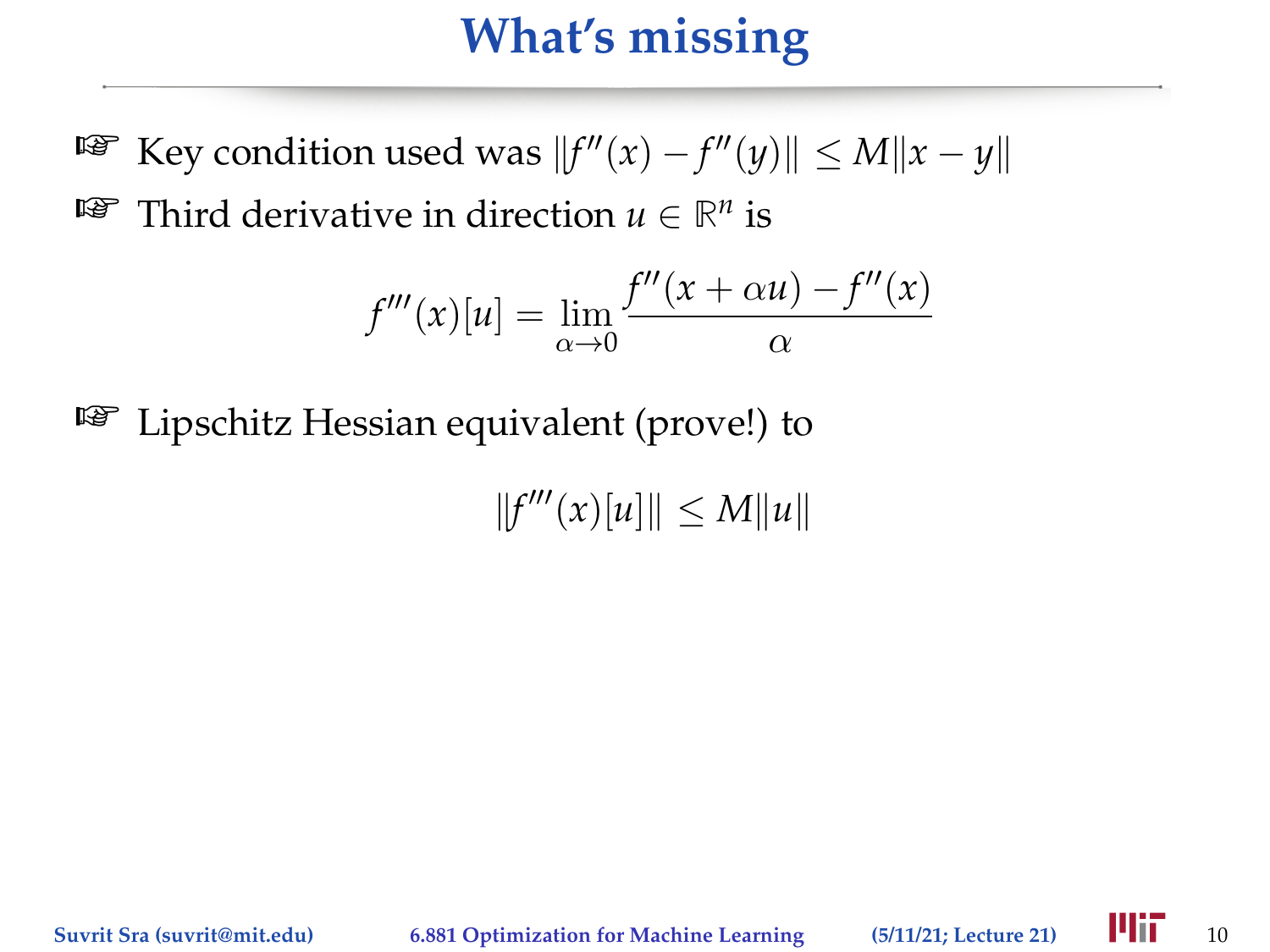**E** Key condition used was  $||f''(x) - f''(y)|| \le M||x - y||$ **<sup>IF</sup>** Third derivative in direction  $u \in \mathbb{R}^n$  is

$$
f'''(x)[u] = \lim_{\alpha \to 0} \frac{f''(x + \alpha u) - f''(x)}{\alpha}
$$

**Lipschitz Hessian equivalent (prove!) to** 

 $||f'''(x)[u]|| \le M||u||$ 

**EXECUTE:** Thus, at  $x \in \text{dom} f$ , and any  $u, v \in \mathbb{R}^n$  we have

 $\langle f'''(x)[u]v, v \rangle \leq M ||u|| ||v||^2$ 

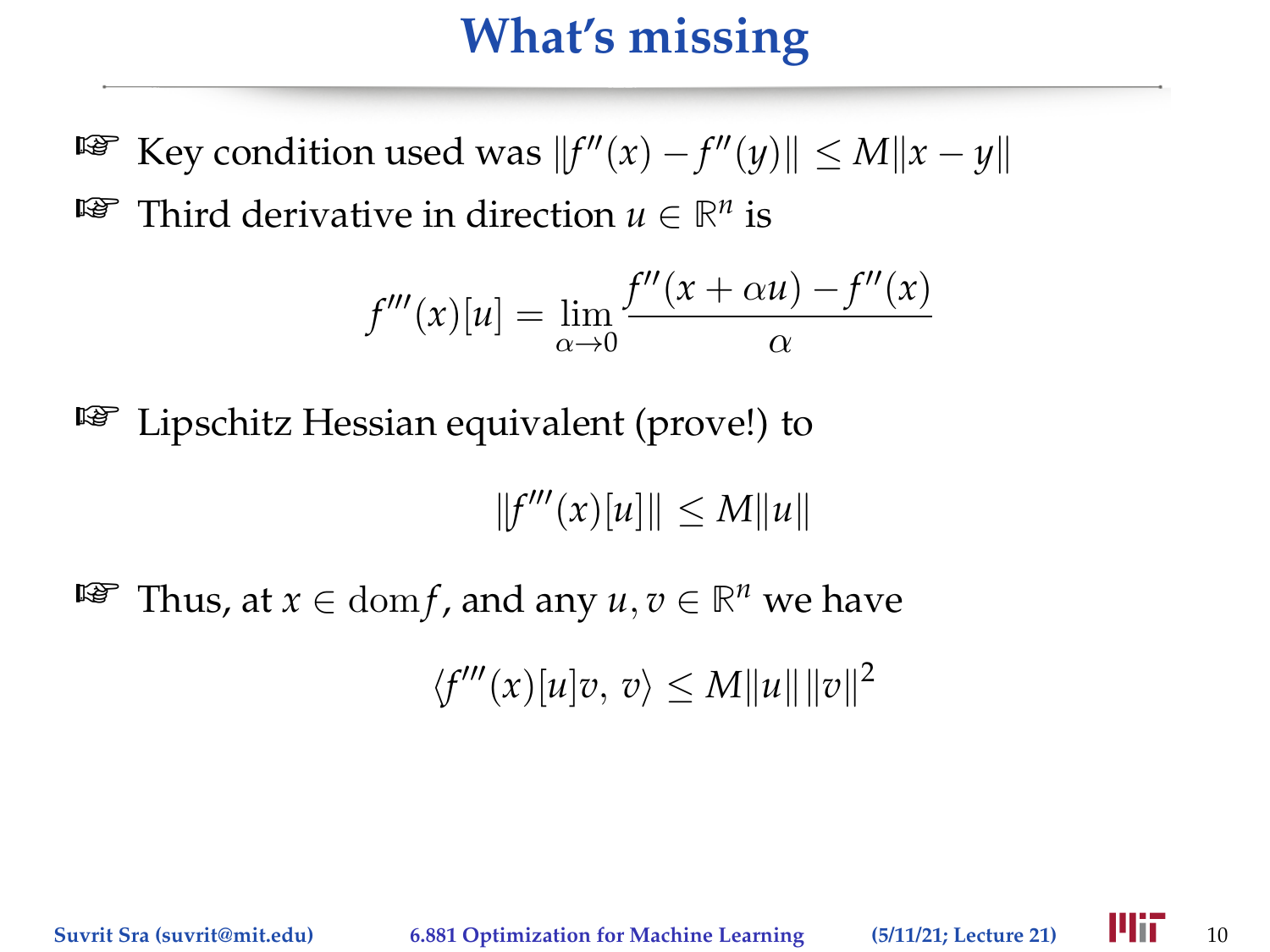$$
\text{Lip } U \text{sing } x \leftarrow Ay, u' \leftarrow Au, v' \leftarrow Av, \phi(y) = f(Ay)
$$
\n
$$
\langle f'''(x)[u]v, v \rangle = \langle \phi'''(x)[u']v', v' \rangle
$$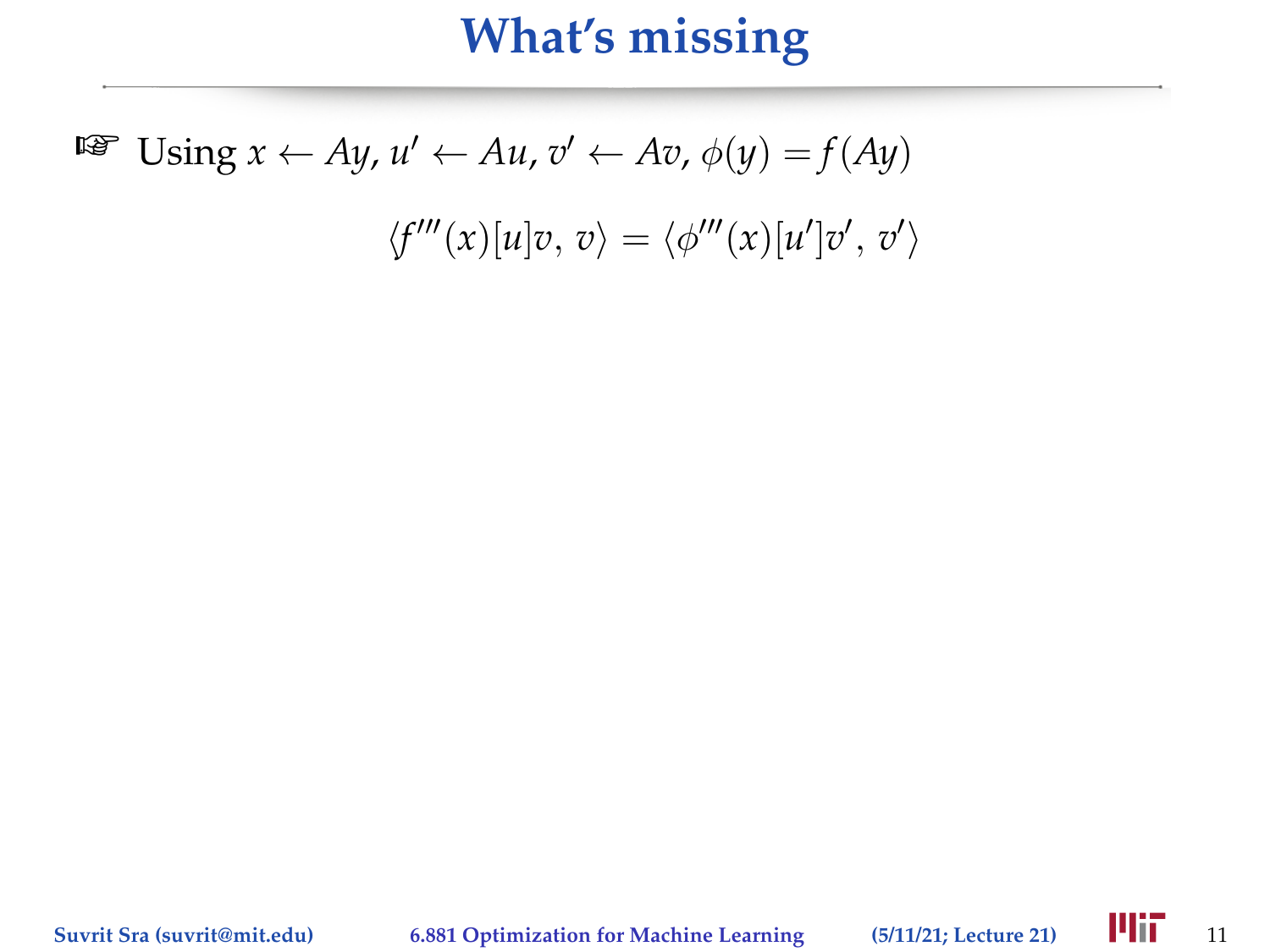$$
\text{Lip } U \text{sing } x \leftarrow Ay, u' \leftarrow Au, v' \leftarrow Av, \phi(y) = f(Ay)
$$
\n
$$
\langle f'''(x)[u]v, v \rangle = \langle \phi'''(x)[u']v', v' \rangle
$$

 $\mathbb{P}$  Thus, in the inequality  $\langle f'''(x)[u]v, v \rangle \le M \|u\| \|v\|^2$ , lhs is affine invariant, but rhs is not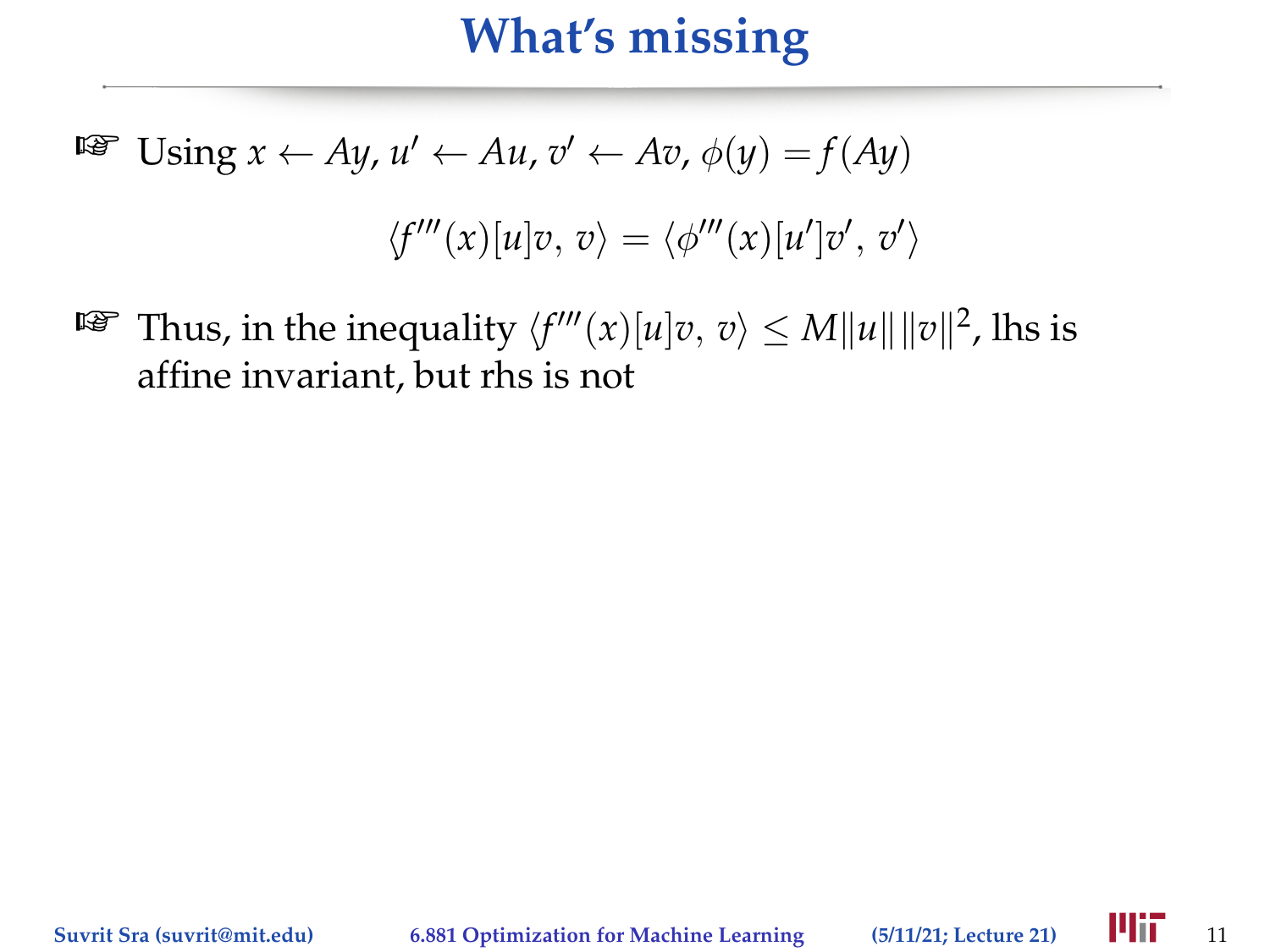$$
\text{LSP} \text{ Using } x \leftarrow Ay, u' \leftarrow Au, v' \leftarrow Av, \phi(y) = f(Ay)
$$
\n
$$
\langle f'''(x)[u]v, v \rangle = \langle \phi'''(x)[u']v', v' \rangle
$$

- $\mathbb{P}$  Thus, in the inequality  $\langle f'''(x)[u]v, v \rangle \le M \|u\| \|v\|^2$ , lhs is affine invariant, but rhs is not
- $\mathbb{F}$  What can be a quick fix? Observation, use local norms on rhs

$$
||u||_{f''(x)} := \langle f''(x)u, u \rangle^{1/2} = \sqrt{u^T f''(x)u}
$$

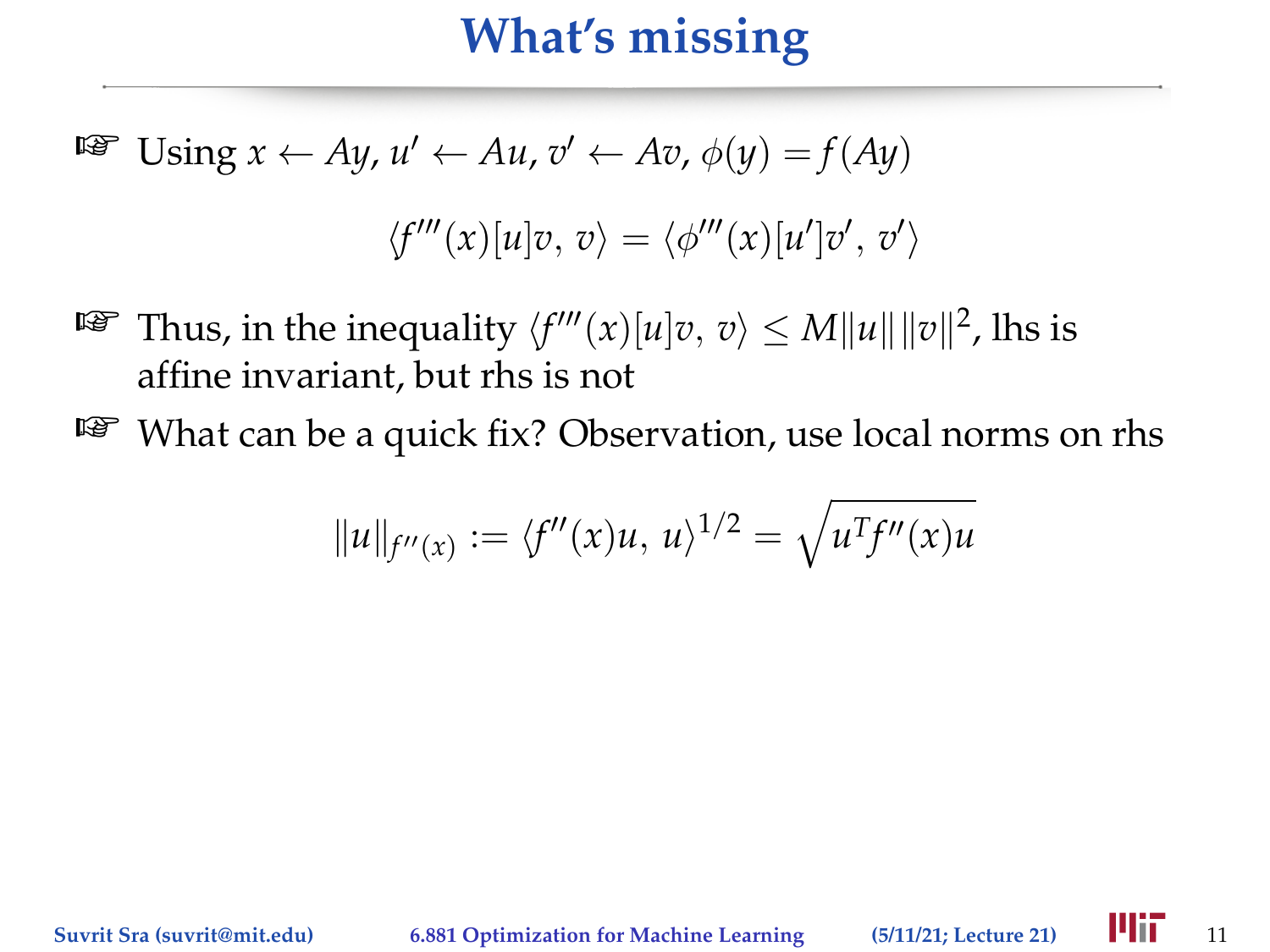$$
\text{LSP} \text{ Using } x \leftarrow Ay, u' \leftarrow Au, v' \leftarrow Av, \phi(y) = f(Ay)
$$
\n
$$
\langle f'''(x)[u]v, v \rangle = \langle \phi'''(x)[u']v', v' \rangle
$$

- $\mathbb{P}$  Thus, in the inequality  $\langle f'''(x)[u]v, v \rangle \le M \|u\| \|v\|^2$ , lhs is affine invariant, but rhs is not
- $\mathbb{F}$  What can be a quick fix? Observation, use local norms on rhs

$$
||u||_{f''(x)} := \langle f''(x)u, u \rangle^{1/2} = \sqrt{u^T f''(x)u}
$$

Then, we immediately have

$$
||A^{-1}u||_{f''(Ax)} = ||u||_{f''(x)}
$$

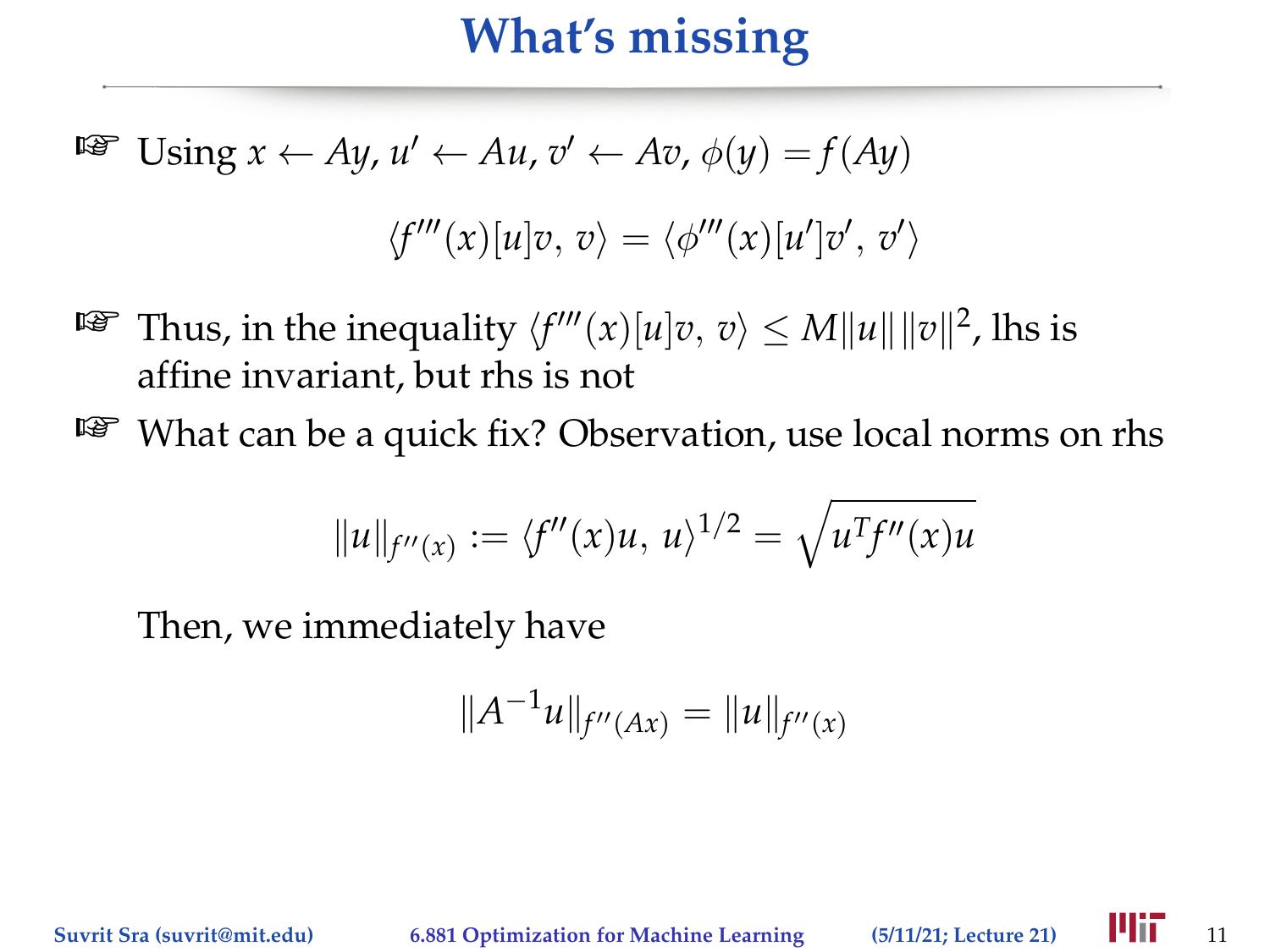$$
\text{LSP} \text{ Using } x \leftarrow Ay, u' \leftarrow Au, v' \leftarrow Av, \phi(y) = f(Ay)
$$
\n
$$
\langle f'''(x)[u]v, v \rangle = \langle \phi'''(x)[u']v', v' \rangle
$$

- $\mathbb{P}$  Thus, in the inequality  $\langle f'''(x)[u]v, v \rangle \le M \|u\| \|v\|^2$ , lhs is affine invariant, but rhs is not
- $\mathbb{R}^n$  What can be a quick fix? Observation, use local norms on rhs

$$
||u||_{f''(x)} := \langle f''(x)u, u \rangle^{1/2} = \sqrt{u^T f''(x)u}
$$

Then, we immediately have

$$
||A^{-1}u||_{f''(Ax)} = ||u||_{f''(x)}
$$

This brings us to the idea of **self-concordance**

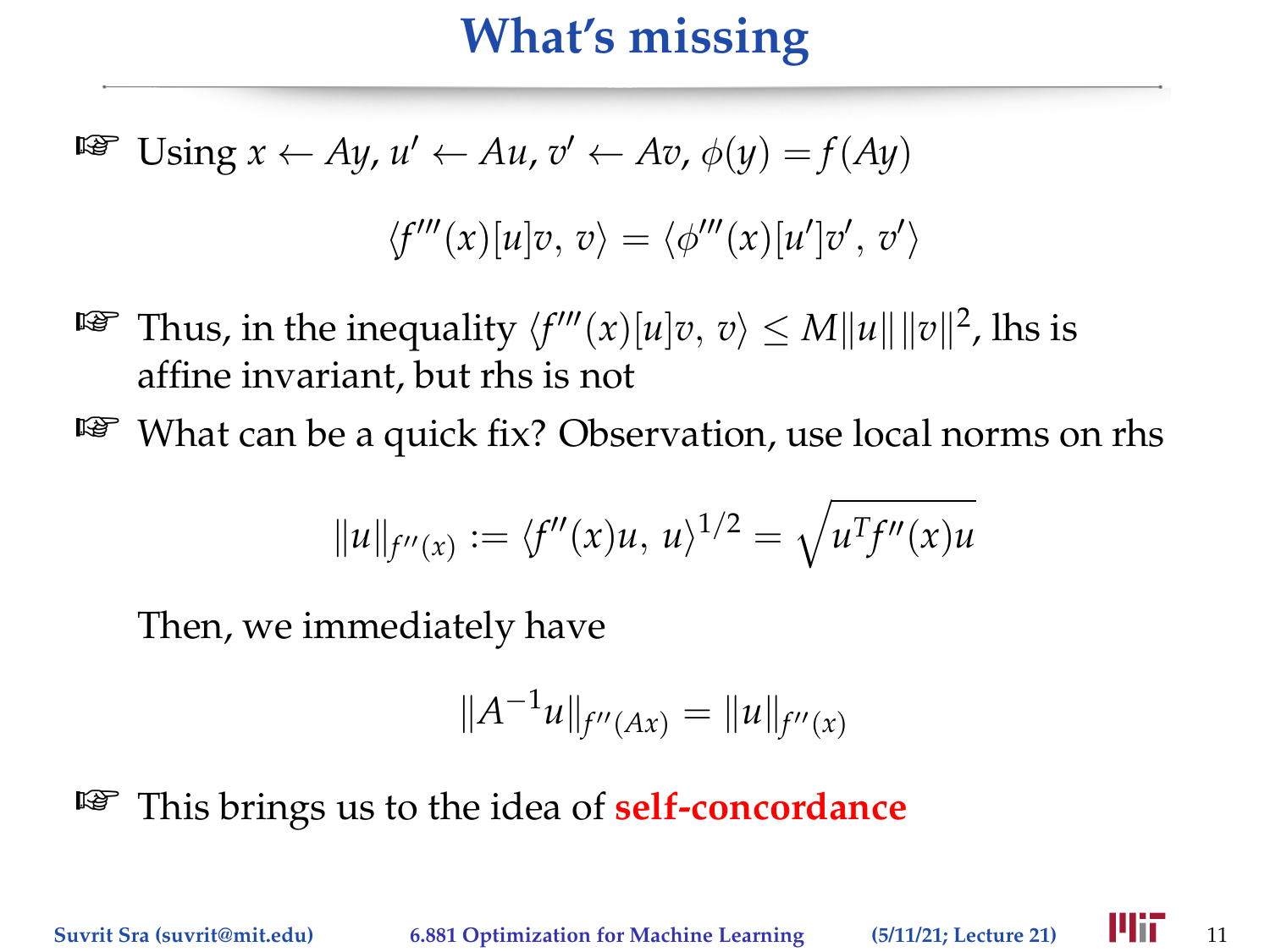• Let *f* ∈ *C* 3 (dom *f*) be a closed, convex with **open** domain

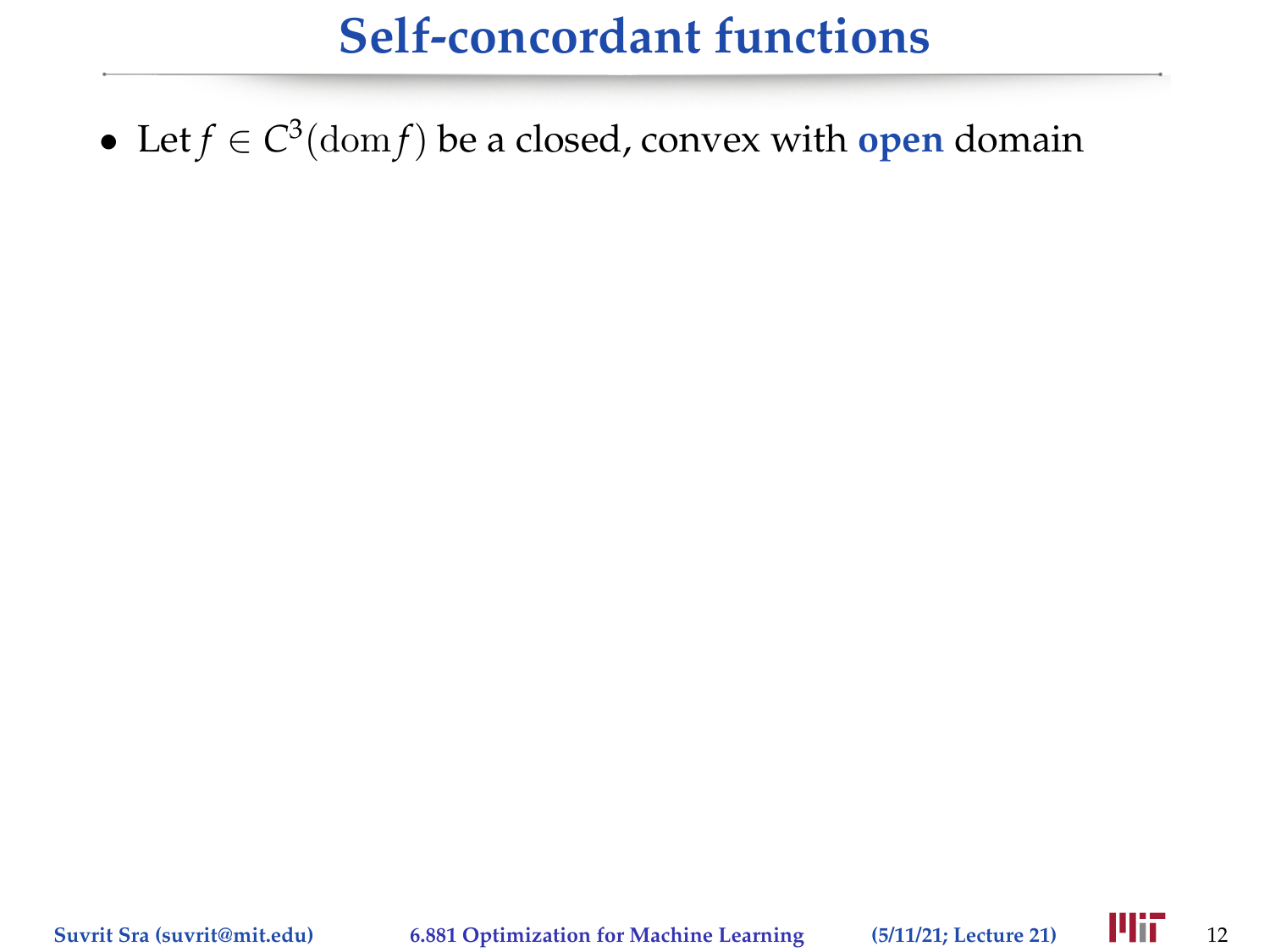- Let *f* ∈ *C* 3 (dom *f*) be a closed, convex with **open** domain
- Fix  $x \in \text{dom} f$  and a direction vector  $u \in \mathbb{R}^n$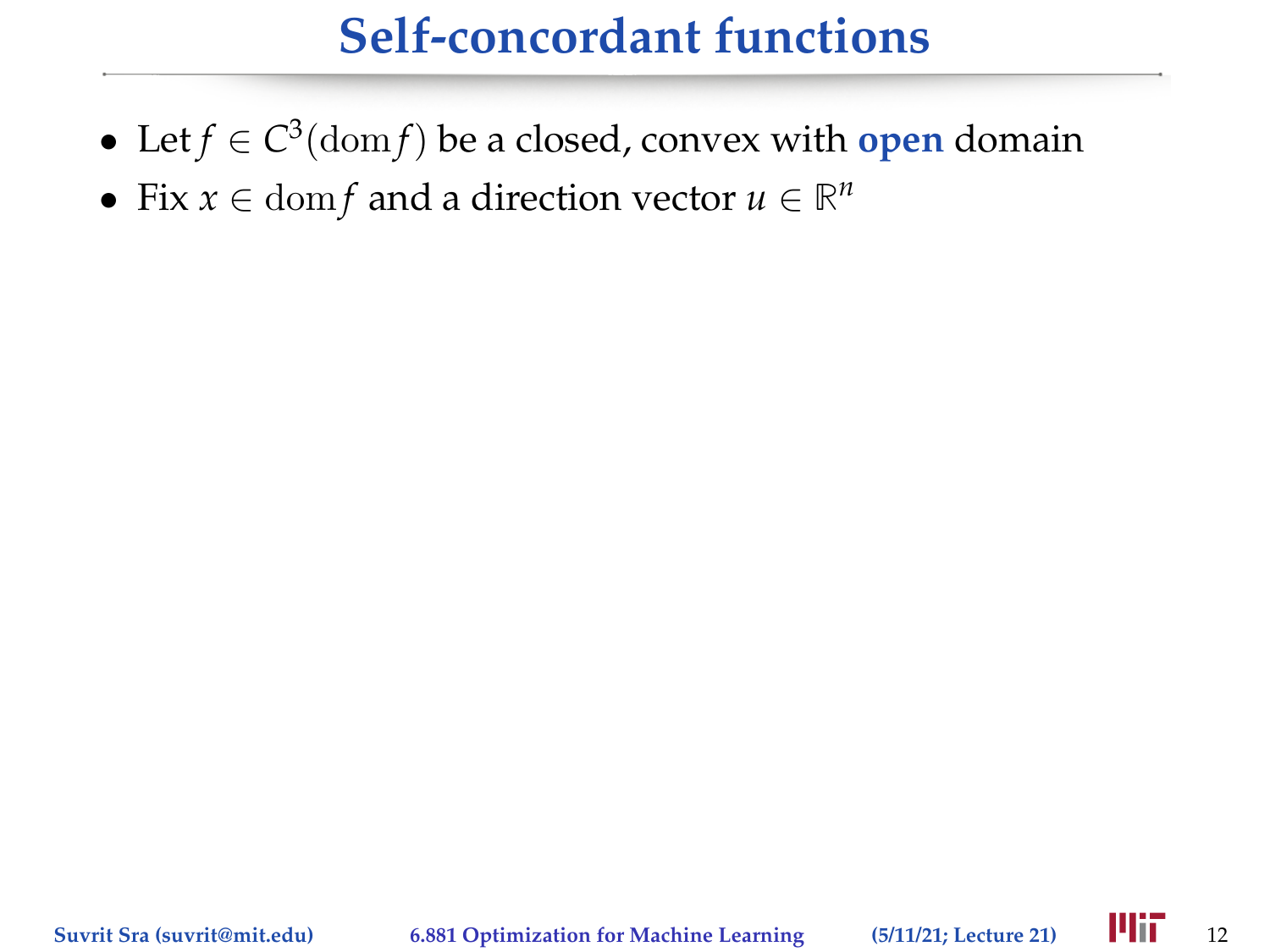- Let *f* ∈ *C* 3 (dom *f*) be a closed, convex with **open** domain
- Fix  $x \in \text{dom} f$  and a direction vector  $u \in \mathbb{R}^n$
- Denote restriction to line  $\phi(x; t) := f(x + tu)$

**Derivatives**

$$
Df(x)[u] = \phi'(x; t) = \langle f'(x), u \rangle
$$
  

$$
D^2f(x)[u, u] = \phi''(x; t) = \langle f''(x)u, u \rangle = ||u||_{f''(x)}^2
$$
  

$$
D^3f(x)[u, u, u] = \phi'''(x; t) = \langle D^3f(x)[u]u, u \rangle
$$

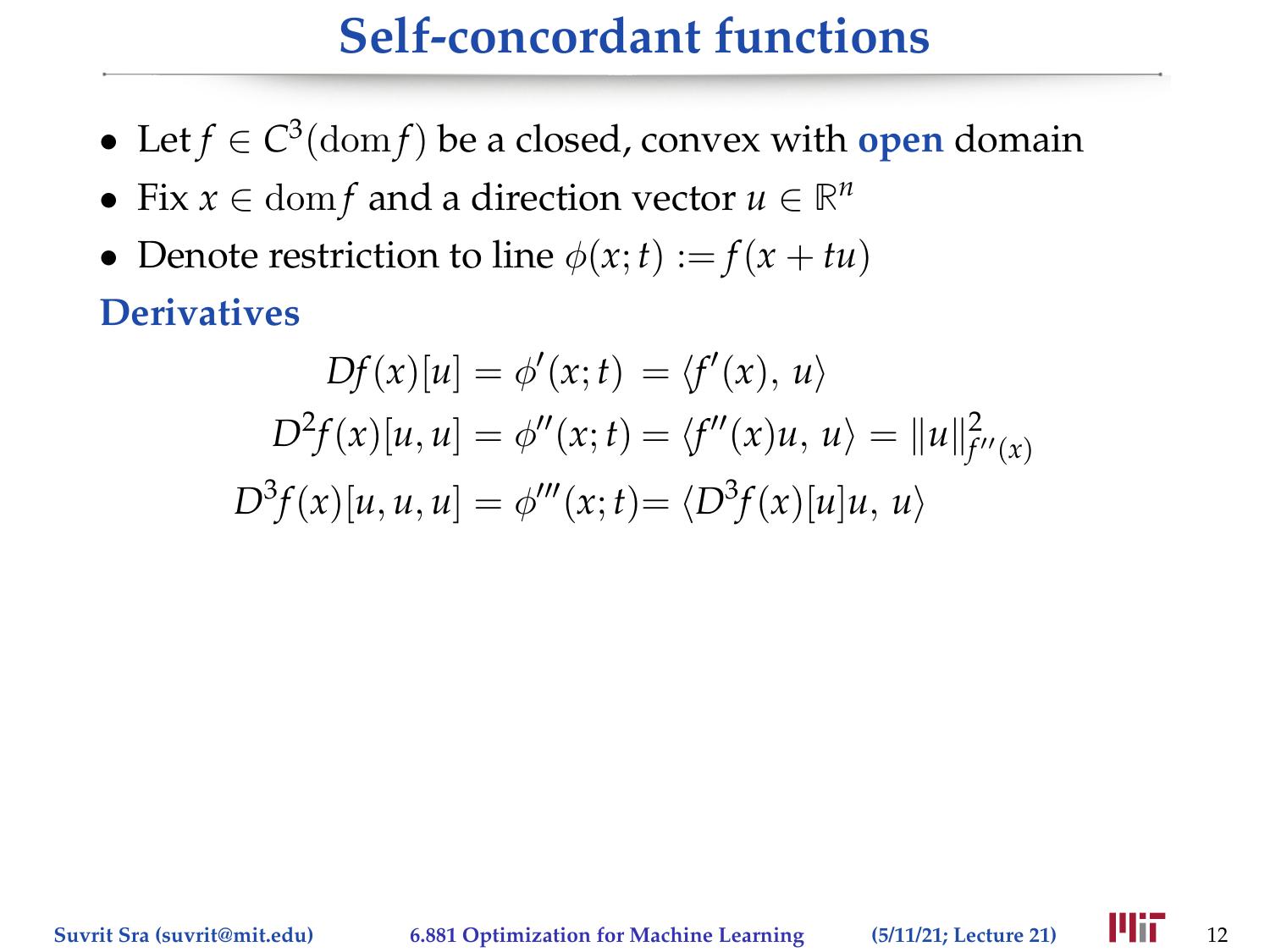- Let *f* ∈ *C* 3 (dom *f*) be a closed, convex with **open** domain
- Fix  $x \in \text{dom} f$  and a direction vector  $u \in \mathbb{R}^n$
- Denote restriction to line  $\phi(x; t) := f(x + tu)$

**Derivatives**

$$
Df(x)[u] = \phi'(x; t) = \langle f'(x), u \rangle
$$
  

$$
D^{2}f(x)[u, u] = \phi''(x; t) = \langle f''(x)u, u \rangle = ||u||_{f''(x)}^{2}
$$
  

$$
D^{3}f(x)[u, u, u] = \phi'''(x; t) = \langle D^{3}f(x)[u]u, u \rangle
$$

**Note:** Third derivative: symmetric trilinear operator, so it operates on  $[u_1, u_2, u_3]$  to yield a trilinear symmetric form.

$$
D^{p}f(x)[u_1,\ldots,u_p]=\left.\frac{\partial^{p}}{\partial t_1\cdots\partial t_p}\right|_{t_1=\cdots=t_p=0}f(x+t_1u_1+\cdots+t_pu_p)
$$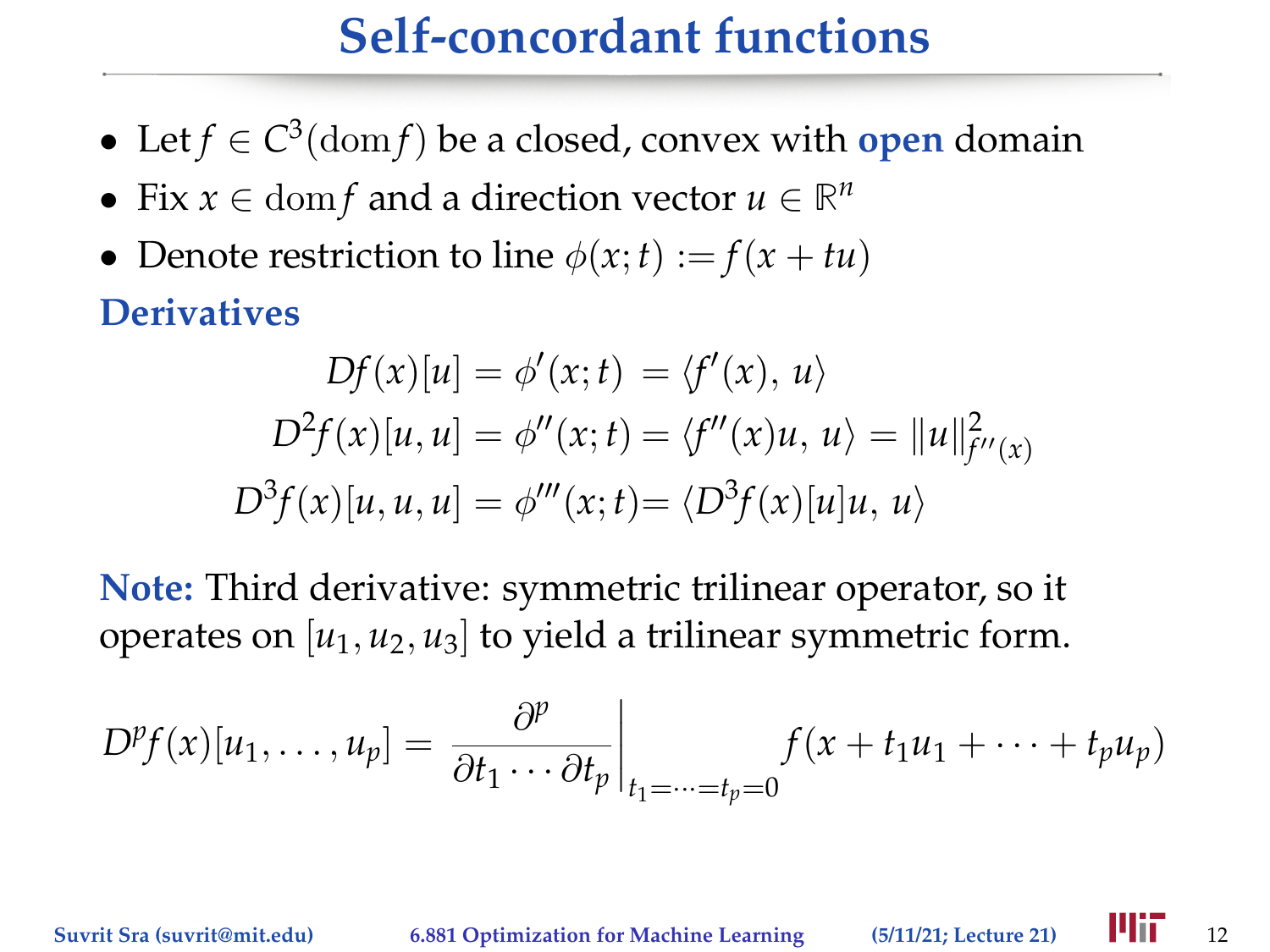#### **Self-concordant functions and barriers**

**Def.** (Self-concordant). Let  $X$  be a closed convex set. A function  $f$  : int( $\mathcal{X}$ )  $\rightarrow \mathbb{R}$  called **self-concordant** (SC) on  $\mathcal{X}$  if  $\mathbb{F} \mathbb{F} \mathbb{F} f \in C^3(\mathcal{X}) \text{ with } f(x_k) \to +\infty \text{ if } x_k \to \bar{x} \in \partial \mathcal{X}$  *f* satisfies the **SC inequality**  $|D^3 f(x)[u, u, u]| \leq 2 (D^2 f(x)[u, u])^{3/2}, \quad \forall x \in \text{int}(\mathcal{X}), u \in \mathbb{R}^n$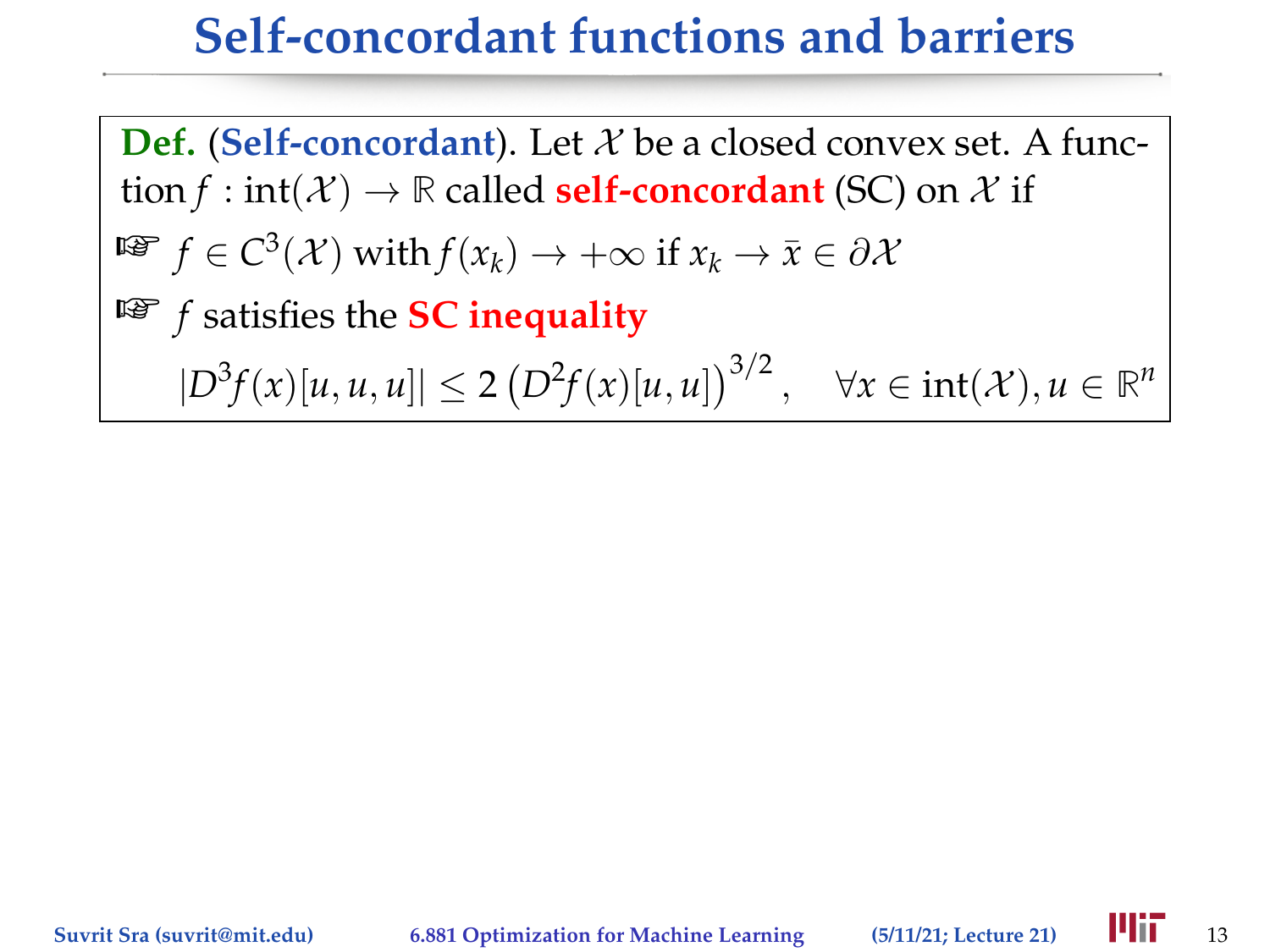#### **Self-concordant functions and barriers**

**Def.** (Self-concordant). Let  $X$  be a closed convex set. A function  $f$  : int( $\mathcal{X}$ )  $\rightarrow \mathbb{R}$  called **self-concordant** (SC) on  $\mathcal{X}$  if  $\mathbb{F} \mathbb{F} \mathbb{F} f \in C^3(\mathcal{X}) \text{ with } f(x_k) \to +\infty \text{ if } x_k \to \bar{x} \in \partial \mathcal{X}$  *f* satisfies the **SC inequality**  $|D^3 f(x)[u, u, u]| \leq 2 (D^2 f(x)[u, u])^{3/2}, \quad \forall x \in \text{int}(\mathcal{X}), u \in \mathbb{R}^n$ **Def.** Given a real  $\vartheta \geq 1$ , *F* is called a  $\vartheta$ -self-concordant bar-

**rier** (SCB) for  $X$  if  $F$  is SC and

 $|DF(x)[u]| \leq \vartheta^{1/2} (D^2f(x)[u, u])^{1/2}, \quad \forall x \in \text{int}(\mathcal{X}), u \in \mathbb{R}^n.$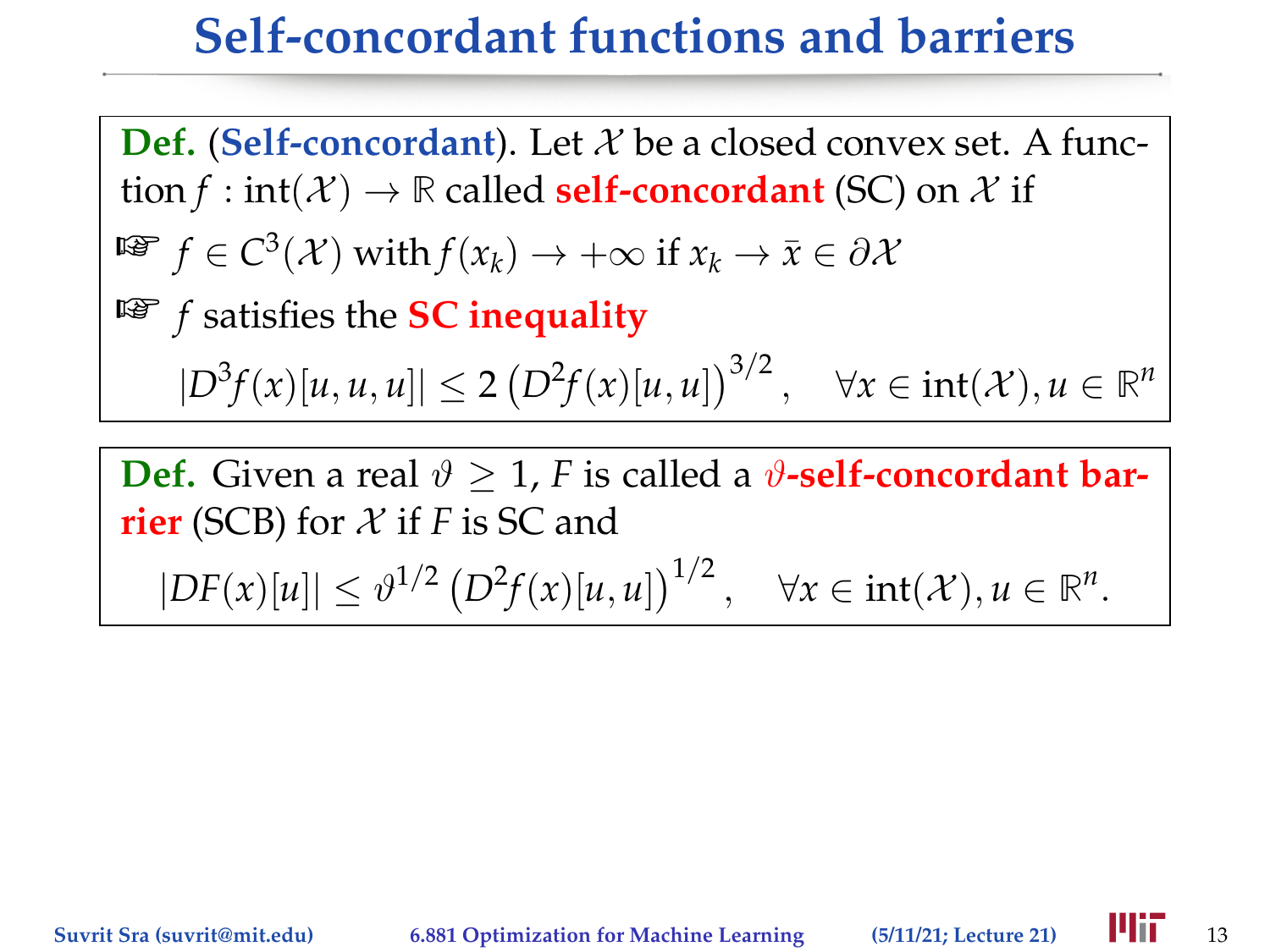#### **Self-concordant functions and barriers**

**Def.** (Self-concordant). Let  $X$  be a closed convex set. A function  $f$  : int( $\mathcal{X}$ )  $\rightarrow \mathbb{R}$  called **self-concordant** (SC) on  $\mathcal{X}$  if  $\mathbb{F} \mathbb{F} \mathbb{F} f \in C^3(\mathcal{X}) \text{ with } f(x_k) \to +\infty \text{ if } x_k \to \bar{x} \in \partial \mathcal{X}$  *f* satisfies the **SC inequality**  $|D^3 f(x)[u, u, u]| \leq 2 (D^2 f(x)[u, u])^{3/2}, \quad \forall x \in \text{int}(\mathcal{X}), u \in \mathbb{R}^n$ 

**Def.** Given a real  $\vartheta \geq 1$ , *F* is called a  $\vartheta$ -self-concordant bar**rier** (SCB) for  $X$  if  $F$  is SC and  $|DF(x)[u]| \leq \vartheta^{1/2} (D^2f(x)[u, u])^{1/2}, \quad \forall x \in \text{int}(\mathcal{X}), u \in \mathbb{R}^n.$ 

- $\blacktriangleright$  Exponents 3/2 and 1/2 crucial—ensure both sides have same degree of homogeneity in *u* (for affine invariance)
- $\blacktriangleright$  Factor 2 can be scaled by scaling *f*; equiv. to  $D^2 f$ Lipschitz with constant 2 in norm  $\lVert \cdot \rVert_{f''(x)}$

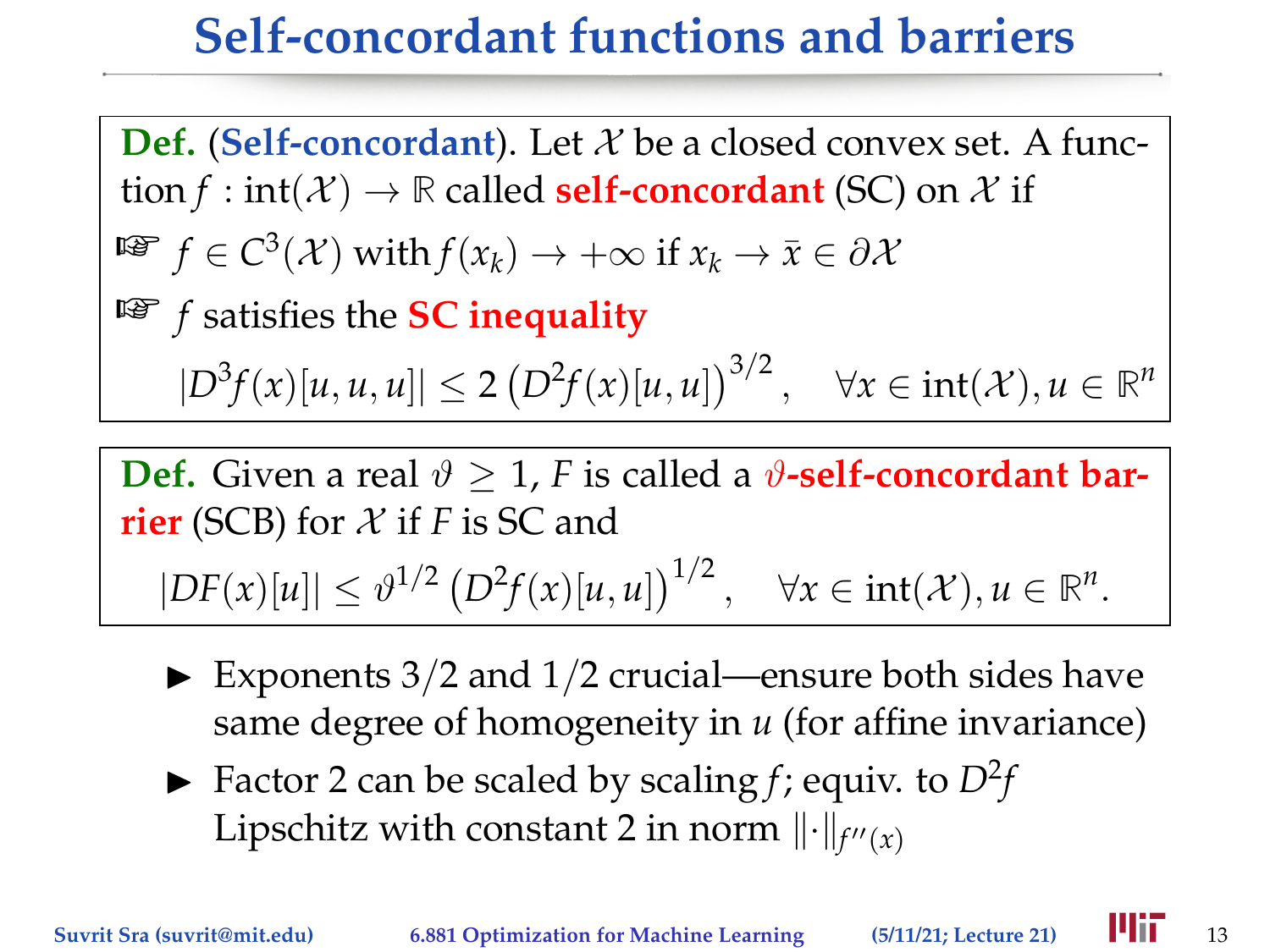#### **Examples of SC functions**

**Example.**  $f(x) = -\log x : \mathbb{R}_{++} \to \mathbb{R}$  is a 1-SCB for  $\mathbb{R}_+$ 

*Proof:*  $f''(x) = x^{-2}$ ,  $f'''(x) = -2x^{-3}$ ; directly verifies.

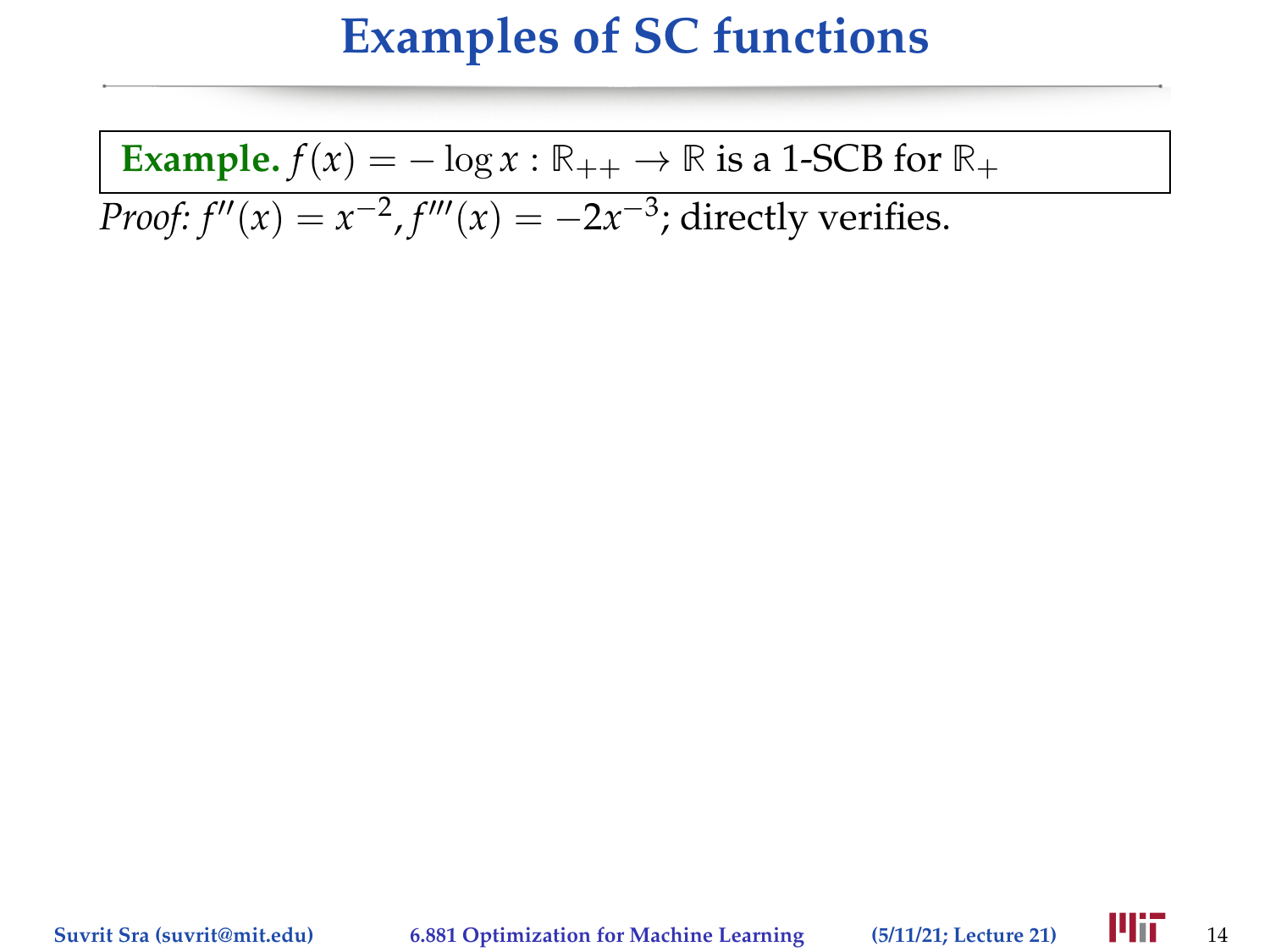#### **Examples of SC functions**

**Example.**  $f(x) = -\log x : \mathbb{R}_{++} \to \mathbb{R}$  is a 1-SCB for  $\mathbb{R}_+$ 

*Proof:*  $f''(x) = x^{-2}$ ,  $f'''(x) = -2x^{-3}$ ; directly verifies.

- $\blacktriangleright$  Linear functions are SC;  $f'''(x) = 0$
- $\blacktriangleright$  Convex quadratic functions;  $f'''(x) = 0$
- ► Log-barrier for  $\phi(x) = a + \langle b, x \rangle \frac{1}{2}x^T A x$ ;  $f(x) = -\log \phi(x)$ *Show:*  $|D^3 f(x)|u, u, u|| = |2\omega_1^3 + 3\omega_1\omega_2|$ , where  $\omega_1 = Df(x)[u]$ ,  $\omega_2 = \frac{1}{\phi(x)} u^T A u$ ; also show that  $D^2 f(x)[u,u] = \omega_1^2 + \omega_2$ .

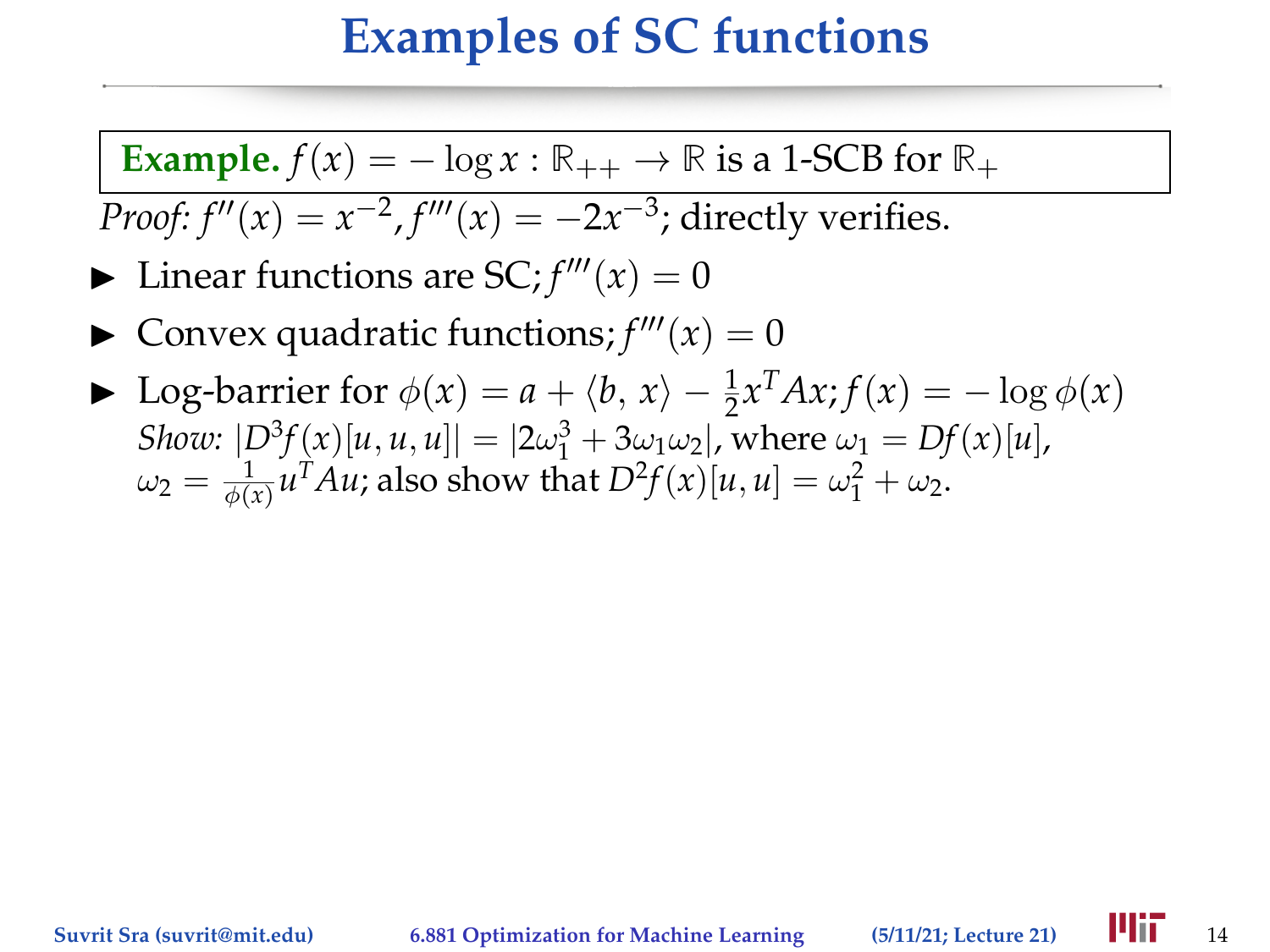#### **Examples of SC functions**

**Example.**  $f(x) = -\log x : \mathbb{R}_{++} \to \mathbb{R}$  is a 1-SCB for  $\mathbb{R}_+$ 

*Proof:*  $f''(x) = x^{-2}$ ,  $f'''(x) = -2x^{-3}$ ; directly verifies.

- $\blacktriangleright$  Linear functions are SC;  $f'''(x) = 0$
- $\blacktriangleright$  Convex quadratic functions;  $f'''(x) = 0$
- ► Log-barrier for  $\phi(x) = a + \langle b, x \rangle \frac{1}{2}x^T A x$ ;  $f(x) = -\log \phi(x)$ *Show:*  $[D^3 f(x)[u, u, u]] = |2\omega_1^3 + 3\omega_1\omega_2|$ , where  $\omega_1 = Df(x)[u]$ ,  $\omega_2 = \frac{1}{\phi(x)} u^T A u$ ; also show that  $D^2 f(x)[u,u] = \omega_1^2 + \omega_2$ .

**Lemma** Function *f* SC iff for any  $x \in \text{int}(\mathcal{X})$ ,  $u_1, u_2, u_3 \in \mathbb{R}^n$ 

 $|D^3 f(x)[u_1, u_2, u_3]| \leq 2||u_1||_{f''(x)}||u_2||_{f''(x)}||u_3||_{f''(x)}$ 

**Proof:** Essentially generalized Cauchy-Schwarz (challenge!).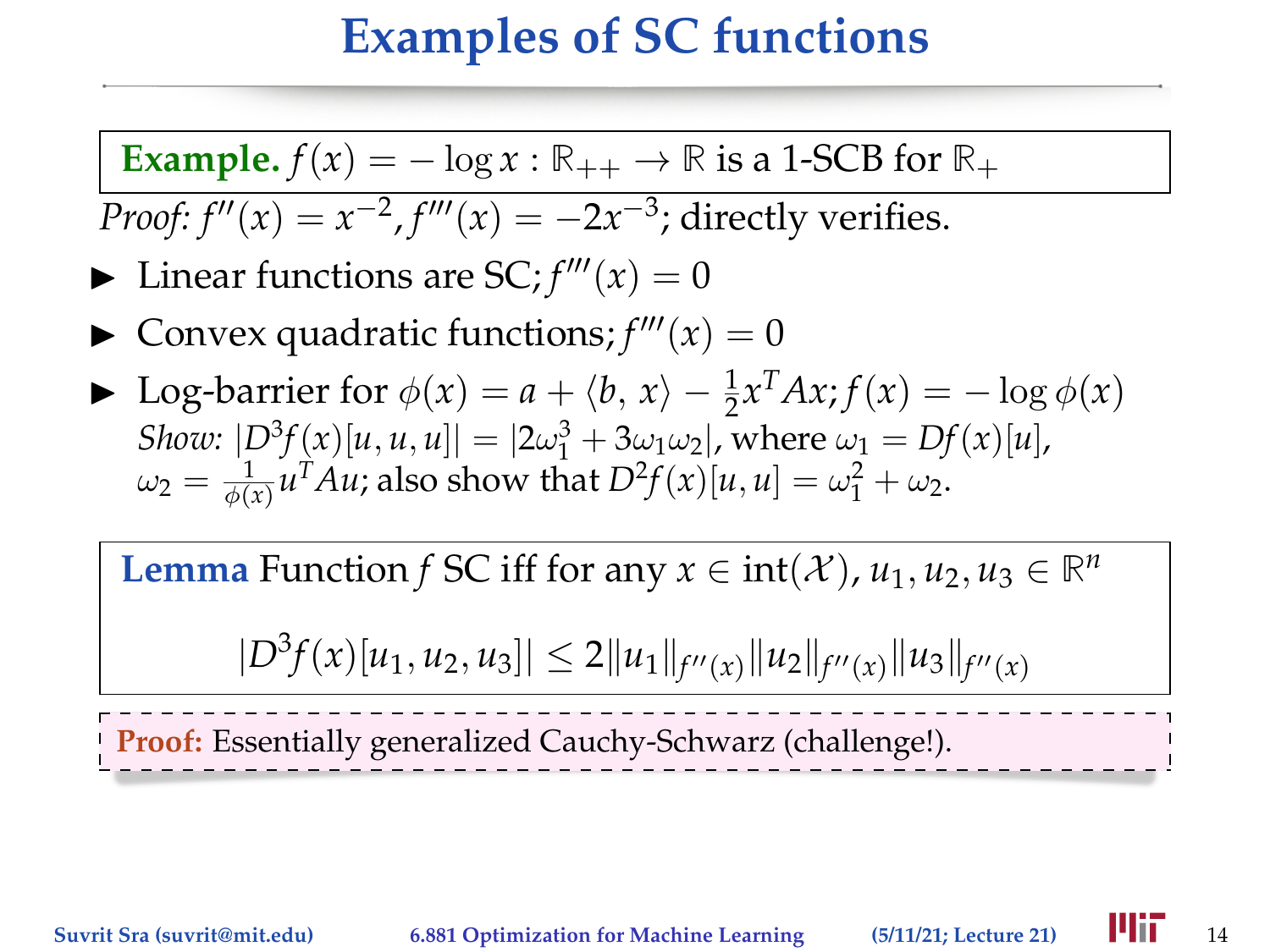# **Optimization using SC**

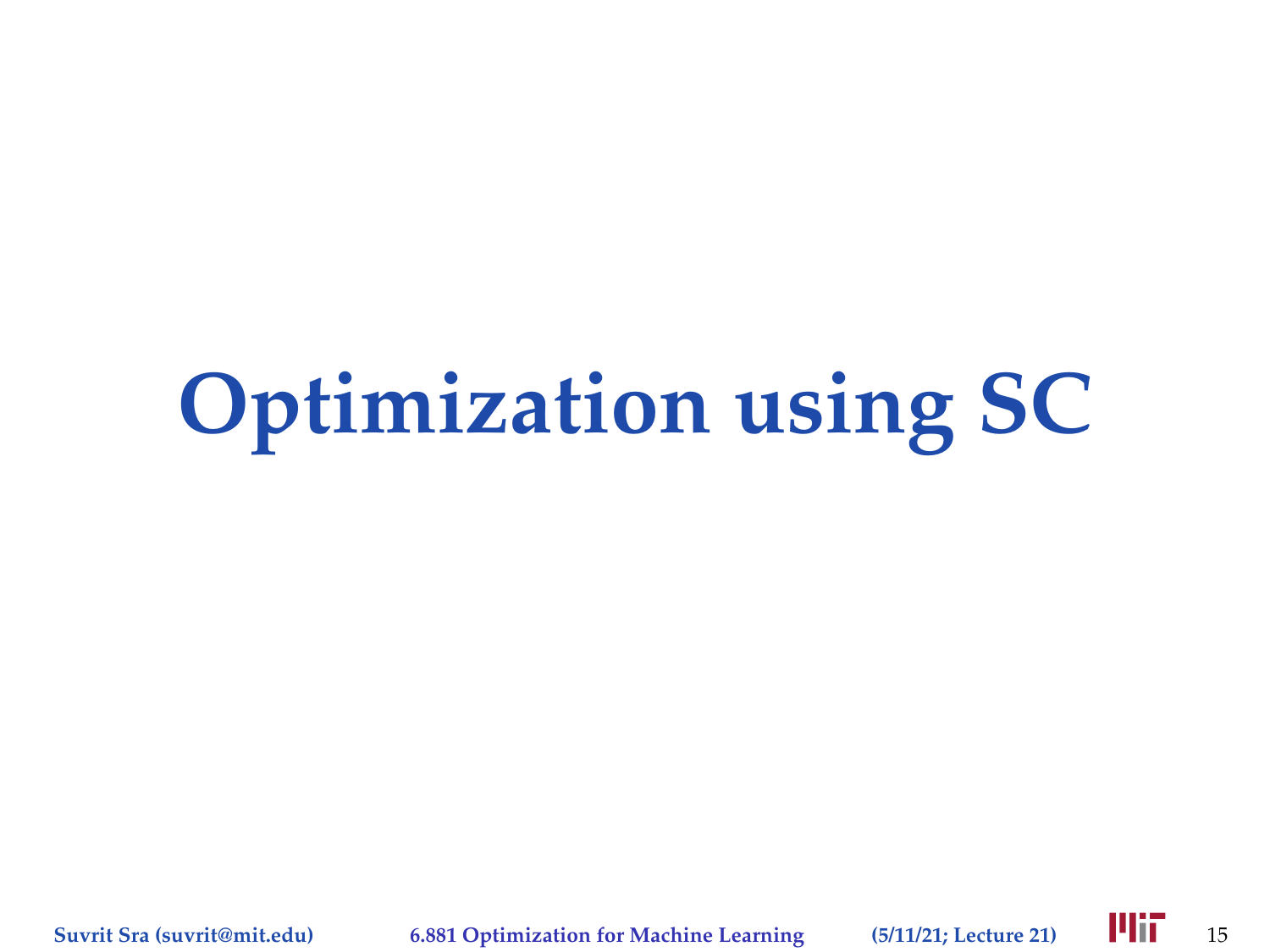## **Key quantities**

- $\blacktriangleright$  Let *f*(*x*) be SC, and that  $f''(x) \succ 0$  within dom *f*
- ▶ *not asking* for usual *L*-smoothness, strong cvx
- $\blacktriangleright$  simplified notation for the local norms at *x*

$$
||u||_x := \langle f''(x)u, u \rangle^{1/2}
$$
  
 
$$
||v||_x^* = \langle [f''(x)]^{-1}v, v \rangle^{1/2}
$$

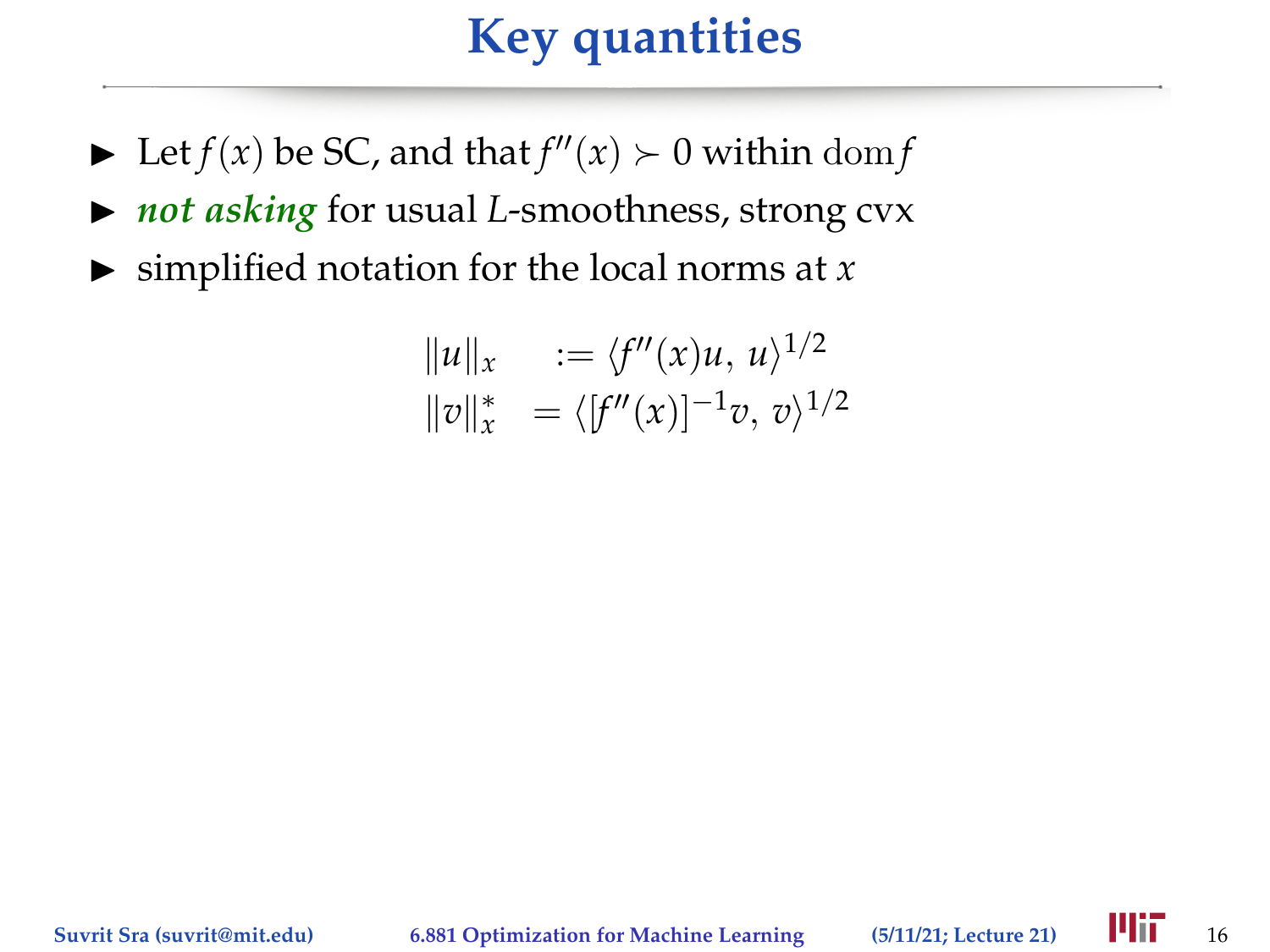## **Key quantities**

- $\blacktriangleright$  Let *f*(*x*) be SC, and that  $f''(x) \succ 0$  within dom *f*
- ▶ *not asking* for usual *L*-smoothness, strong cvx
- $\blacktriangleright$  simplified notation for the local norms at *x*

$$
||u||_x := \langle f''(x)u, u \rangle^{1/2}
$$
  
 
$$
||v||_x^* = \langle [f''(x)]^{-1}v, v \rangle^{1/2}
$$

 $\blacktriangleright$  Let us use these to state three crucial observations

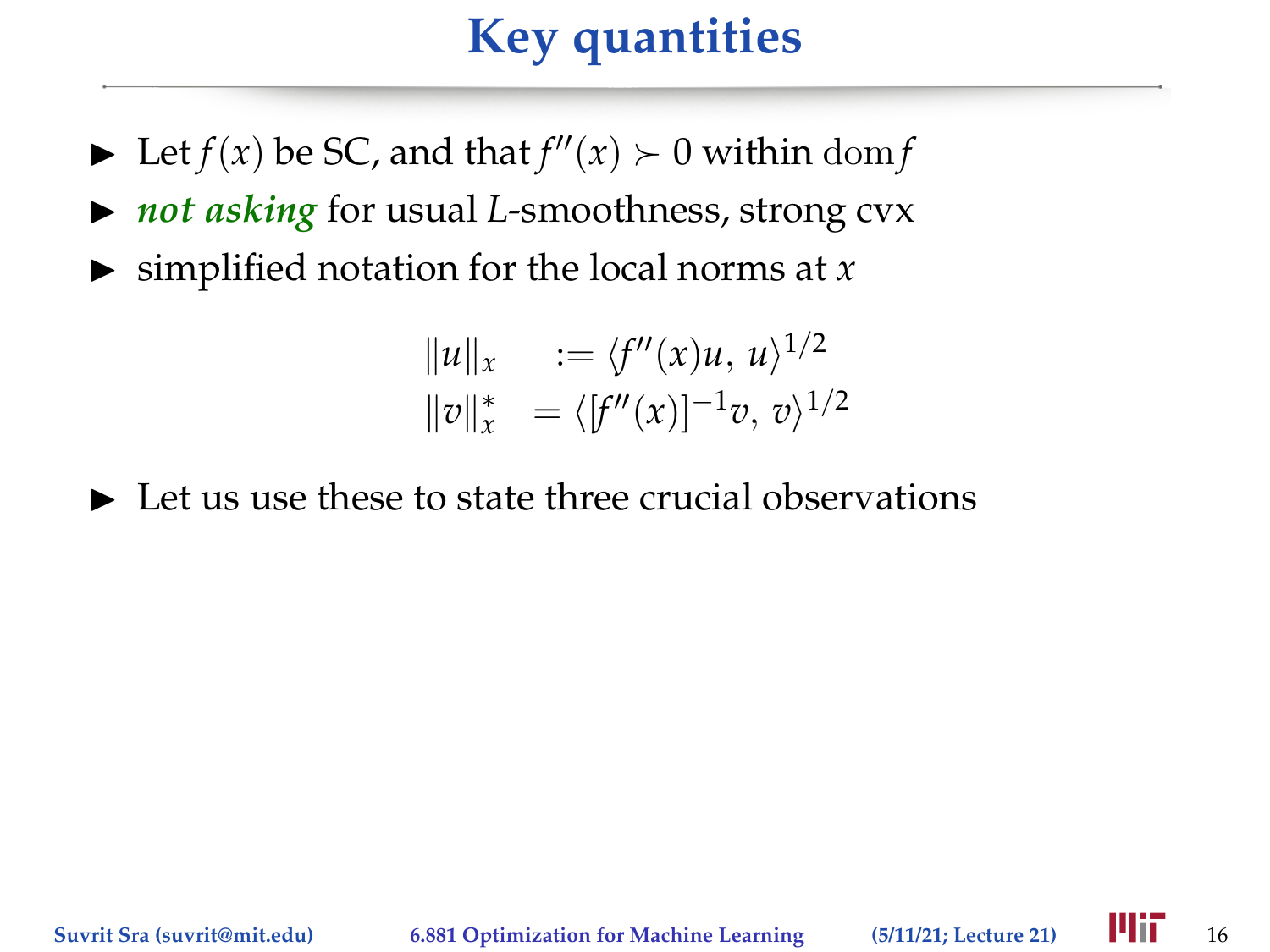#### **Three key facts (locally structure)**

**■** At any point  $x \in \text{dom } f = \text{int}(\mathcal{X})$ , there is an *ellipsoid* 

 $W(x) := \{ y \in \mathbb{R}^n \mid ||y - x||_x \le 1 \} \subset \text{dom} f.$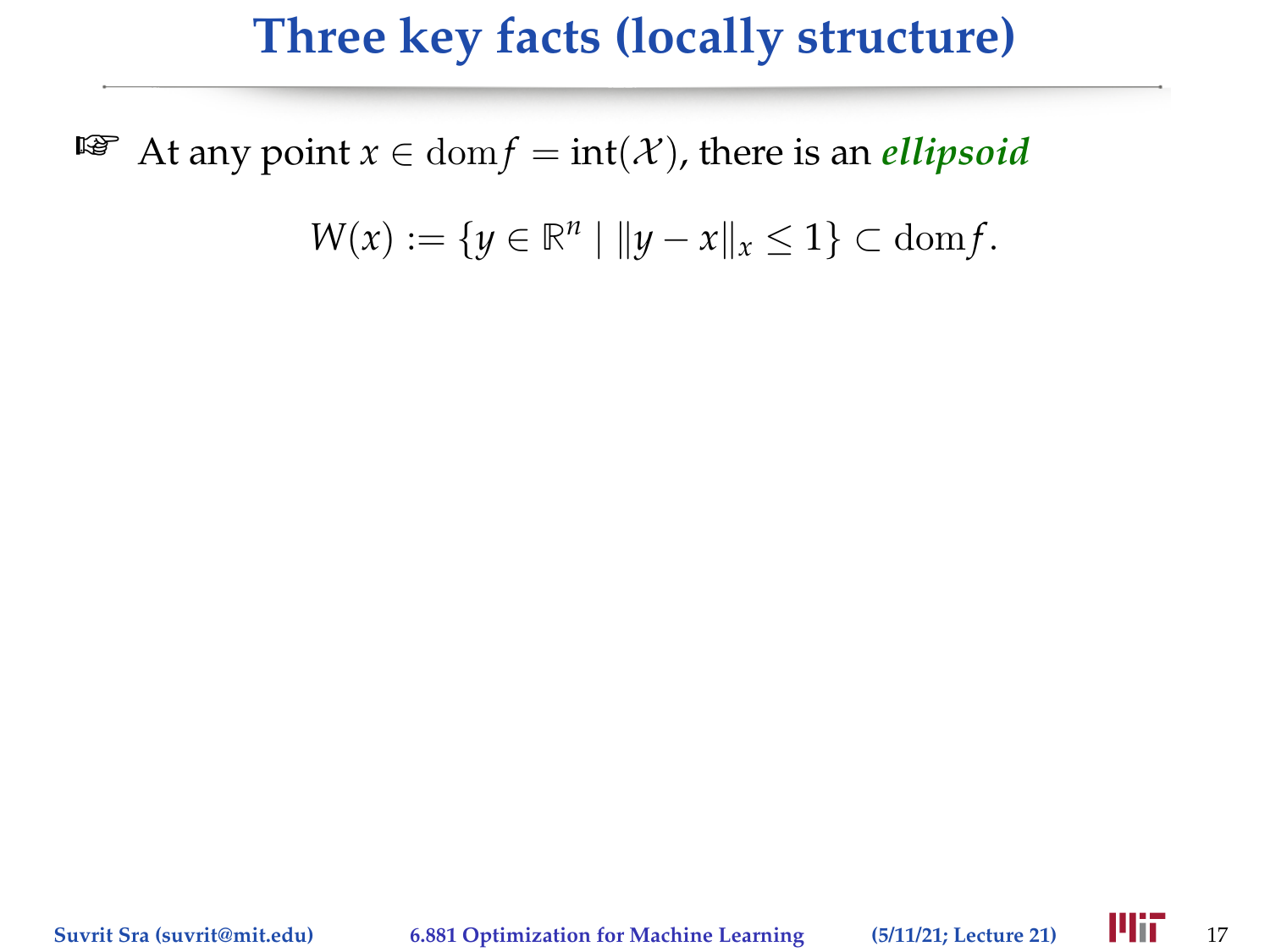#### **Three key facts (locally structure)**

**■** At any point  $x \in \text{dom } f = \text{int}(\mathcal{X})$ , there is an *ellipsoid* 

$$
W(x) := \{ y \in \mathbb{R}^n \mid ||y - x||_x \le 1 \} \subset \text{dom} f.
$$

 $^{\text{ISP}}$  Within this Dinkin ellipsoid, *f* is almost quadratic

$$
r := \|u\|_{x} < 1 \implies
$$
  

$$
(1 - r)^{2} f''(x) \preceq f''(x + u) \preceq \frac{1}{(1 - r)^{2}} f''(x)
$$

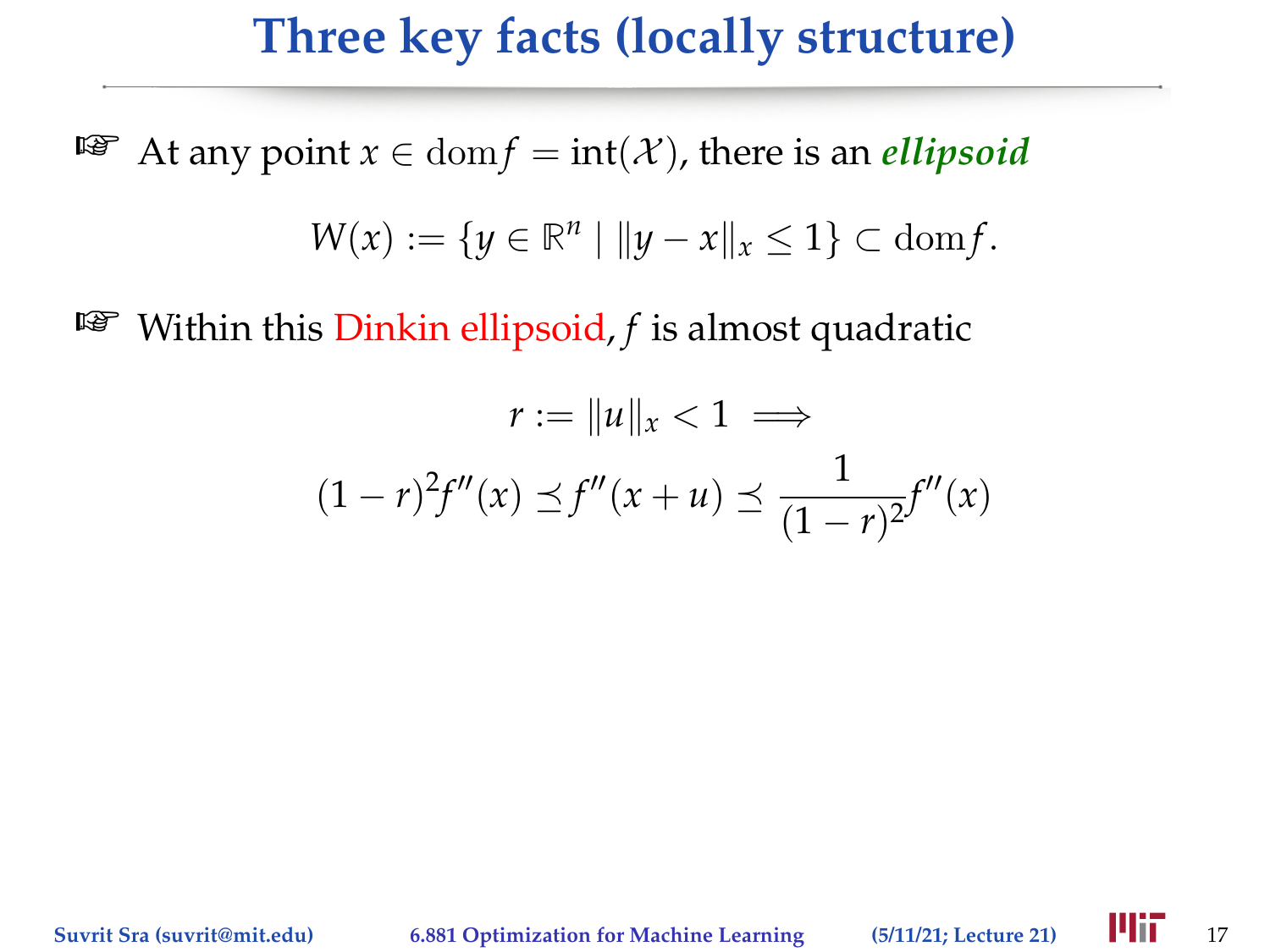#### **Three key facts (locally structure)**

**■** At any point  $x \in \text{dom } f = \text{int}(\mathcal{X})$ , there is an *ellipsoid* 

$$
W(x) := \{ y \in \mathbb{R}^n \mid ||y - x||_x \le 1 \} \subset \text{dom} f.
$$

**EXECUTE:** Within this Dinkin ellipsoid, *f* is almost quadratic

$$
r := \|u\|_{x} < 1 \implies
$$
  

$$
(1 - r)^{2} f''(x) \preceq f''(x + u) \preceq \frac{1}{(1 - r)^{2}} f''(x)
$$

**EXECUTE:** Moreover, linear upper and lower bounds on *f*:

 $f(x) + \langle f'(x), u \rangle + \rho(-r) \le f(x + u) \le f(x) + \langle f'(x), u \rangle + \rho(r)$ , where  $\rho(r) := -\log(1-r) - s = s^2/2 + s^3/3 + \cdots$ **Proof:** See Chap. 4 of Nesterov (2004).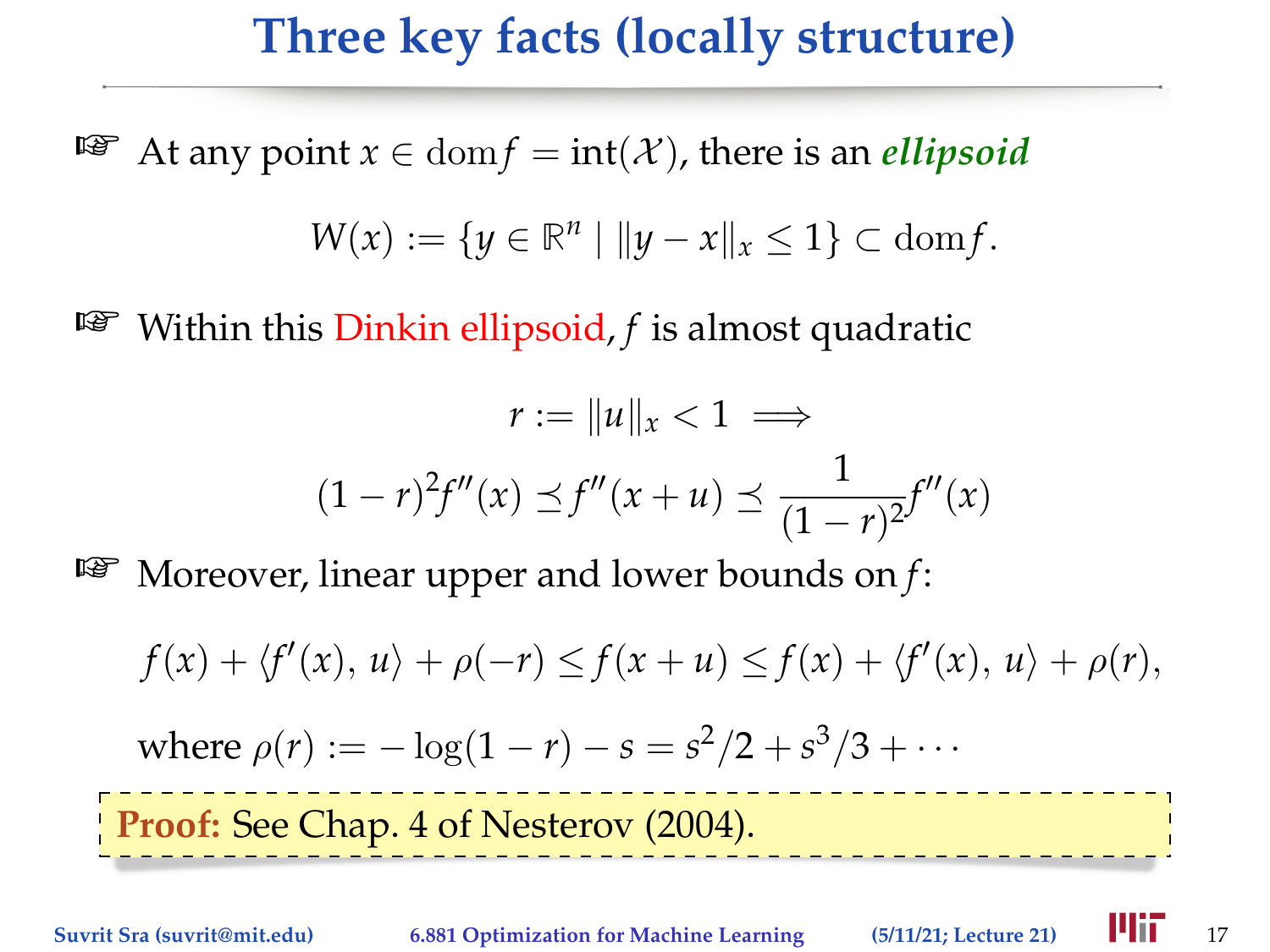#### **Setting up Newton's Method: Newton Decrement**

#### **Newton decrement**

$$
\lambda_f(x) := \langle [f''(x)]^{-1} f'(x), f'(x) \rangle^{1/2}.
$$

**Observe:**  $\lambda_f(x) = ||f'(x)||_x^*$  (local, dual-norm of gradient).

$$
\lambda_f(x) = \max_{u} \left\{ Df(x)[u] \mid D^2f(x)[u, u] \le 1 \right\}
$$

 $\blacktriangleright \lambda_f(x)$  vanishes at (unique, if any) minimizer  $x_f^*$  $_{f}^{\ast}$  of  $f$  on  $\mathrm{dom} f$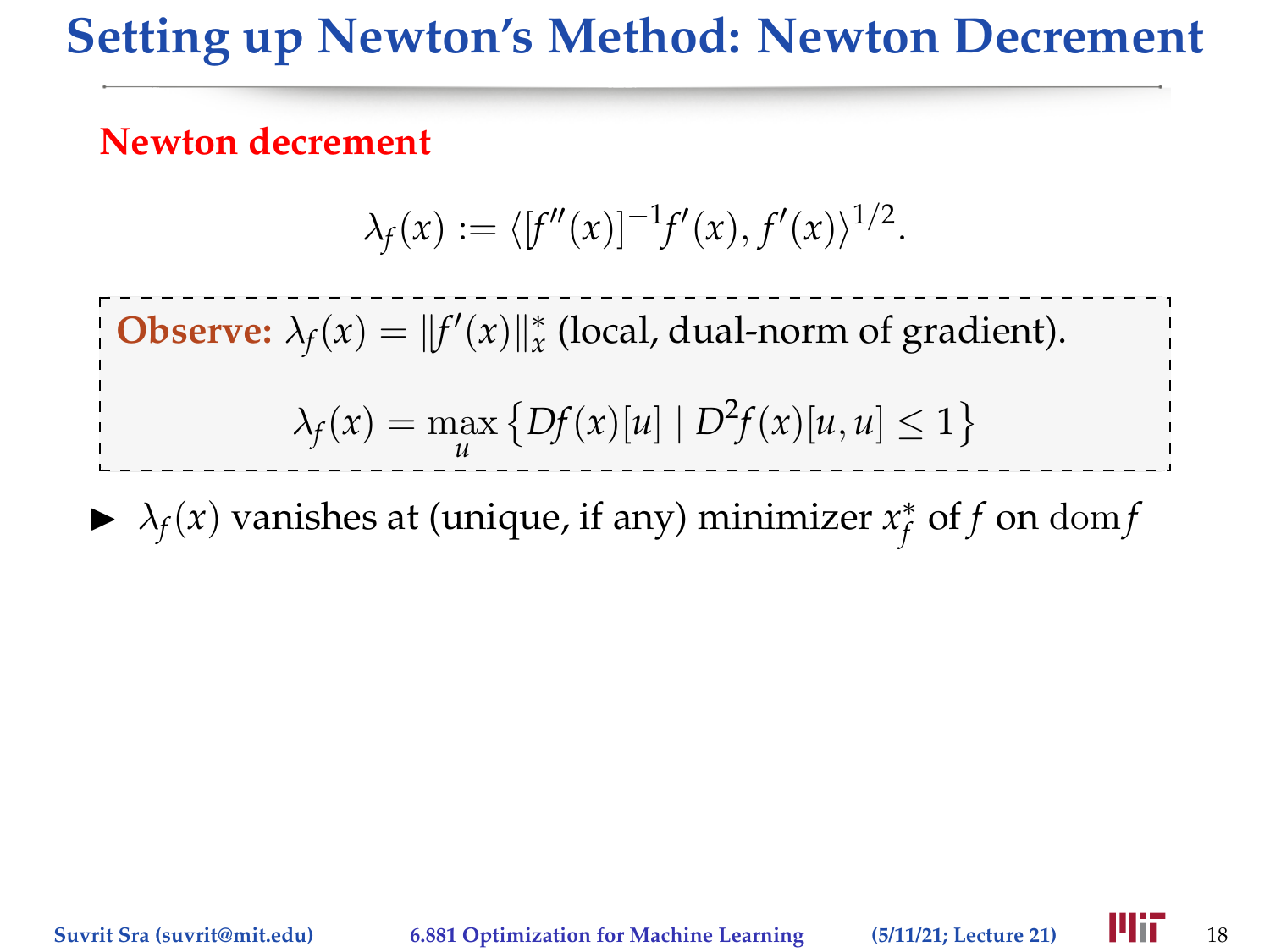#### **Setting up Newton's Method: Newton Decrement**

#### **Newton decrement**

$$
\lambda_f(x) := \langle [f''(x)]^{-1} f'(x), f'(x) \rangle^{1/2}.
$$

**Observe:**  $\lambda_f(x) = ||f'(x)||_x^*$  (local, dual-norm of gradient).

$$
\lambda_f(x) = \max_{u} \left\{ Df(x)[u] \mid D^2f(x)[u, u] \le 1 \right\}
$$

 $\blacktriangleright \lambda_f(x)$  vanishes at (unique, if any) minimizer  $x_f^*$  $_{f}^{\ast}$  of  $f$  on  $\mathrm{dom} f$ 

**Theorem.** If  $\lambda_f(x) < 1$  for some  $x \in \text{dom } f$ . Then, min  $f(x)$  s.t.,  $x \in \text{dom } f$ , has a unique optimal solution.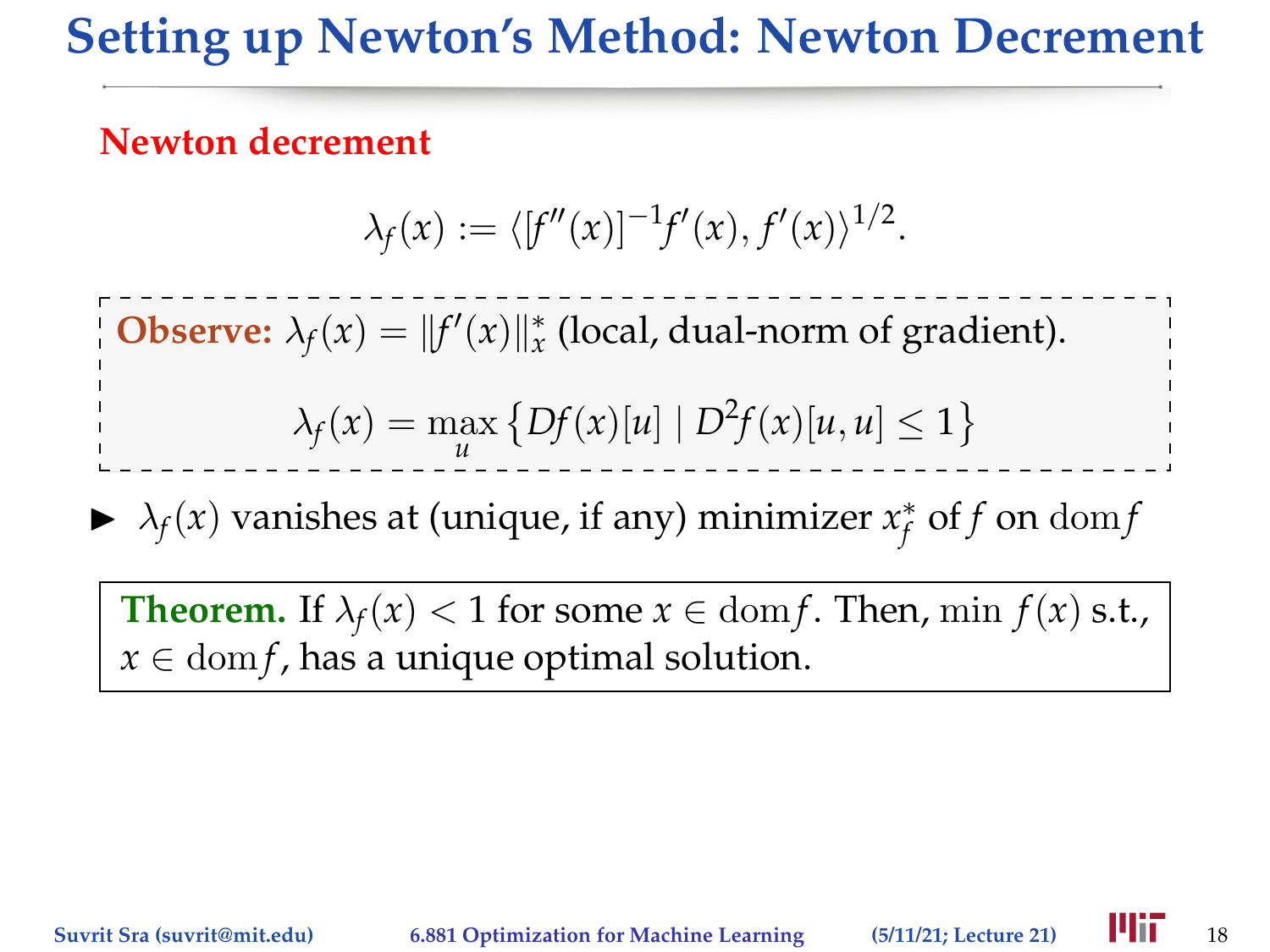#### **Newton Method: Guaranteed Descent**

1 Select  $x_0 \in \text{dom } f$  $2 \text{ For } k \geq 0 \text{: } x_{k+1} = x_k - \frac{1}{1 + \lambda_f(x_k)} [f''(x_k)]^{-1} f'(x_k)$ 

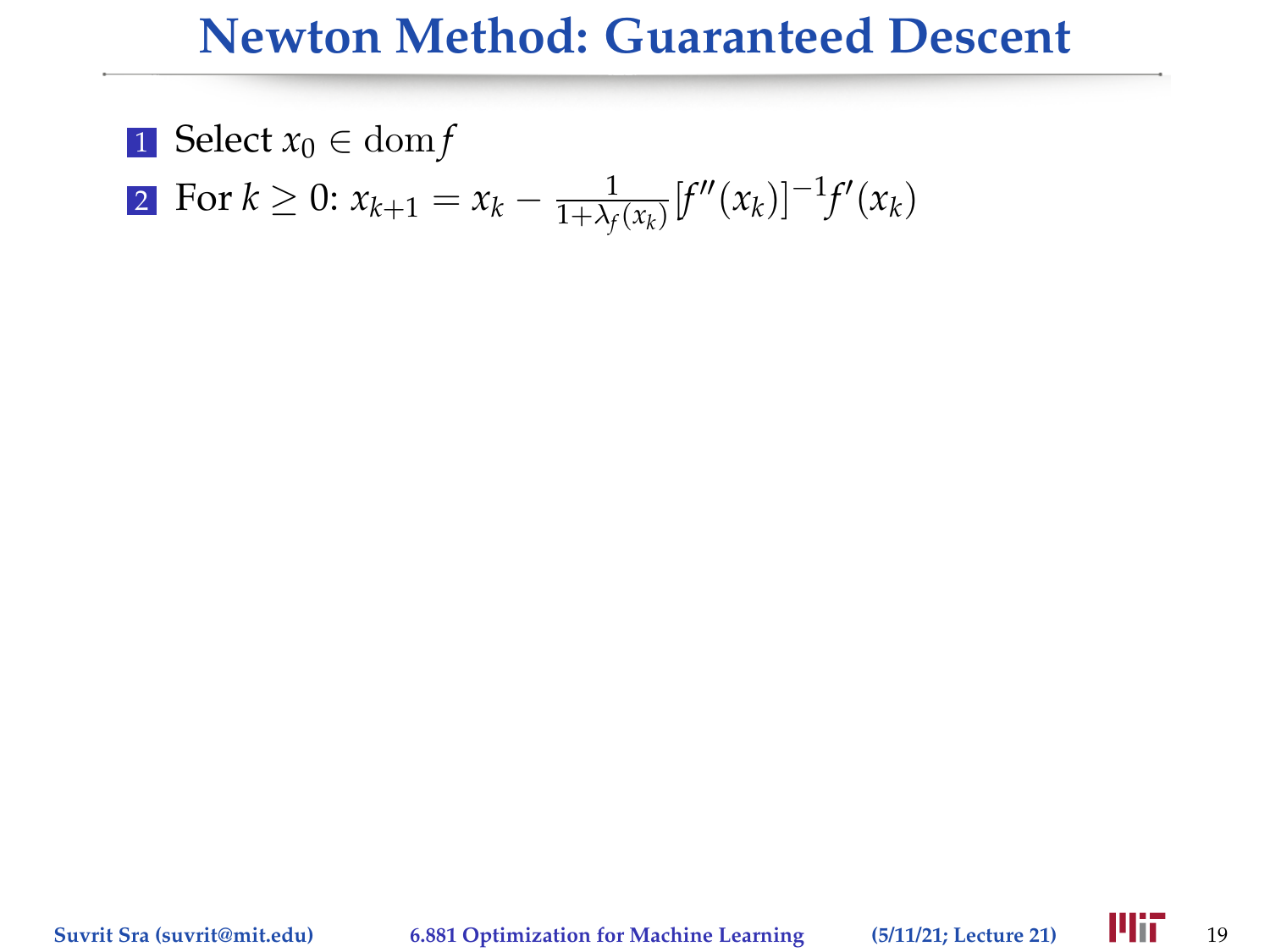#### **Newton Method: Guaranteed Descent**

I Select 
$$
x_0 \in \text{dom} f
$$

2 For 
$$
k \ge 0
$$
:  $x_{k+1} = x_k - \frac{1}{1 + \lambda_f(x_k)} [f''(x_k)]^{-1} f'(x_k)$ 

**Theorem.** The iterates of the damped NM satisfy  $(k \geq 0)$ :  $f(x_{k+1}) \leq f(x_k) - \rho(-\lambda_f(x_k)).$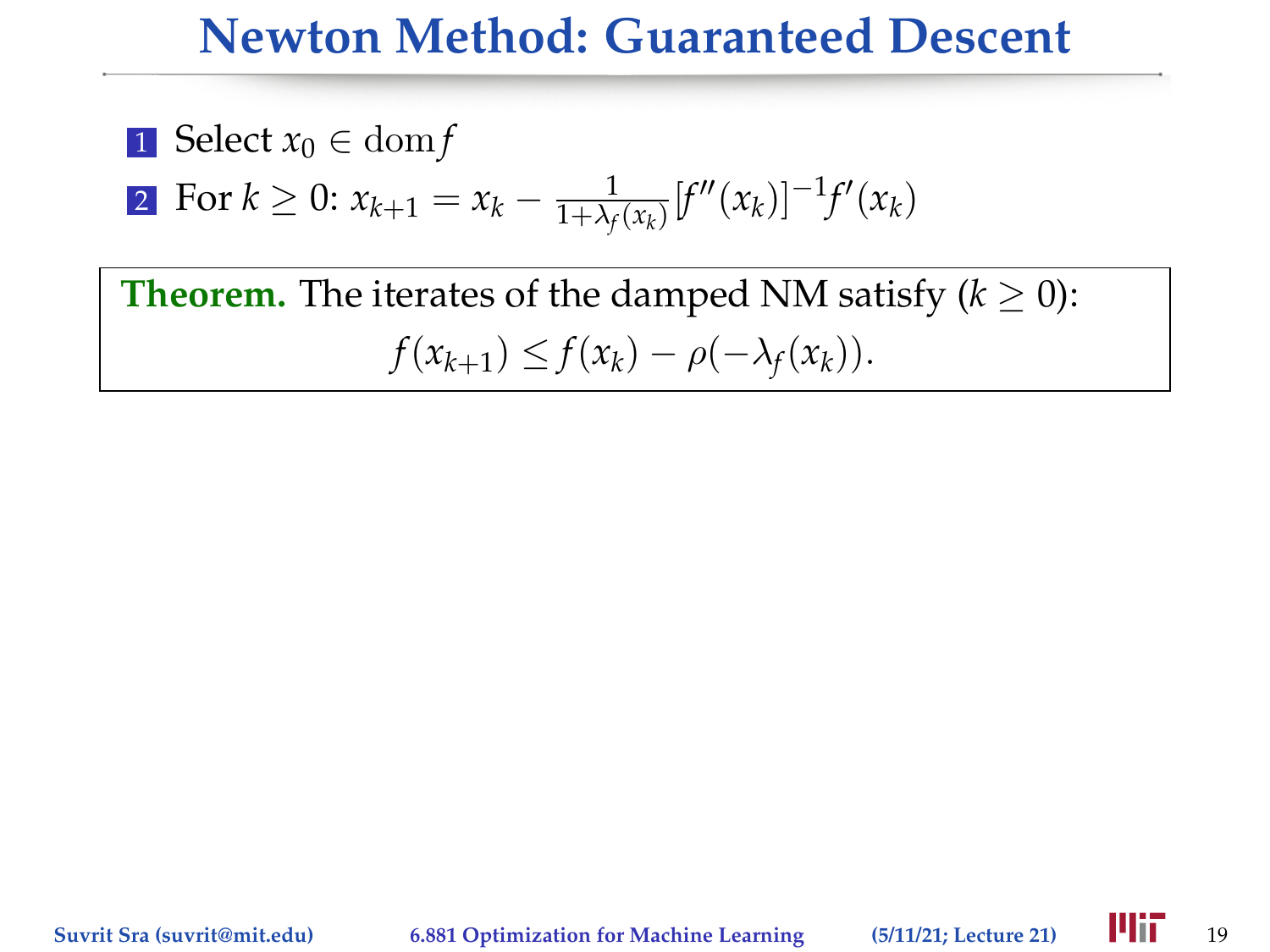#### **Newton Method: Guaranteed Descent**

**1** Select 
$$
x_0 \in \text{dom} f
$$

2 For 
$$
k \ge 0
$$
:  $x_{k+1} = x_k - \frac{1}{1 + \lambda_f(x_k)} [f''(x_k)]^{-1} f'(x_k)$ 

**Theorem.** The iterates of the damped NM satisfy  $(k \geq 0)$ :  $f(x_{k+1}) \leq f(x_k) - \rho(-\lambda_f(x_k)).$ 

*Proof:* Denote  $\lambda = \lambda_f(x_k)$ . Also, set  $\omega(t) := \rho(-t)$ . Then,  $||x_{k+1} - x_k||_x = \frac{\lambda}{1+\lambda} = \omega'(\lambda)$ . Thus, using one of the key facts  $f(x_{k+1}) \leq f(x_k) + \langle f'(x_k), x_{k+1} - x_k \rangle + \omega^* (\|x_{k+1} - x_k\|_x)$  $= f(x_k) - \frac{\lambda^2}{1+k}$  $\frac{\lambda}{1 + \lambda} + \omega^*(\omega'(\lambda))$  $= f(x_k) - \lambda \omega'(\lambda) + \omega^*(\omega'(\lambda)) = f(x_k) - \omega(\lambda).$ At each step,  $f(x)$  decreases by at least  $\omega(\lambda)$ 

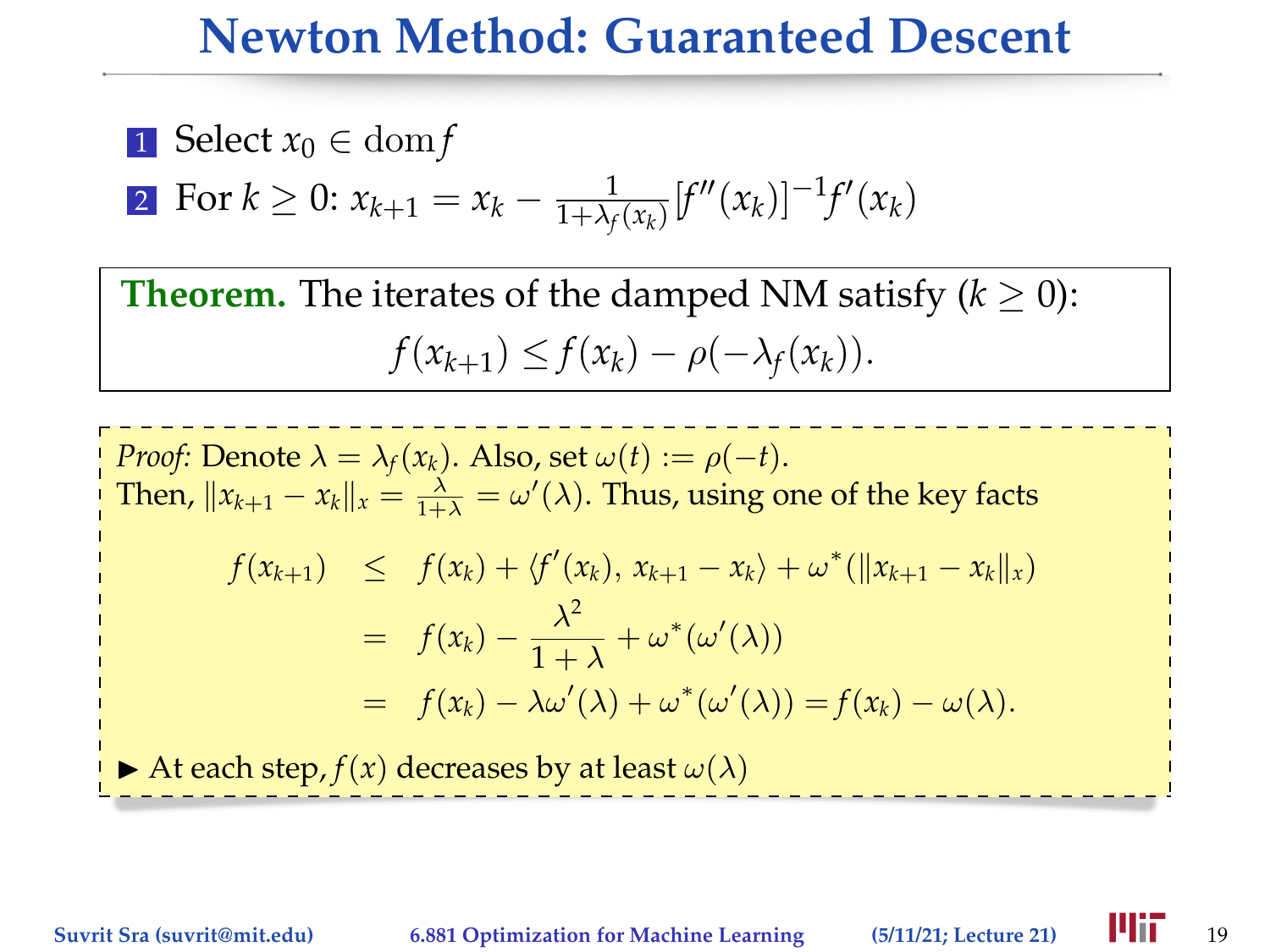#### **Using Damped Newton**

- Globally convegent; iteration complexity can be derived.
- Though, better to start with DN (when  $\lambda_f(x_k) \geq \beta$ ,  $\beta \in$  $(0, 0.3819...)$ , where  $f(x_{k+1}) \leq f(x_k) - \omega(\beta)$ , which runs for

$$
N \approx \frac{1}{\omega(\beta)[f(x_0) - f(x_f^*)]} \quad \text{iterations.}
$$

• After that  $\lambda_f(x_k) \leq \beta$ , and we apply standard NM which converges quadratically.

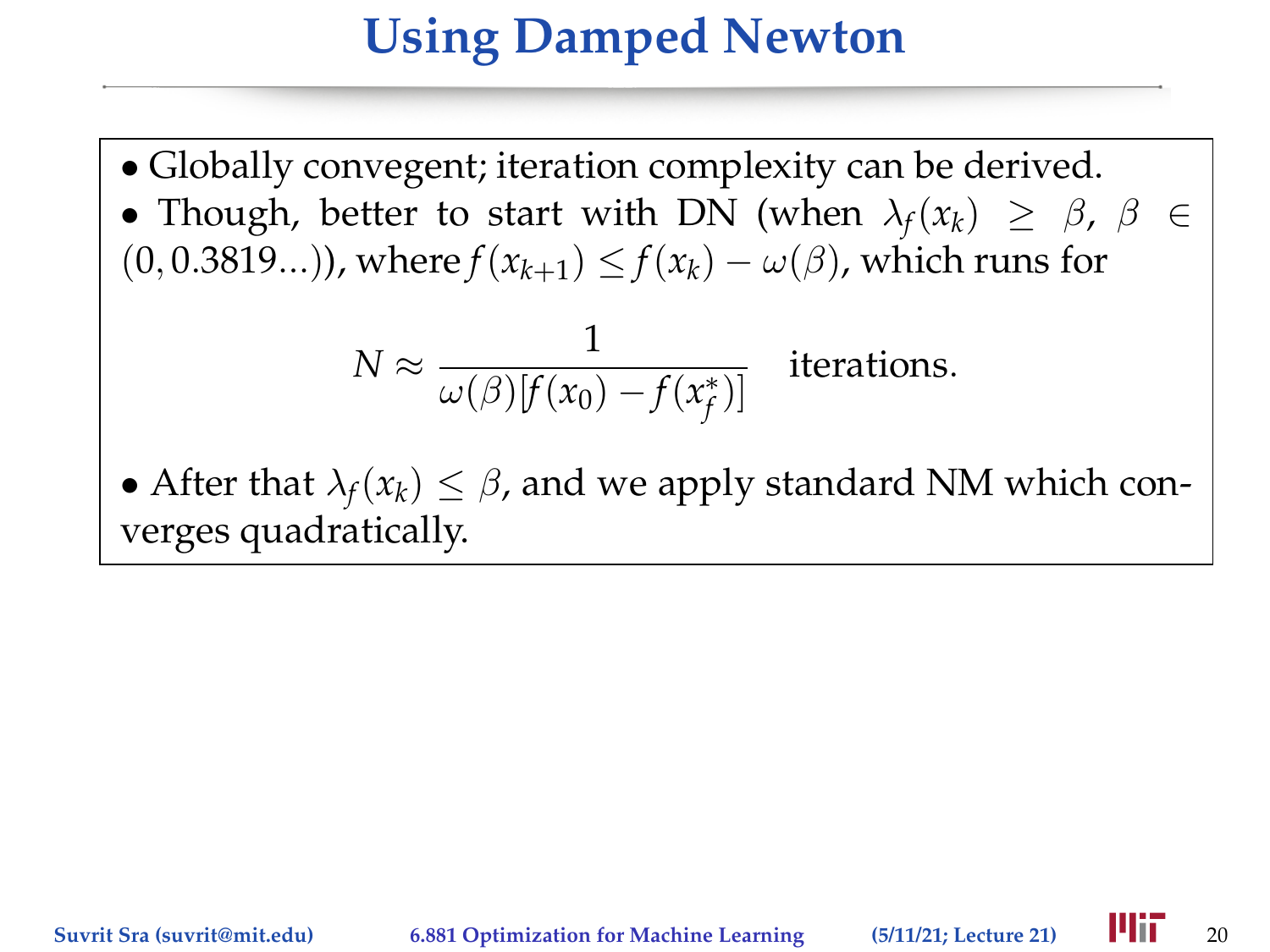## **SC Barriers**

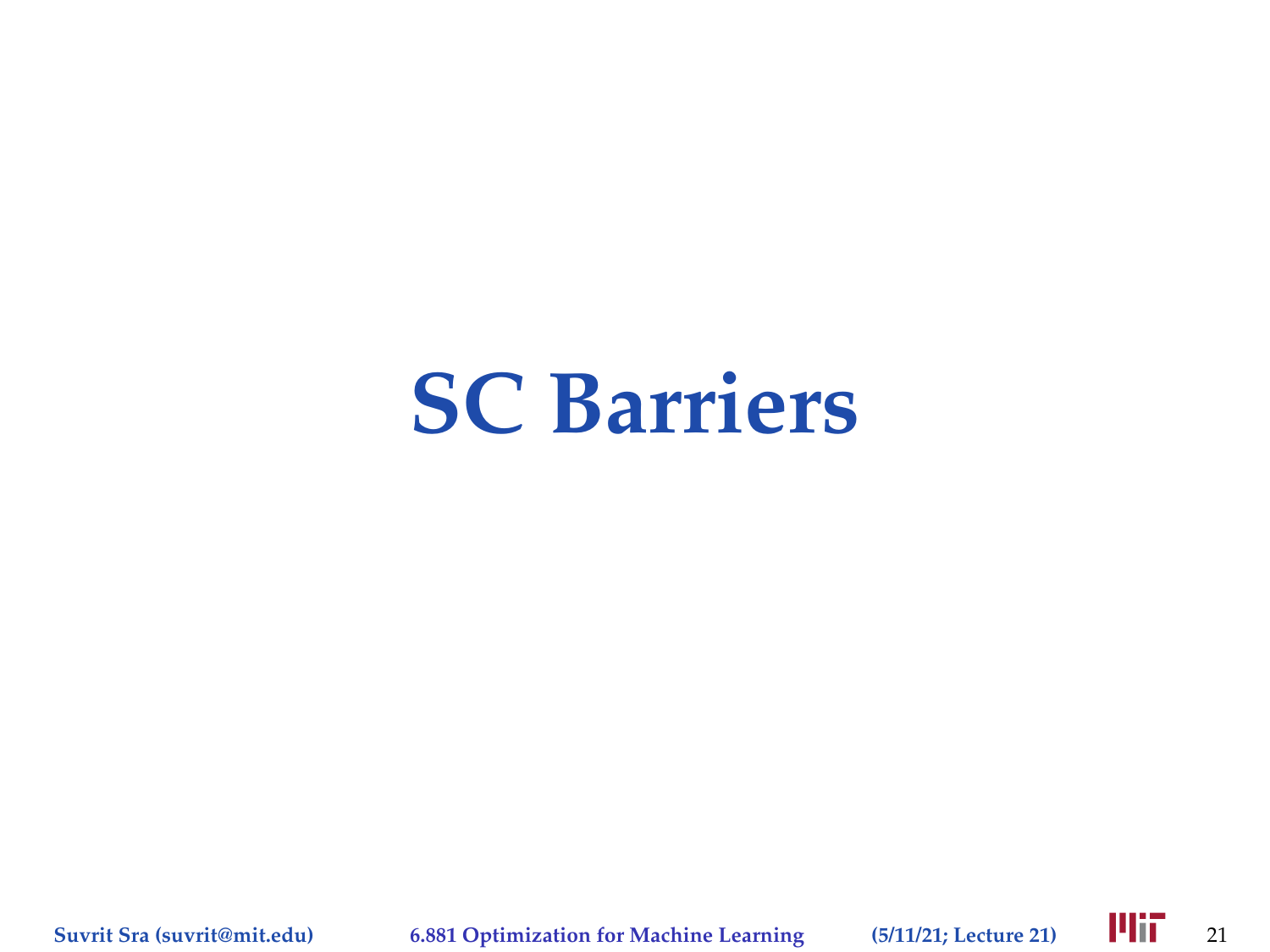$\triangleright$  class of  $\vartheta$ -SCB smaller than general SC.

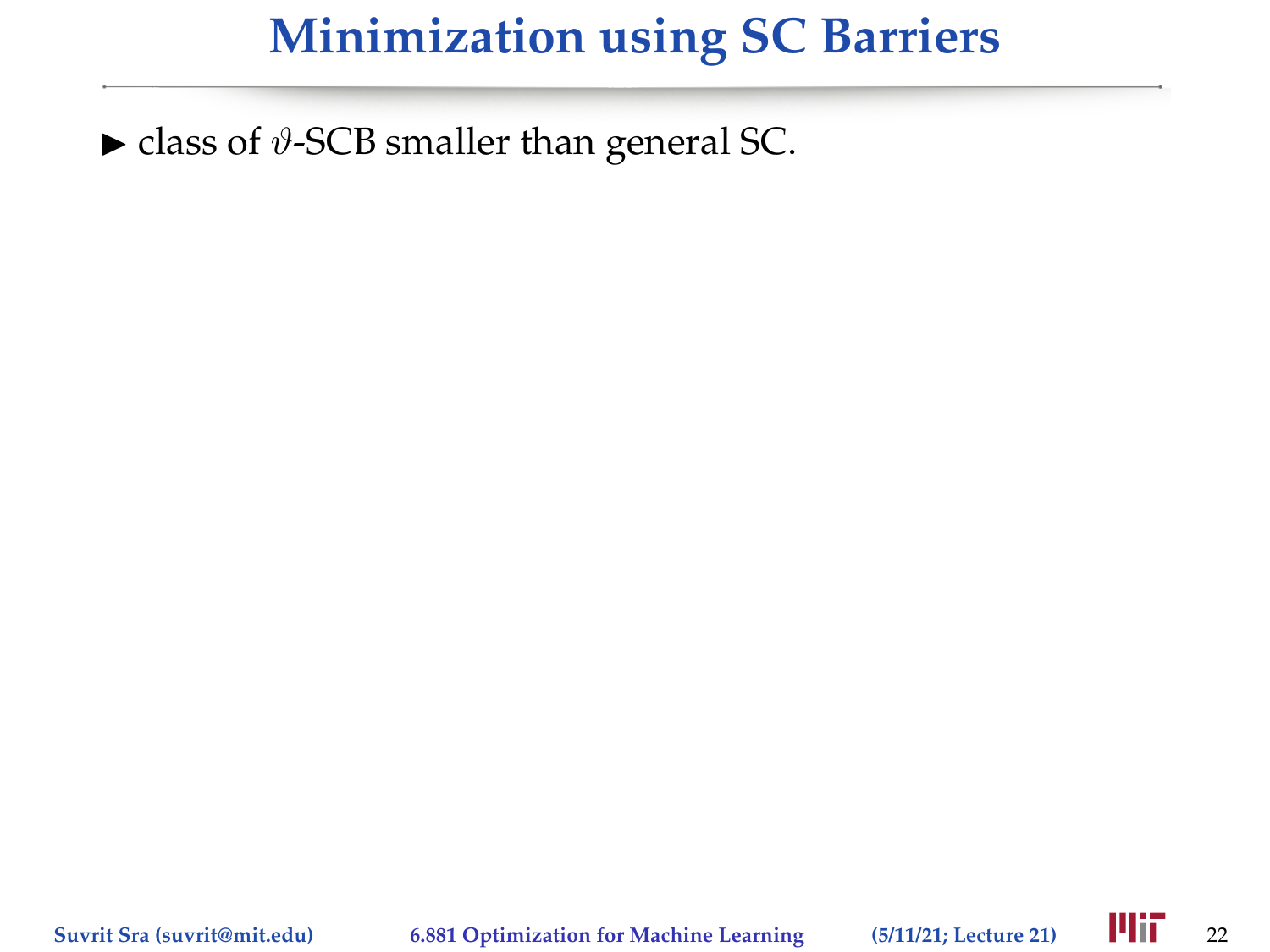$\triangleright$  class of  $\vartheta$ -SCB smaller than general SC. **Standard convex problem**

min  $c^T x \quad x \in \mathcal{X},$ 

where  $X$  is a compact set for which dom  $F \equiv X$ .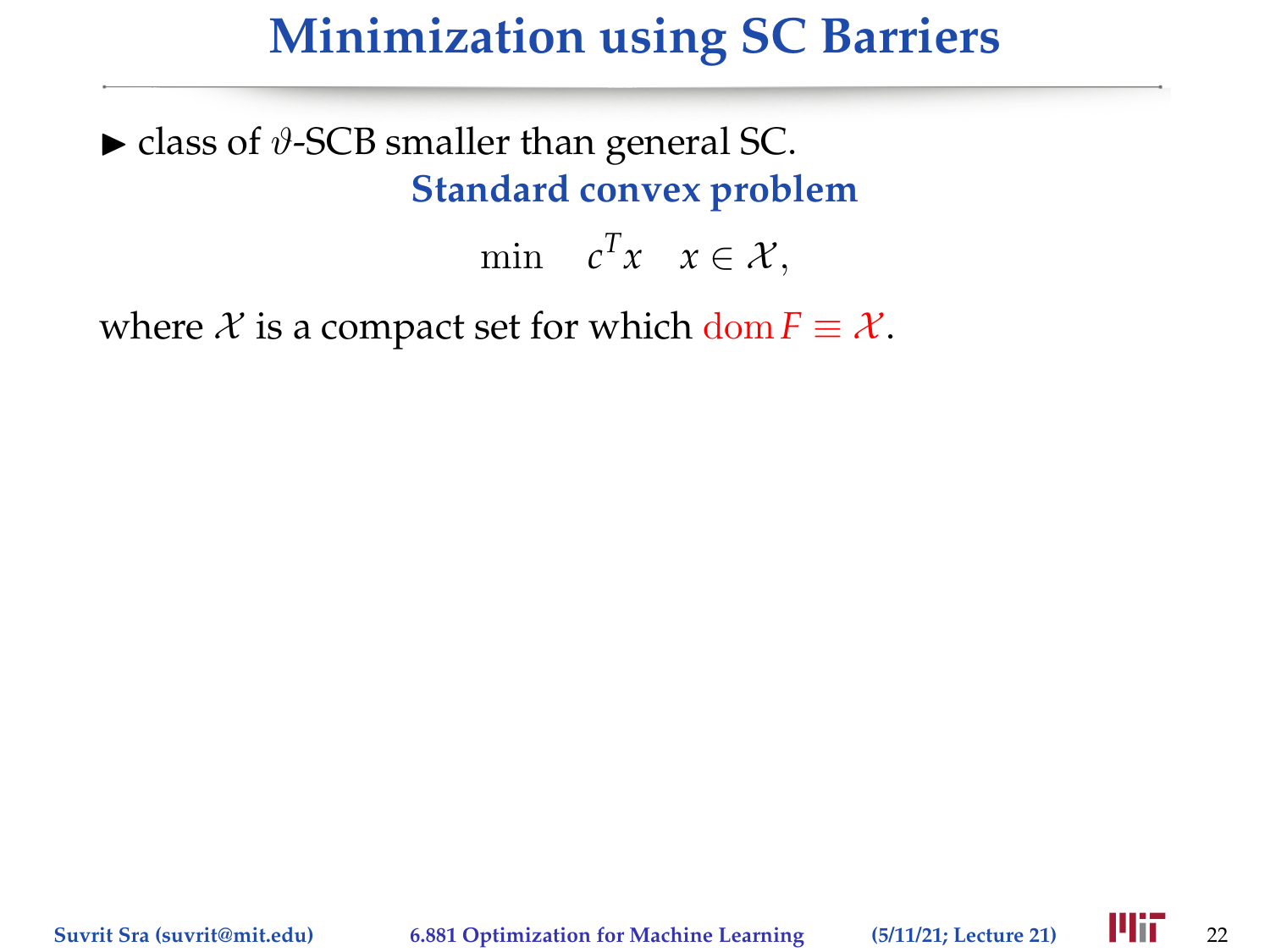$\triangleright$  class of  $\vartheta$ -SCB smaller than general SC. **Standard convex problem**

min  $c^T x \quad x \in \mathcal{X},$ 

where  $X$  is a compact set for which dom  $F \equiv X$ .  $\blacktriangleright$  Recall path-following scheme

$$
x^*(t) = \underset{x \in \text{dom } F}{\text{argmin}} \quad t c^T x + F(x), \quad t \ge 0.
$$

Any point of the central path (set  ${x*(t)}$ ) satisfies

 $tc + F'(x^*(t)) = 0.$ 

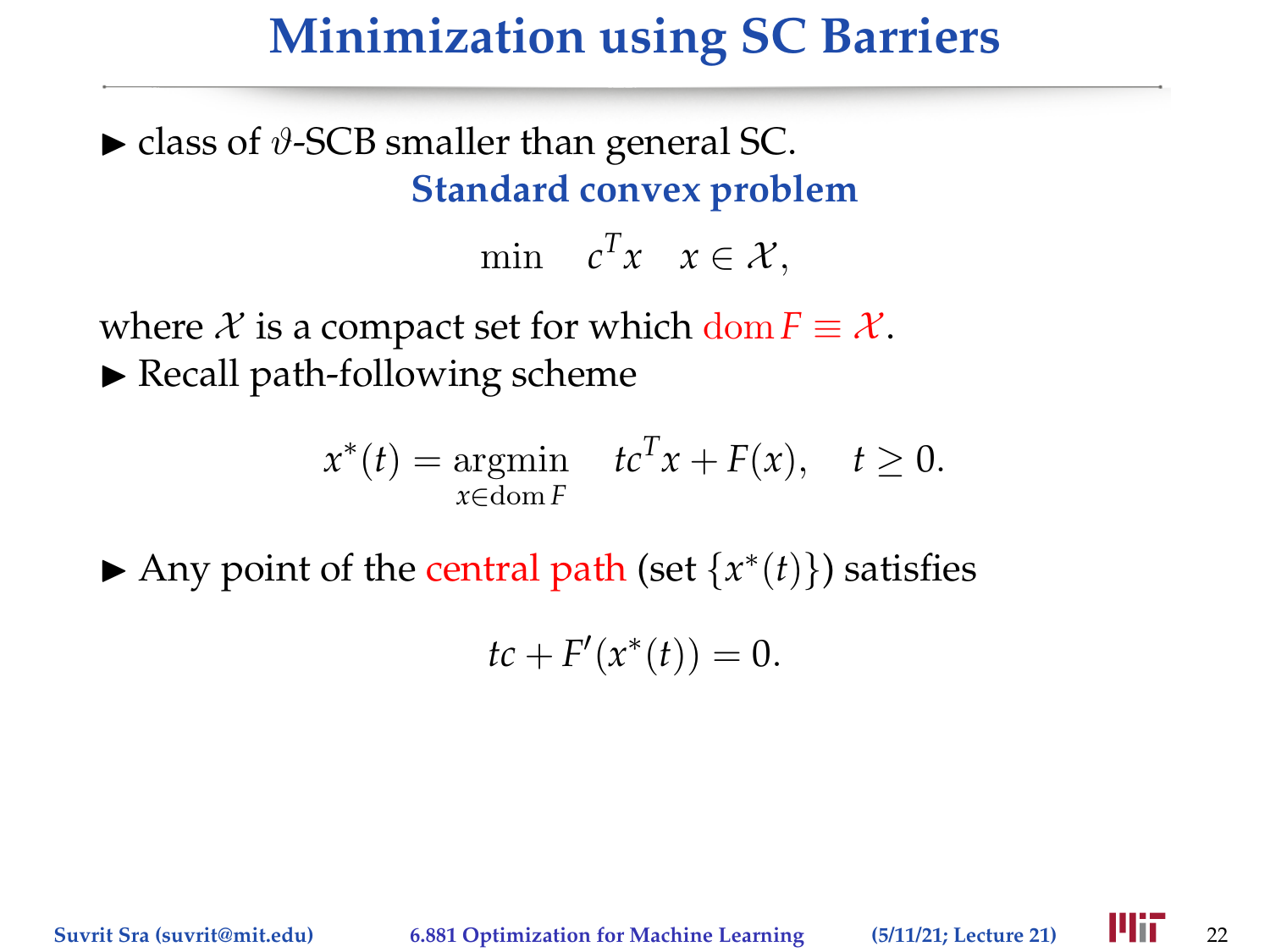$\triangleright$  class of  $\vartheta$ -SCB smaller than general SC. **Standard convex problem**

min  $c^T x \quad x \in \mathcal{X},$ 

where  $X$  is a compact set for which dom  $F \equiv X$ .  $\blacktriangleright$  Recall path-following scheme

$$
x^*(t) = \underset{x \in \text{dom } F}{\text{argmin}} \quad t c^T x + F(x), \quad t \ge 0.
$$

Any point of the central path (set  ${x*(t)}$ ) satisfies

$$
tc + F'(x^*(t)) = 0.
$$

 $\triangleright$  Aim is to iteratively find points close to central path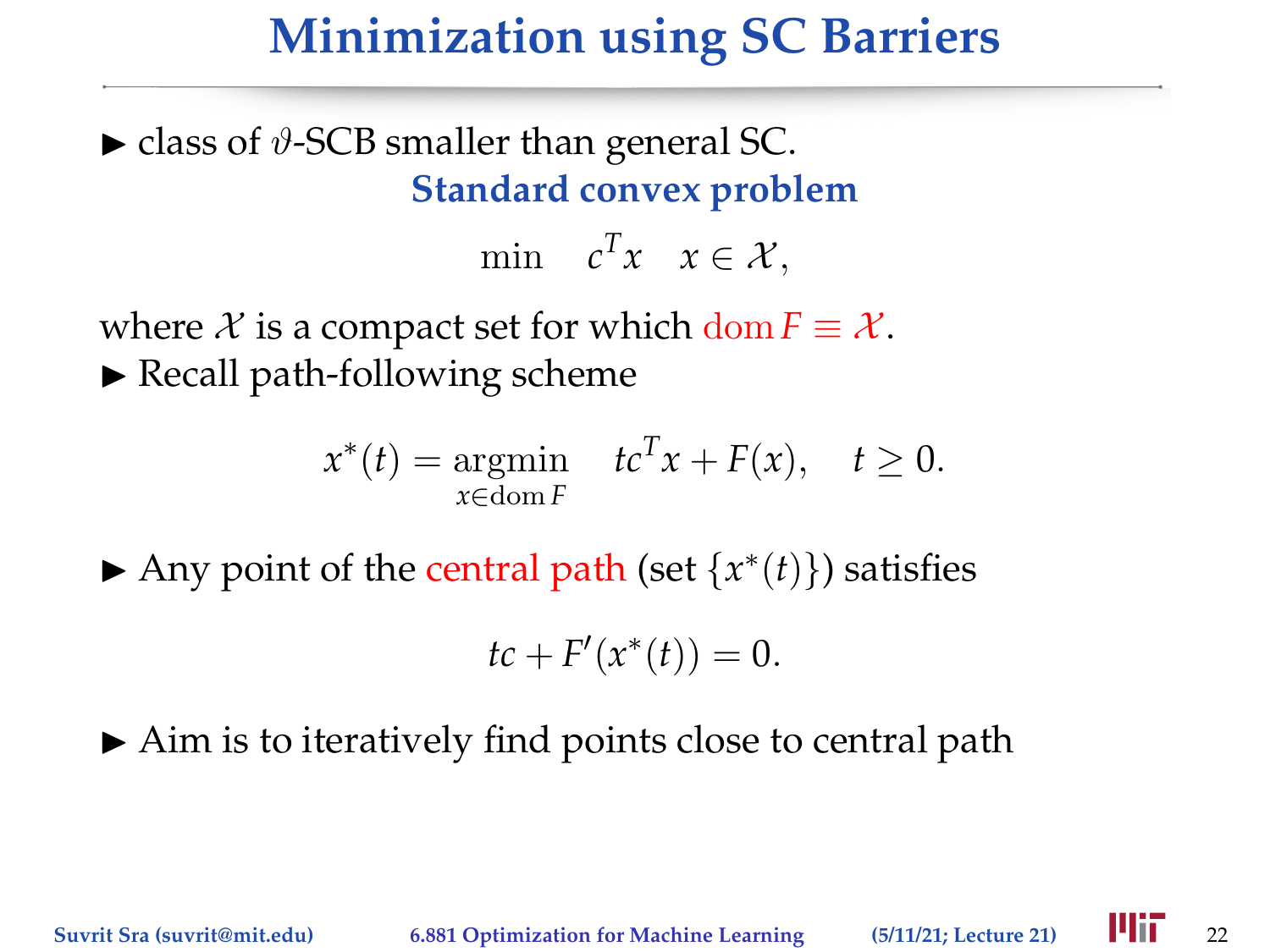#### **Minimization using SCBs**

#### **Approximate solution**: A point *x* for which

$$
\lambda_{F_t}(x) := ||F'_t(x)||_x^* = ||tc + F'(x)||_x^* \leq \beta,
$$

where  $\beta$  is the "centering parameter"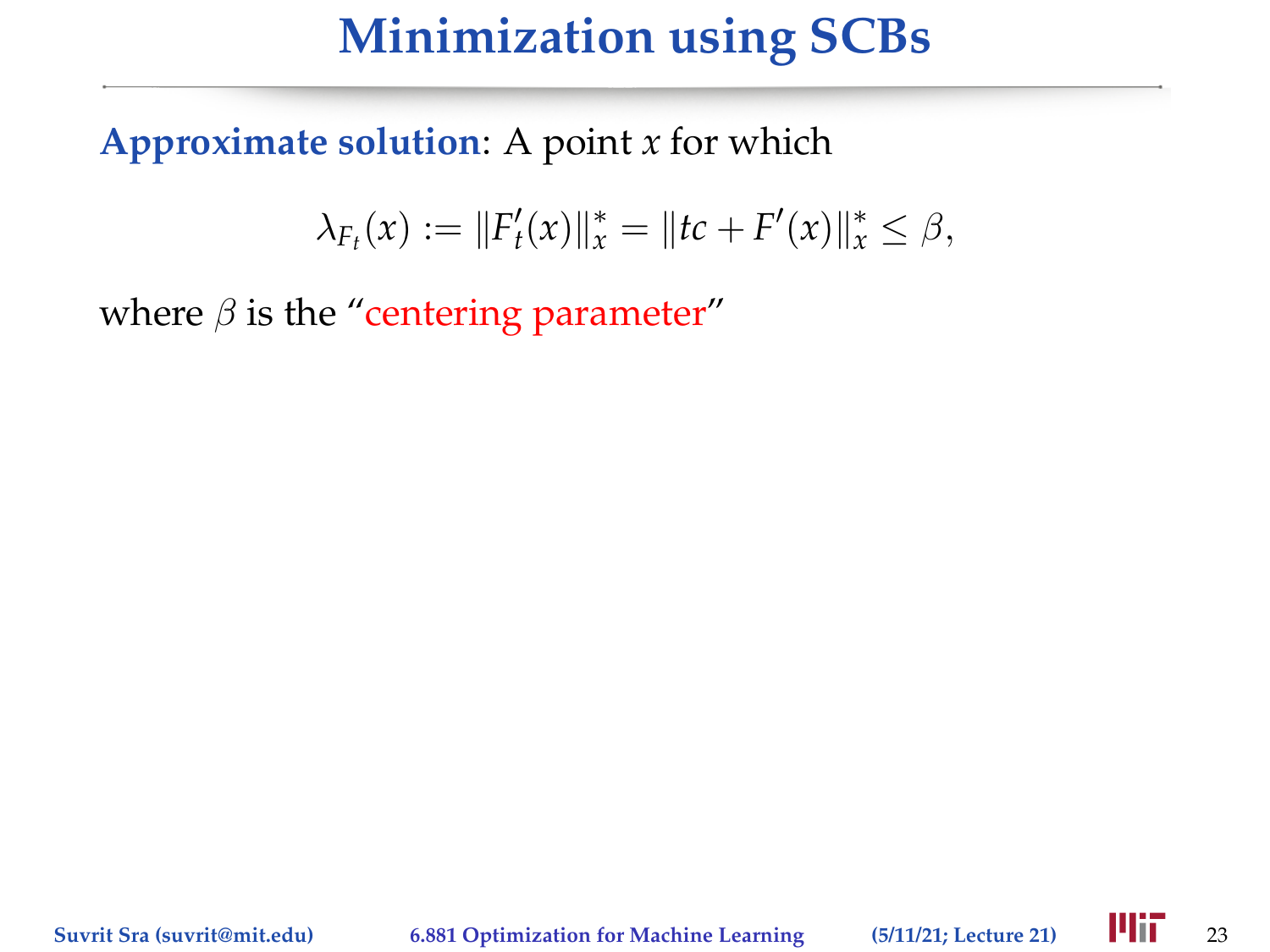#### **Minimization using SCBs**

#### **Approximate solution**: A point *x* for which

$$
\lambda_{F_t}(x) := ||F'_t(x)||_x^* = ||tc + F'(x)||_x^* \leq \beta,
$$

where  $\beta$  is the "centering parameter"

**Theorem.** For any  $t > 0$ , we have

$$
c^T x^*(t) - c^T x^* \le \frac{\vartheta}{t}.
$$

If a point *x* is an approximate solution (close to  $x^*(t)$ ), then

$$
c^{T}x - c^{T}x^{*} \leq \frac{1}{t} \left(\vartheta + \frac{\beta(\beta + \sqrt{\vartheta})}{1 - \beta}\right).
$$

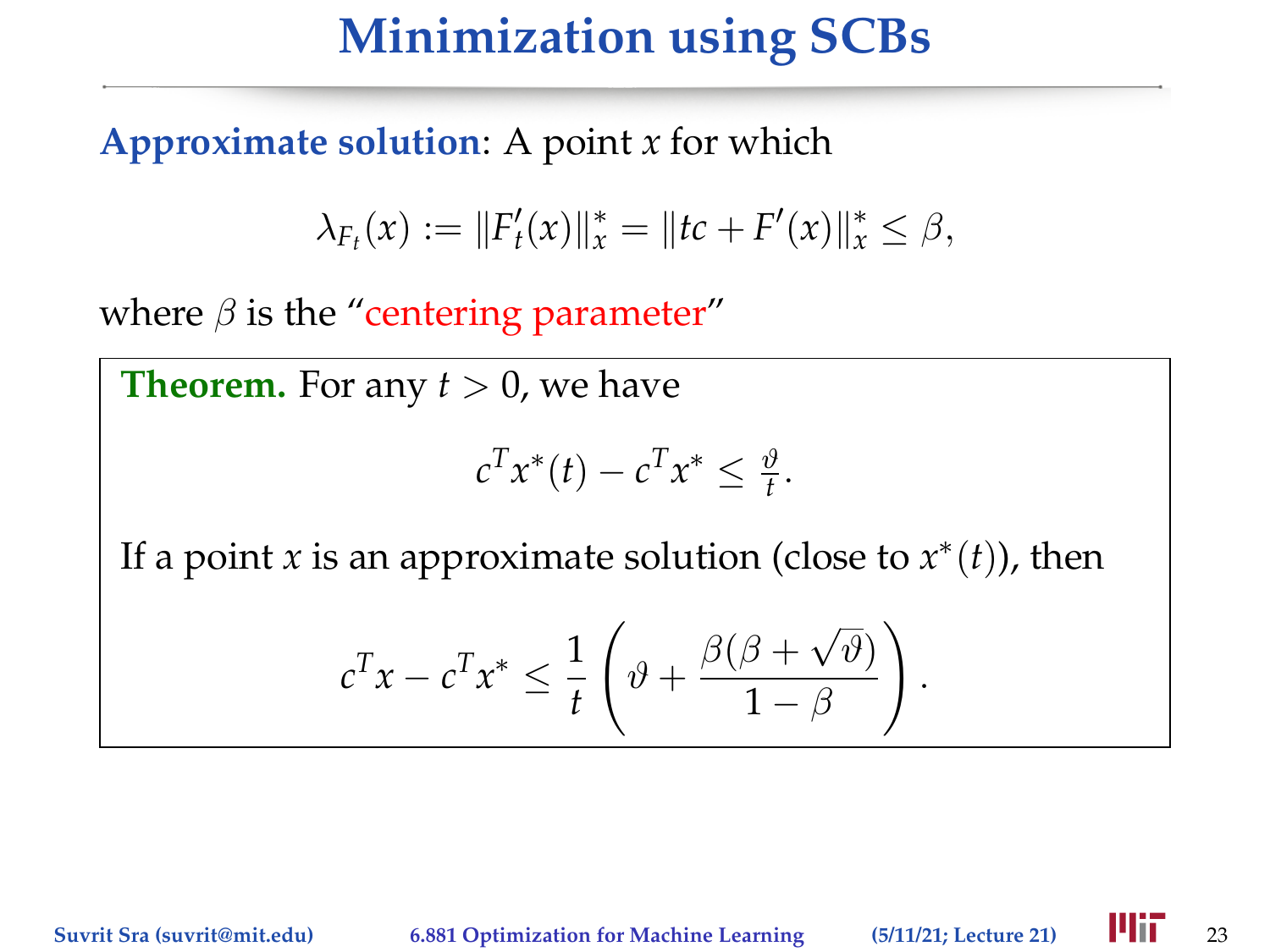## **Path-following algorithm**

1 Set  $t_0 = 0$ . Choose accuracy  $\epsilon > 0$  and  $x_0 \in \text{dom } F$  such that

 $||F'(x_0)||_{x_0}^* \leq \beta$ 

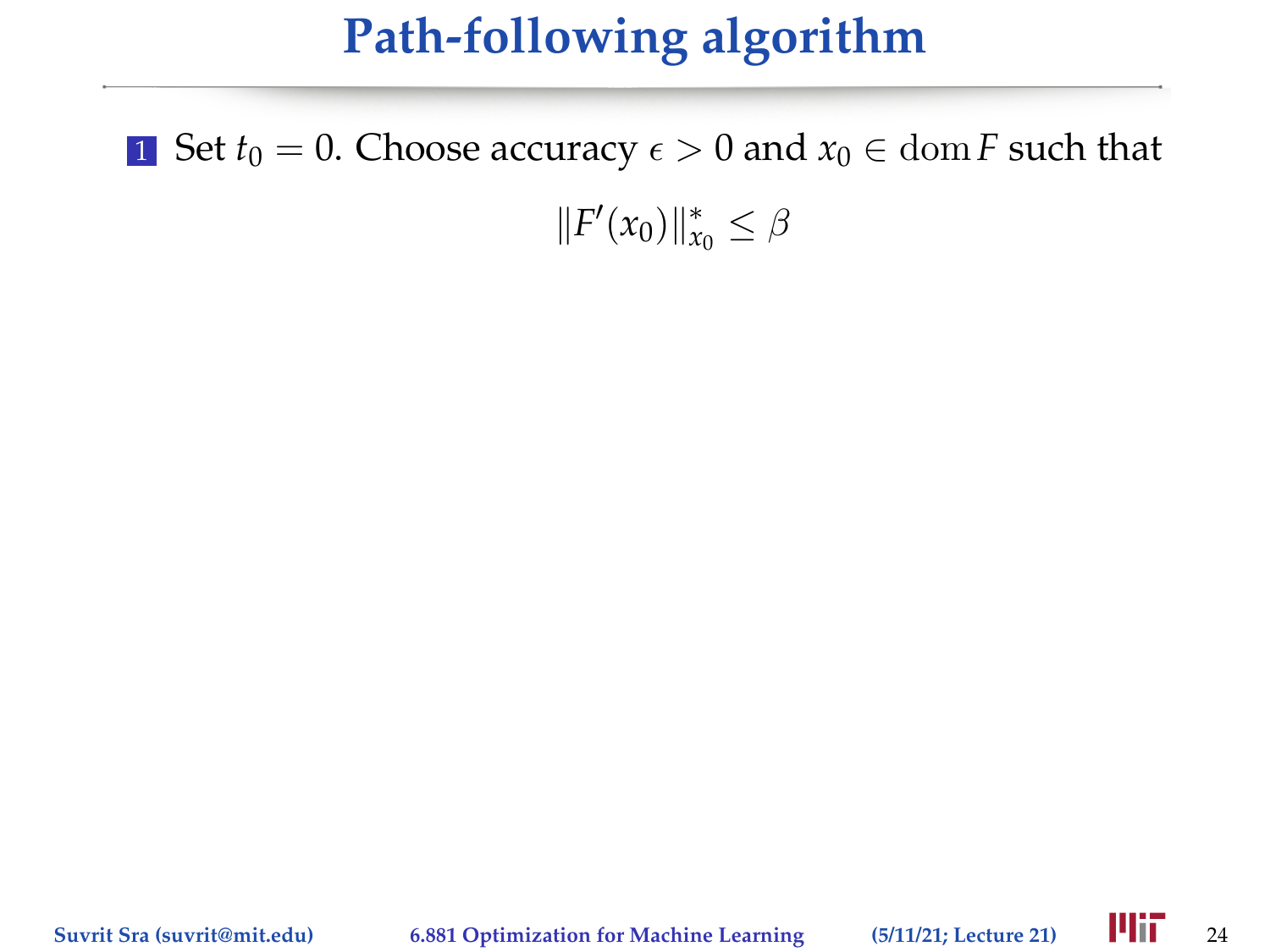#### **Path-following algorithm**

1 Set  $t_0 = 0$ . Choose accuracy  $\epsilon > 0$  and  $x_0 \in \text{dom } F$  such that

 $||F'(x_0)||_{x_0}^* \leq \beta$ 

2 At *k*-th iteration, set

$$
t_{k+1} = t_k + \frac{\gamma}{\|c\|_{x_k}^*}, \quad \gamma = \frac{\sqrt{\beta}}{1 - \sqrt{\beta}} - \beta,
$$
  

$$
x_{k+1} = x_k - [F''(x_k)]^{-1} (t_{k+1}c + F'(x_k))
$$

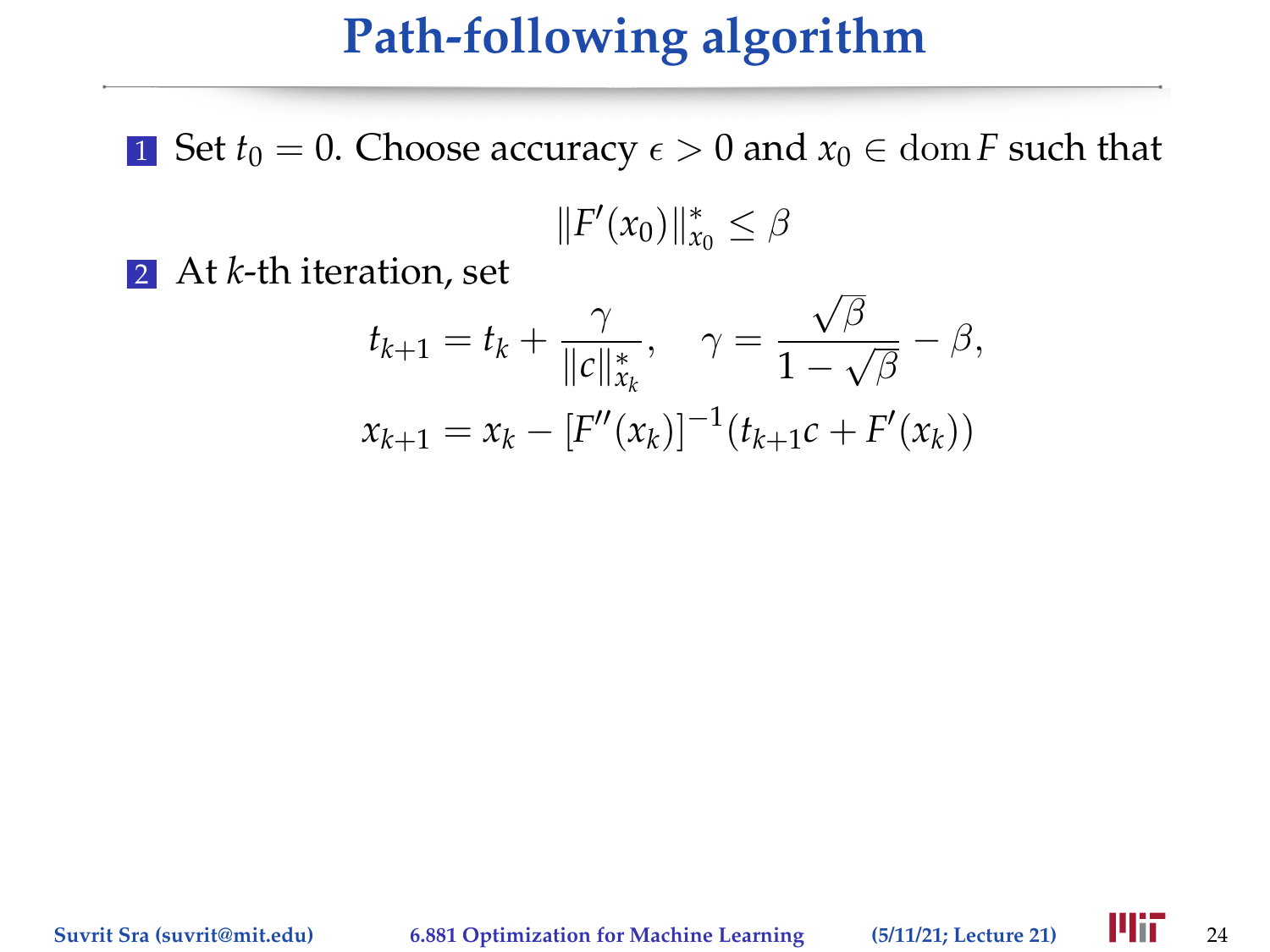# **Path-following algorithm**

1 Set  $t_0 = 0$ . Choose accuracy  $\epsilon > 0$  and  $x_0 \in \text{dom } F$  such that

 $||F'(x_0)||_{x_0}^* \leq \beta$ 

2 At *k*-th iteration, set

$$
t_{k+1} = t_k + \frac{\gamma}{\|c\|_{x_k}^*}, \quad \gamma = \frac{\sqrt{\beta}}{1 - \sqrt{\beta}} - \beta,
$$
  

$$
x_{k+1} = x_k - [F''(x_k)]^{-1} (t_{k+1}c + F'(x_k))
$$

3 Stop the process if

$$
\epsilon t_k \geq \vartheta + \frac{\beta(\beta + \sqrt{\vartheta})}{1 - \beta}
$$

**Suvrit Sra (suvrit@mit.edu) 6.881 Optimization for Machine Learning (5/11/21; Lecture 21)** 24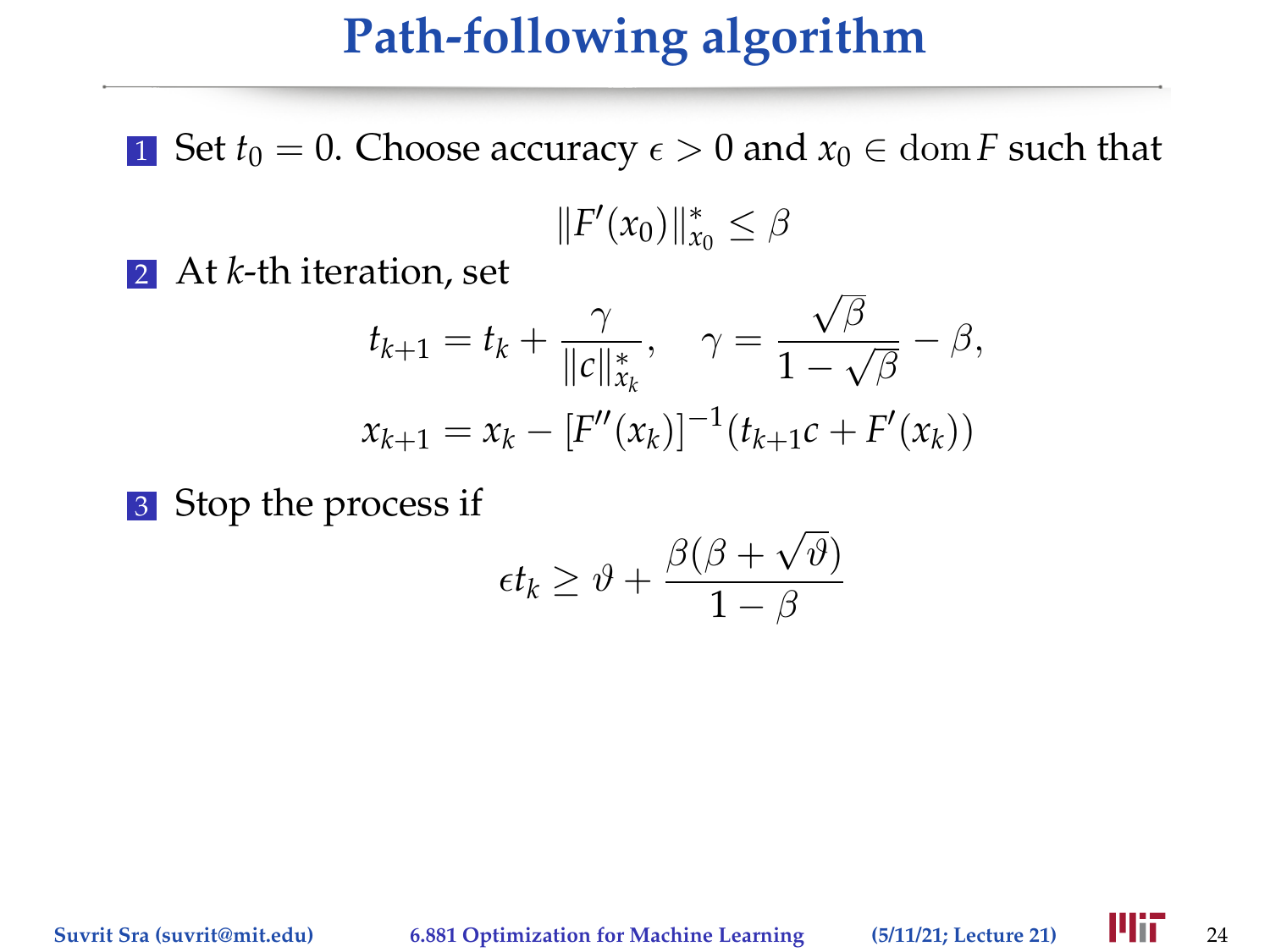# **Path-following algorithm**

1 Set  $t_0 = 0$ . Choose accuracy  $\epsilon > 0$  and  $x_0 \in \text{dom } F$  such that

 $||F'(x_0)||_{x_0}^* \leq \beta$ 

2 At *k*-th iteration, set

$$
t_{k+1} = t_k + \frac{\gamma}{\|c\|_{x_k}^*}, \quad \gamma = \frac{\sqrt{\beta}}{1 - \sqrt{\beta}} - \beta,
$$
  

$$
x_{k+1} = x_k - [F''(x_k)]^{-1} (t_{k+1}c + F'(x_k))
$$

3 Stop the process if

$$
\epsilon t_k \geq \vartheta + \frac{\beta(\beta + \sqrt{\vartheta})}{1 - \beta}
$$

**Theorem.** Above scheme yields  $c^T x_N - c^T x^* \leq \epsilon$  after no more than *N* steps, where

$$
N \leq O\left(\sqrt{\vartheta} \log \frac{\vartheta \|c\|_{x^*}^*}{\epsilon}\right)
$$

.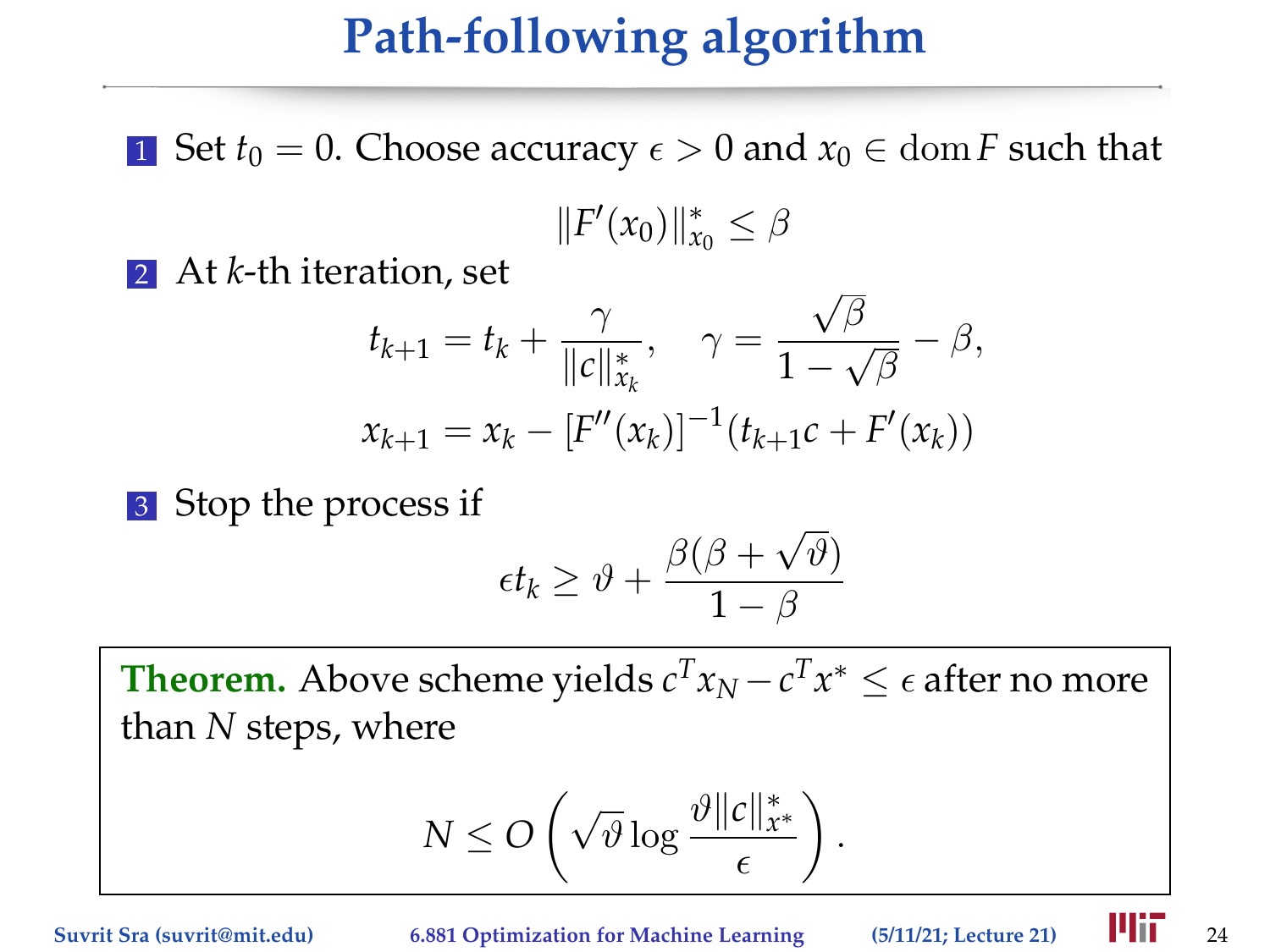# **SC Barriers**

Recall, *F* is  $\vartheta$ -SCB if  $F''(x) \succeq \frac{1}{\vartheta} F'(x) F'(x)^T$ .

**Exercise:** Verify that  $f(x) = \langle a, x \rangle + b$  with dom  $f = \mathbb{R}^n$  is not an SCB. Similarly, convex quadratics are also not SCBs.

**Exercise:** Let  $\phi(x) = b + \langle a, x \rangle - \frac{1}{2}x^T A x$  be concave. Verify that *F*(*x*) =  $-\log \phi(x)$  with dom *F* = {*x* ∈  $\mathbb{R}^n \mid \phi(x) > 0$ } is 1-SCB.

**Exercise:** − log det *X* barrier for PSD cone

**Theorem.** If  $F_1$ ,  $F_2$  are  $\vartheta_i$ -SCB, then  $F = F_1 + F_2$  is  $\vartheta$ -SCB for  $\text{dom } F = \text{dom } F_1 \cap \text{dom } F_2$  with  $\vartheta = \vartheta_1 + \vartheta_2$ .

**Impt:** The param  $\vartheta$  is invariant to affine transformations.

Can apply IPM only if we have SCBs for constraints / epigraphs of costs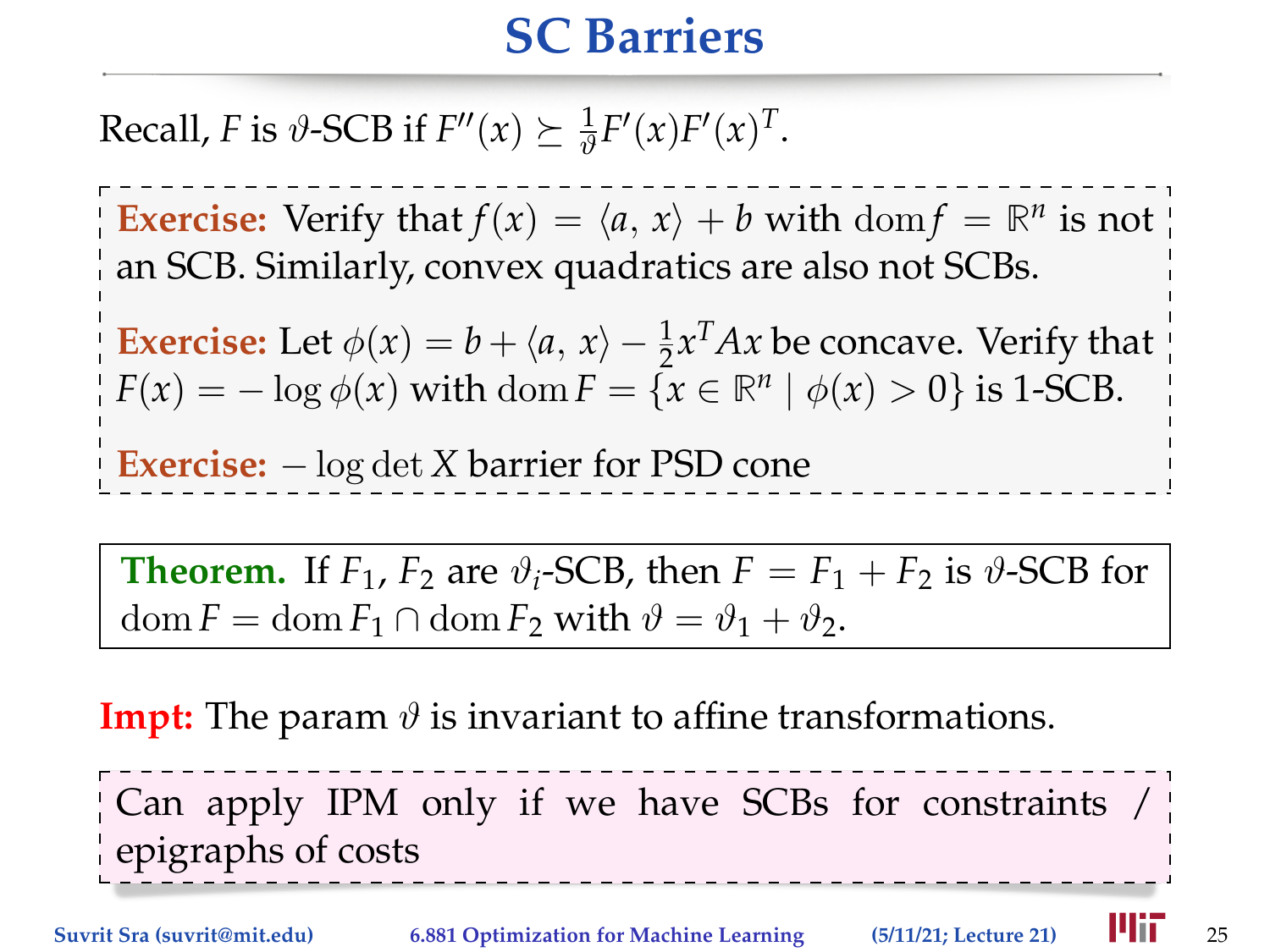#### **Much More**

We've just scratched the surface!

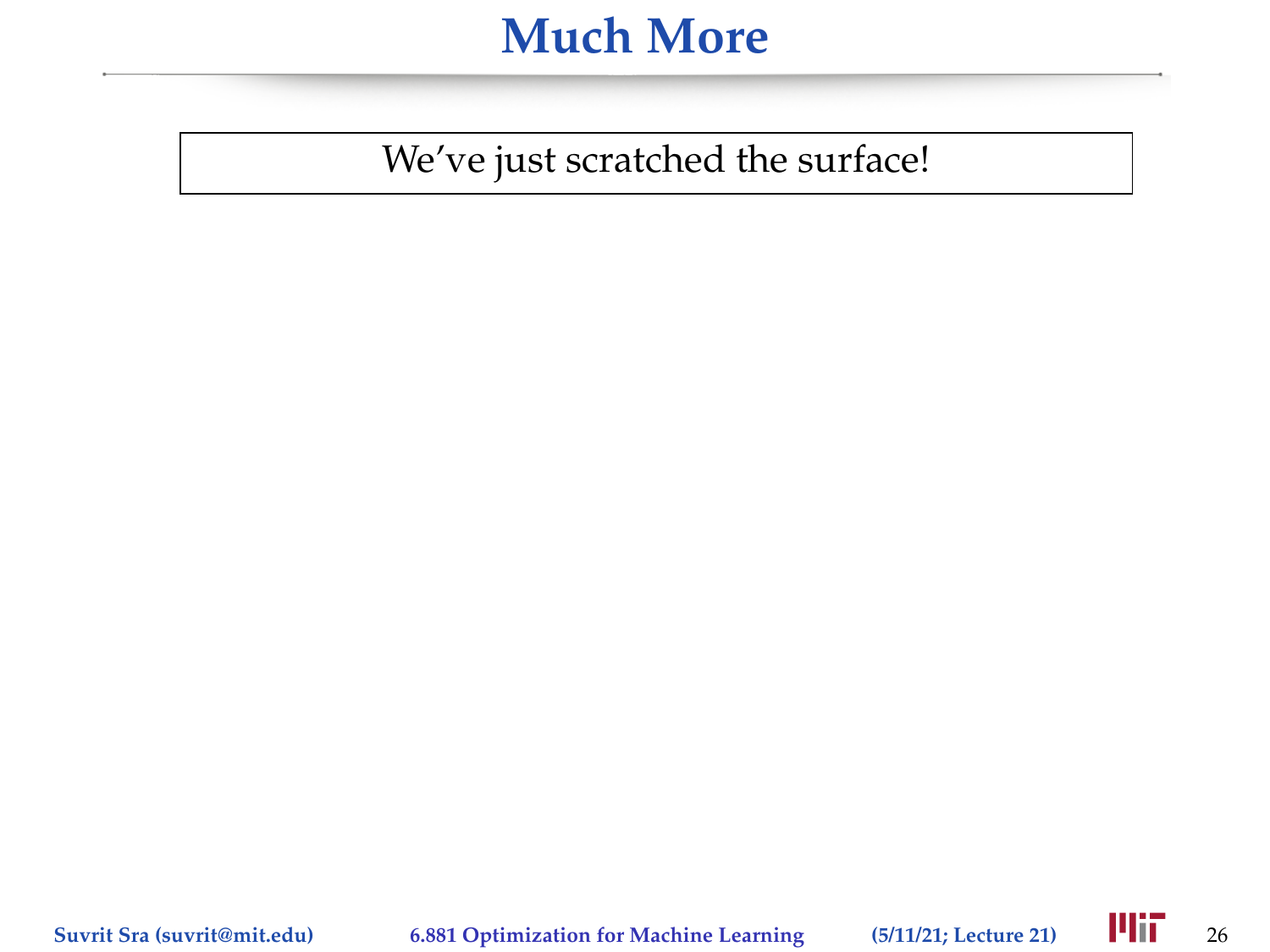### **Much More**

We've just scratched the surface!

- $\blacktriangleright$  Much more to interior point methods.
- ▶ See references and also read: Ch. 9,10,11 of BV for high-level overview.

**Read:** Universal barriers, entropic barriers, SCB and differential geometry, SCB and optimal transport, ...